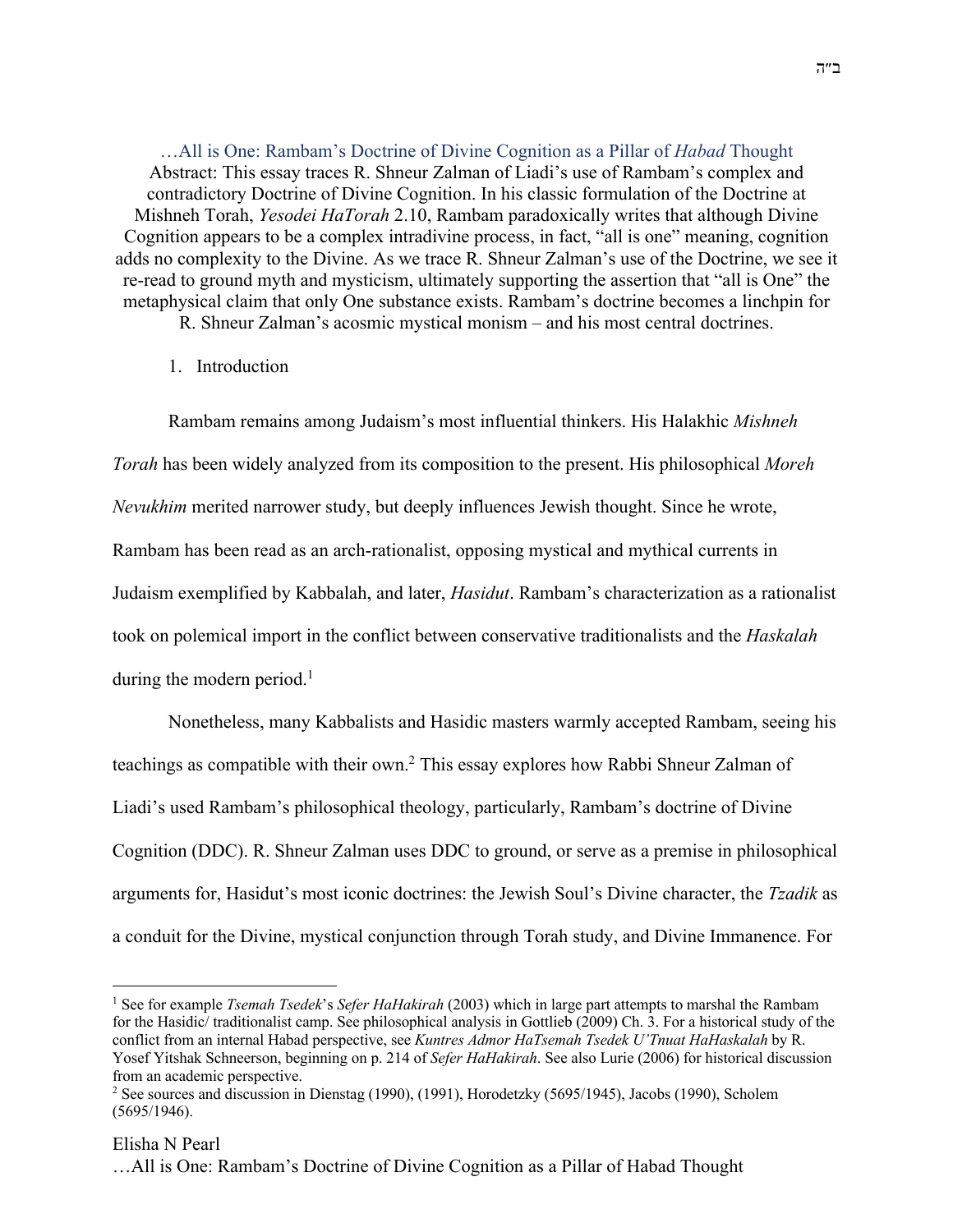each doctrine, I show how R. Shneur Zalman used Rambam's DDC to support it, and assess the extent to which R. Shneur Zalman reads the doctrine according to Rambam's intentions.

To achieve his interpretive aims, R. Shneur Zalman often fuses Rambam's doctrine with statements from the Zohar and Lurianic writings. However, in some cases, R. Shneur Zalman's reading is plausible within Rambam's original philosophical framework. Ultimately, R. Shneur Zalman understands DDC in its original context, and uses its complex details, while subordinating it to, and harmonizing it with, his unique Kabbalistically informed theology.

To illustrate R. Shneur Zalman's (re)reading of Rambam's DDC, I begin by holistically presenting Rambam's DDC, a doctrine which appears throughout his voluminous oeuvre. During that presentation, we will address the contradiction between DDC and Rambam's apophatic reading of Divine attributes. Informed by this integrated account of DDC, we can explore how R. Shneur Zalman creatively uses DDC.

## 2. Kabbalah, Hasidut, and Rambam

Rambam's explicitly rationalist orientation challenges Kabbalah's mystical/ mythical orientation. Kabbalists were aware of this conflict, so Rambam's philosophy challenged them. Some rejected Rambam's philosophy as heretical<sup>3</sup>, or more charitably, as written for a "perplexed" audience, but not reflective of Rambam's genuine opinion.<sup>4</sup> Others tried to "save" Rambam by arguing that he adopted Kabbalah later in life<sup>5</sup>, or more boldly, that Rambam esoterically knew Kabbalah, encoding it in his works.<sup>6</sup>

#### Elisha N Pearl

<sup>3</sup> See Septimus (1982)

<sup>4</sup> Gottlieb (2009) p. 28 ascribes this position to R. Menahem Mendel Schneerson. This opinion circulates widely as an oral tradition in conservative Jewish communities. It is endorsed by contemporary traditional scholars such as R. Moshe Wolfson.

 $5$  See Gottlieb (2009) pp. 29-30 example Scholem (5695/ 1946). Shmidman (1985)

<sup>6</sup> *Avodat Melekh* (by R. Menahem Krakowsky, cited in *Mefarshei* (5766) p. 57) suggests that Rambam's DDC reflects teachings in *Sefer Bahir* and later in R. Moshe Cordovero's *Pardes*. Ergo concludes R. Krakowsky, Rambam was an esoteric Kabbalist. See also Idel (1991)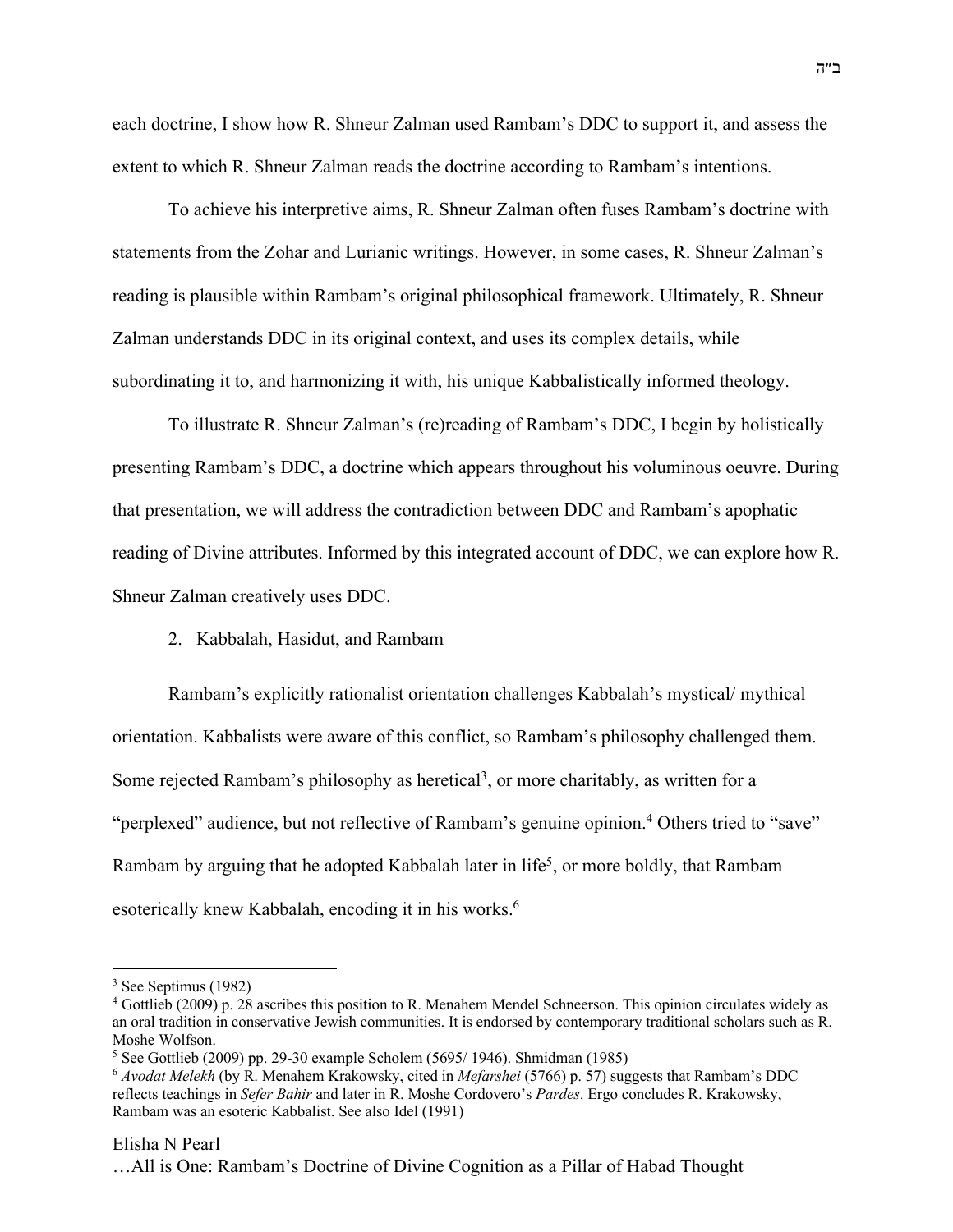Moshe Idel (1991) and other scholars<sup>7</sup> have convincingly argued that in addition to providing an ideological corrective to Kabbalah, Rambam influenced Kabbalah, spurring its revelation. According to Idel, Kabbalists held an ancient oral esoteric tradition, which they felt Rambam's philosophical theology threatened to displace. To counteract Rambam's co-opting the Jewish esoteric tradition, they began to write and teach their tradition. Beyond reactionary influence, other Kabbalists integrated Rambam's thought with Kabbalah, harmonizing his teachings with their own.8 The Hasidic movement, a religious revival movement beginning in the 18<sup>th</sup> century, and continuing to flourish in the present, operates primarily with Kabbalistic mythical and mystical theological doctrines. Despite this non-rational orientation, R. Shneur Zalman, founder of the Habad school<sup>9</sup> and one of Hasidism's few systematic expositors, <sup>10</sup> uses Rambam's philosophical theology to ground those very doctrines.

3. Rambam's Doctrine of Divine Cognition

It is worth presenting Rambam's DDC on its own terms. First, understanding Rambam's doctrine clarifies DDC's evolution from Rambam's original theory to R. Shneur Zalman's. Second, since R. Shneur Zalman uses the doctrine in all its complexity, and addresses hermeneutic issues relating to it, understanding the doctrine as it appears in Rambam is essential for properly understanding R. Shneur Zalman's theory.

## Elisha N Pearl

<sup>7</sup> Kellner (2006)

<sup>8</sup> Gottlieb (2009) shows how Habad thinkers did this. Idel (1991) discusses Abulafia's harmonistic approach. <sup>9</sup> Elior (1993) provides a philosophical overview of the Habad school's first three generations. Schwartz (1990) surveys the development of central topics in Habad thought across its seven generations. Lowenthal (1990) offers a social historical perspective on Habad's first two generations from the vantage point of its communicative agenda. <sup>10</sup> Perhaps the only others are some of R. Shneur Zalman's descendants who continued to write systematic Hasidic treatises. Notably his son R. Dov Ber, grandson *Tzemah Tzedek* in *Derekh Mitsvotekha*, and his great, great grandson *Rashab*.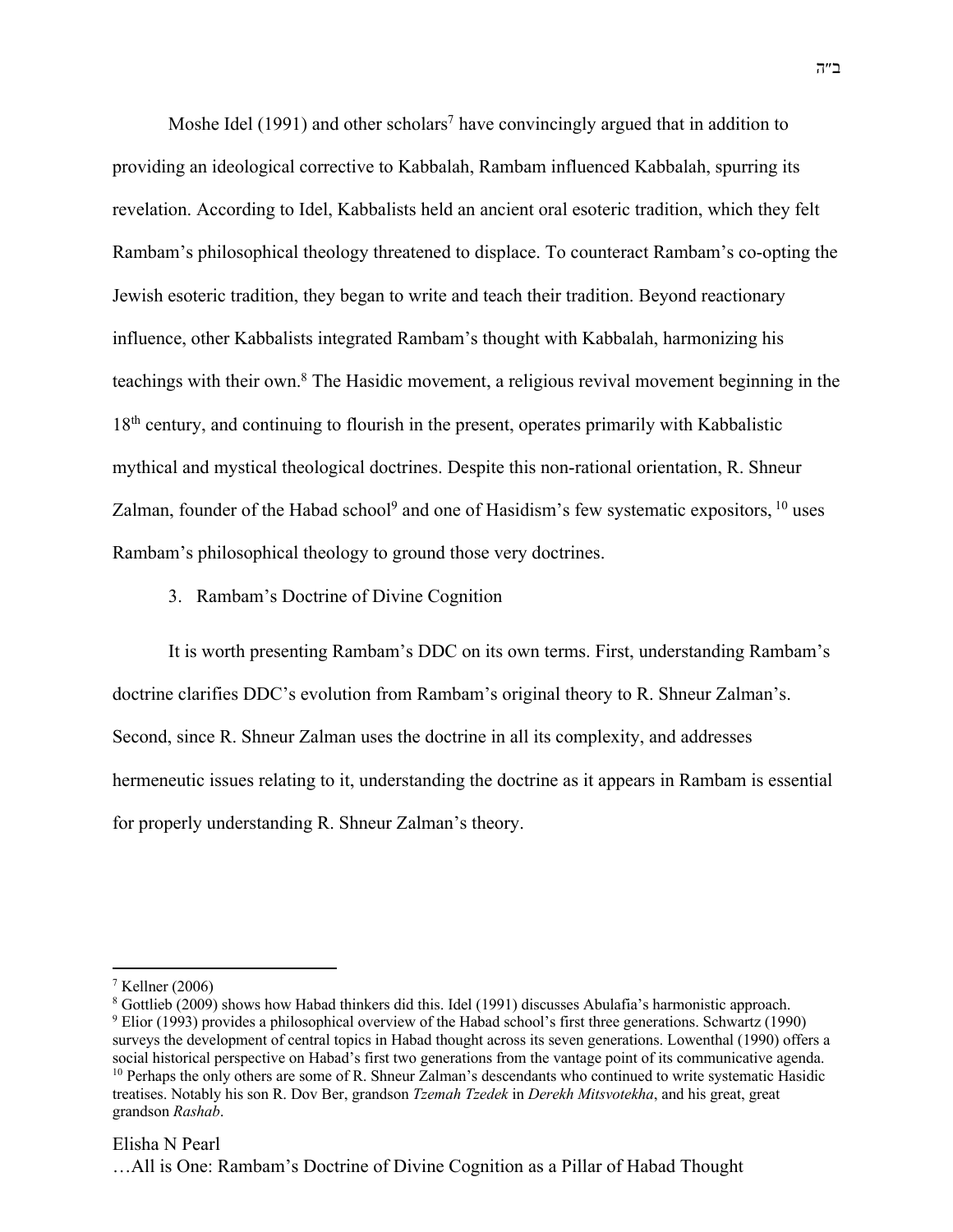Rambam discusses Divine cognition in each of his three-major works: *Perush*

*HaMishnayot* (*PHM*)<sup>11</sup>, *Mishneh Torah* (*MT*)<sup>12</sup>, and *Moreh Nevukhim* (*MN*)<sup>13</sup>.

DDC= He (God) is the intellectually cognizing subject, the intellectually cognized object, and the intellect itself, all in one.<sup>14</sup>

DDC originates in Aristotle's writings, where Aristotle applies it to both human<sup>15</sup> and Divine<sup>16</sup> cognition. Medieval Muslim philosophers<sup>17</sup> integrated the doctrine into their philosophies, and Rambam adopted the doctrine as mediated through their philosophical lens, which contained both Aristotelean and Neoplatonic elements.<sup>18</sup>

Beyond its independent import, DDC is important in Rambam's philosophical theology,

allowing him to affirm two premises about God that he is committed to:

(1) Divine Omniscience: God knows everything – every fact that will ever be.

(2) Divine Unity: God is simple, non-composite, and does not possess any added qualia, elements, or attributes, beyond his unified essence.

DDC accounts for both desiderata. It stipulates that God has omniscient knowledge that does not disturb his unity. Yet, DDC is cryptic. In MT *Yesodei HaTorah* (*YHT*) 2.10, Rambam tells us: "Concerning this matter (DDC) the mouth is incapable of saying it, the ear incapable of hearing it, and the human mind incapable of clearly understanding it."19 This formulation suggests that

#### Elisha N Pearl

<sup>11</sup> Rambam (5774) p. 265-266 *Shmonah Prakim, HaPerek HaShmini* from s.v. *V'Lo Nishar B'Inyan Zeh*. And briefly at p. 285 *Avot* 3.20 s.v. *Kavanato Bazeh.*

<sup>12</sup> At MT *Yesodei HaTorah* 2.10, *Tshuvah* 5.5.

<sup>13</sup> At MN 1.53,68; 3.20-21

<sup>14</sup> This formulation appears at *MT Yesodei HaTorah* 2.10. A similar formulation appears at *MN* 1.68 and in the aforementioned citations from PHM.

My translation follows Pines translation of the relevant terms at *MN* 1.68. p. 163

<sup>15</sup> *De Anima* 3.4, 5. See analysis in Norman (1969).

<sup>16</sup> Metaphysics Book 12.9 pp. 342-344 in Aristotle (1995).

 $17$  See Pessin (2014) and Schwartz (1990)

<sup>18</sup> See above and Rambam (1963) in Pines "Philosophcial Sources of the *Guide of the Perplexed*" pp. xcvi-xcviii.

<sup>19</sup> רדבר זה אין כח בפה לאמרו, ולא באוזן לשמעו, ולא בלב האדם להכירו על בוריו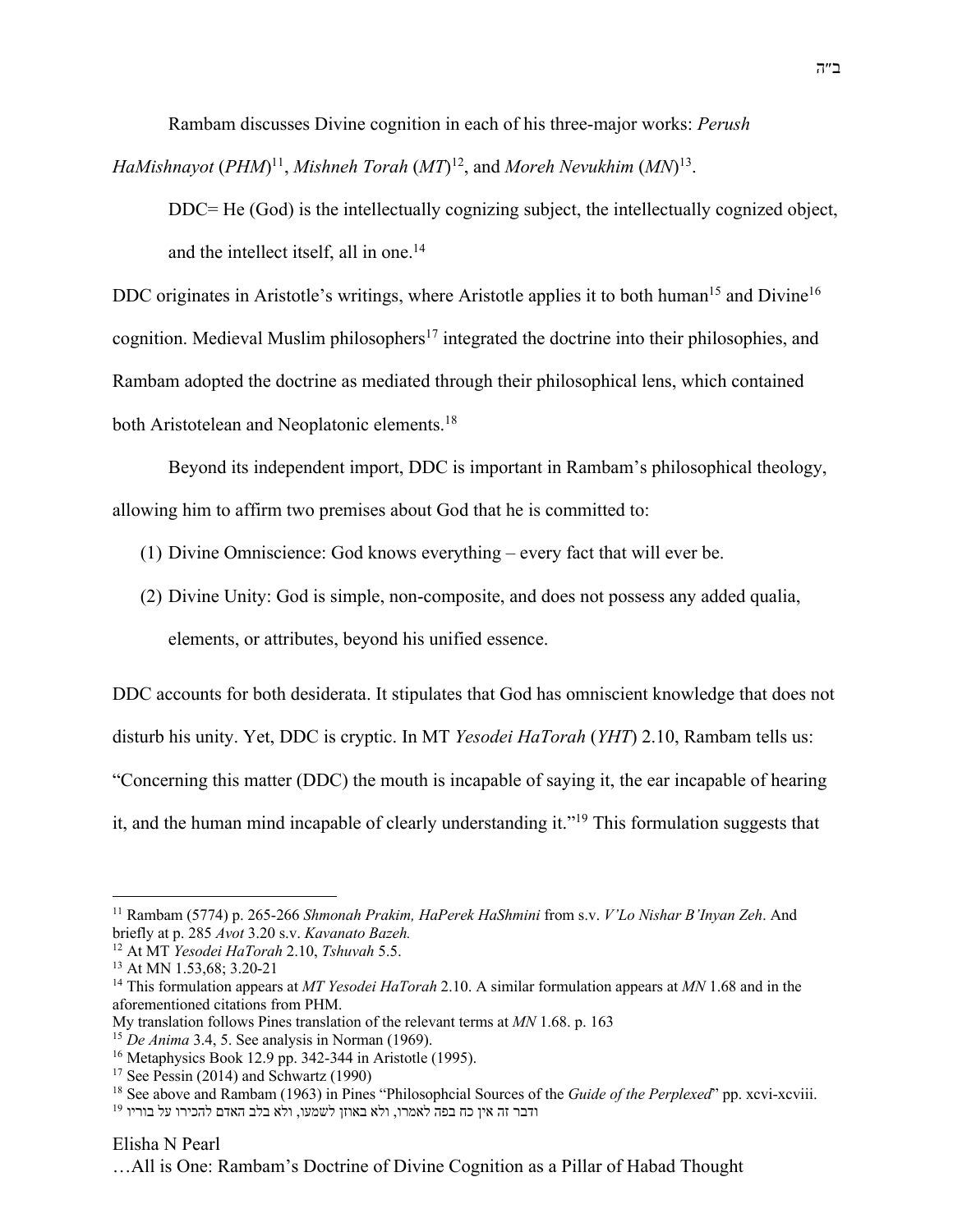DDC transcends human comprehension, a sort of paradox or contradiction. Divine cognition's three elements are one, but in a way that we cannot understand.<sup>20</sup> This reflects Rambam's general approach to Divine cognition. Throughout his works, Rambam repeatedly invokes verses like "My thoughts are not your thoughts, and My ways are not your ways"<sup>21</sup> or "Can you successfully investigate God?<sup>22</sup>

However, at MN 1.68, Rambam does not quote such verses, instead presenting DDC as

given to rational demonstration. Rambam writes:

How many there are pretending to knowledge who have great difficulties with regard to this, and who hold that the minds cannot attain the knowledge that it is correct that this matter should be necessarily true. Yet, this notion is a matter of demonstration, and it is quite clear as the theologizing philosophers have explained. Here I shall make clear to you what they have demonstrated.<sup>23</sup>

Rambam here presents DDC as non-mysterious, claiming that a person with sufficient

philosophical sophistication can rationally grasp its truth. This points to a contradiction within

Rambam's teachings on DDC. Generally, he shrouds it in mystery and protestations against our

ability to understand it. Here however, he teaches that it is understandable.

Before addressing the contradiction, I will discuss Rambam's presentation of DDC at

MN 1.68. This presentation is the clearest Rambam offers in his scattered comments on the topic,

providing a working understanding of DDC going forward. This will help us understand

Rambam's own position, and R. Shneur Zalman's use of DDC, our ultimate focus.

 $20$  This would undercut Rambam's anti-trinitarian polemic at MN 1.50. While we will see Rambam explain DDC, understanding how Rambam escapes his own critique at 1.50 is challenging.

<sup>21</sup>Isaiah 55.8 Cited at MN 3.20, MT *Teshuvah* 5.5.

כי לא מחשבותי מחשבותיכם ולא דרכיכם דרכי

<sup>22</sup> Job 11.7. Rhetorically, the answer is: of course not. See how Rambam employs this verse at PHM *Shmonah Praqim* Ch. 8. Kapach ed. p. 226.

<sup>23</sup> MN 1.68. Pines p. 163.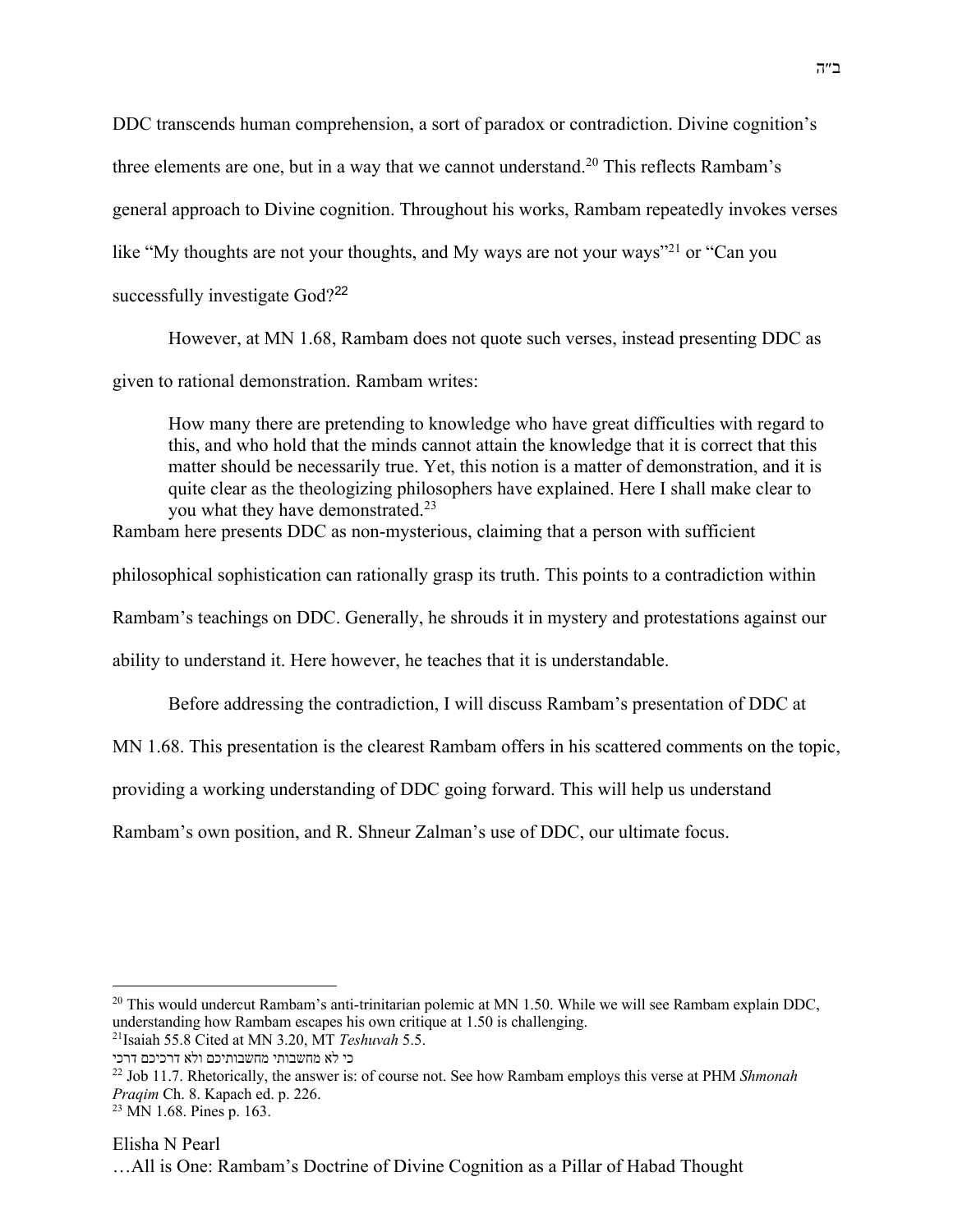In 1.68, unlike elsewhere<sup>24</sup>, Rambam conflates the mechanics of human and Divine cognition, following Aristotle. He offers the following example of human cognition to illustrate Divine cognition. Before a human "cognizes" an object, three individuated entities exist:<sup>25</sup>

- (1) A subject a given human being who has the quality of intellect. "the man who supports that potentiality and who is the intellectually cognizing subject in potentia."
- (2) The cognitive faculty "the potentiality that is the intellect in potentia"
- (3) An object. "The thing apt to be intellectually cognized, which is the potentially cognizable object."

To illustrate this abstract presentation, Rambam offers the humble example of a human cognizing a wooden block. Before the human has cognized the wood, a human exists. That human possesses an added quality, intellect. The wood exists independently. So, we have three objects. This describes what Rambam would term "intellect in potential." When however, the intellect becomes "active", cognizing something, the three elements become one. This is not a magical, mystical, or suprarational process. Instead, Rambam clearly philosophically describes the process' mechanics.

Intellect becomes actualized when it cognizes/ apprehends a given object. But, it does not cognize the physical object. Instead, it "strips the object of its matter" isolating the bare form. Rambam tells us that there can be no actualized intellect without it thinking *something*. Similarly, no form exists in the abstract.<sup>26</sup> Forms only come into being through cognition. So, the

#### Elisha N Pearl

<sup>24</sup> Like in MT YHT 2.10, Tshuvah 5.5 and MN 3.20-21.

<sup>&</sup>lt;sup>25</sup> For each of the three, I present Rambam's own characterization in quotation marks, following Pines' translation pp. 165.

<sup>&</sup>lt;sup>26</sup> In this chapter Rambam operates with an Aristotelean view of forms, where forms do not exist in a separate realm, but instead partake in matter/ form compounds. Thus, Rambam appears to reject the Platonic view of forms which sees forms as independently apprehensible. Alternatively, Rambam might accept a Platonic view of forms, but hold that humans cannot apprehend them. However, Rambam's comments in chapter 8 of *Hilhot Tshuvah* imply that he would endorse a Platonic view.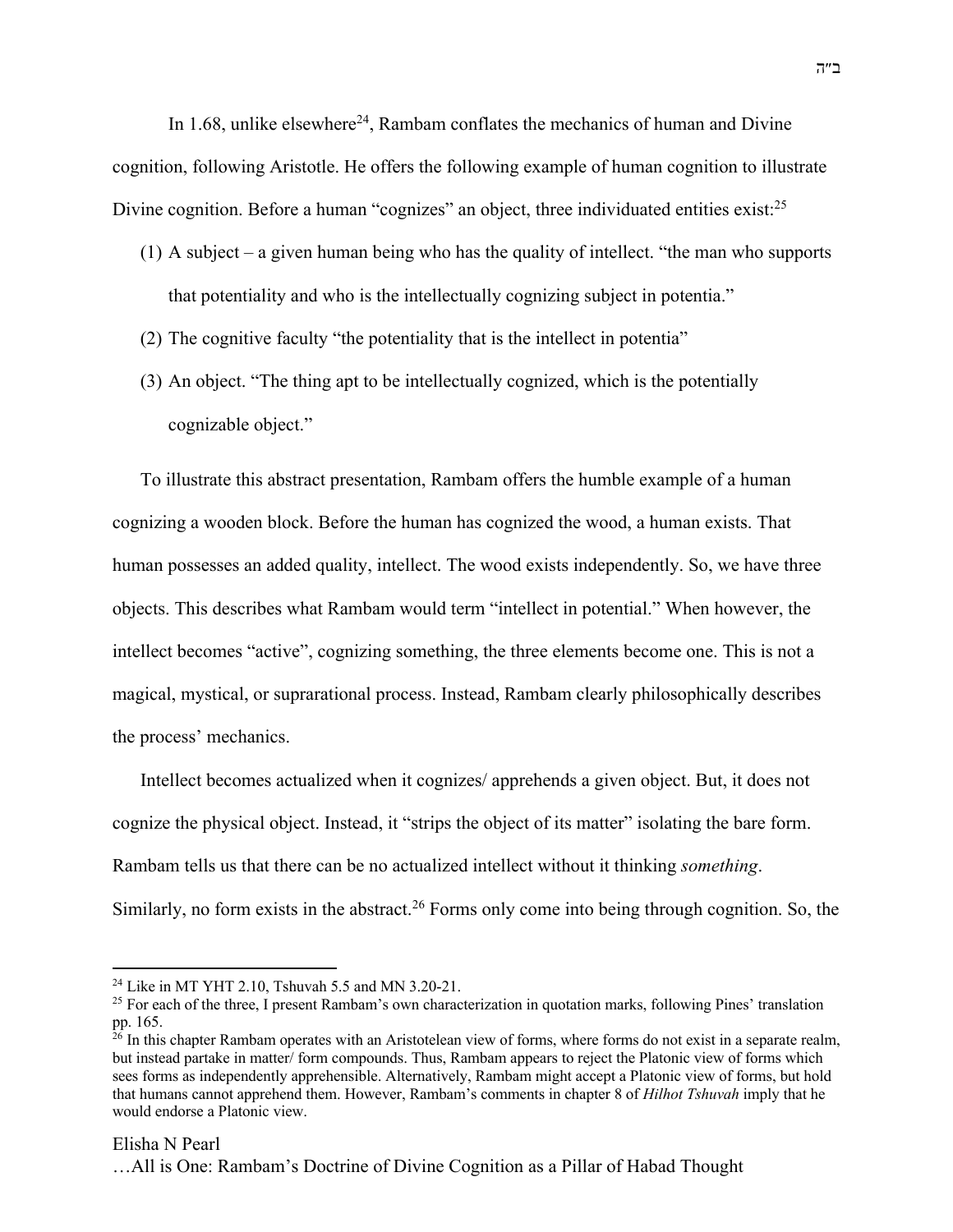actualized intellect, and the abstracted form are co-dependent. Neither can exist without the other. The actualized intellect *just is* the abstracted form, and the abstracted form *just is* the actualized intellect. The two derive from separate sources but become one in the cognitive act. Rambam explicitly identifies the actualized intellect and abstracted form:

Intellect realized in actu is the pure abstract form, which is in his mind, of the piece of wood. For intellect is nothing other but the thing that is intellectually cognized. Accordingly, it has become clear to you that the thing that is intellectually cognized is the abstract form of the piece of wood, that this form is identical with the intellect realized in actu, and that these are not two things – intellect and the intellectually cognized form of the piece of wood.<sup>27</sup> Thus far, Rambam argued for identifying two elements in his triad: the intellect, and the cognized object. He argues for unifying the third member of the triad, the human subject, as follows. A human being, the subject of intellectual cognition, is **essentially** an intellectually cognizing subject. Its essence is to intellectually cognize.28 Following the Aristotelean idea that an essence represents the necessary and sufficient conditions to be something<sup>29</sup>, the act of intellectually cognizing constitutes a human actualizing their essence, becoming themselves. Humans only become human through intellectual cognition. So, a "human" depends on

intellectual cognition for its existence. It follows that the three elements are one, since each one depends on the other for existence, and they actualize as an interdependent unit.<sup>30</sup>

The act of cognition then, brings the three elements into existence as one unit, which can only be separated conceptually. Thus far, Rambam's discussion pertained to human cognition. Human cognition has two modes: potential, and actual. When a human is not actively cognizing, the three elements are distinct. When a human actively cognizes something, the three become

#### Elisha N Pearl

<sup>27</sup> Pines pp. 164.

<sup>28</sup> See *MT YHT* 4.8. and MN 1.1-2

<sup>&</sup>lt;sup>29</sup> See sections 5 and 9 of Shields  $(2016)$ .

<sup>&</sup>lt;sup>30</sup> This interdependence is bidirectional. The subject grounds the union of the intellect and the object, since the intellect needs a ground to exist. The intellect and the object ground the subject, since the subject only becomes human (an essentially intellectually cognizing thing) because of its grounding the union of the intellect and the object.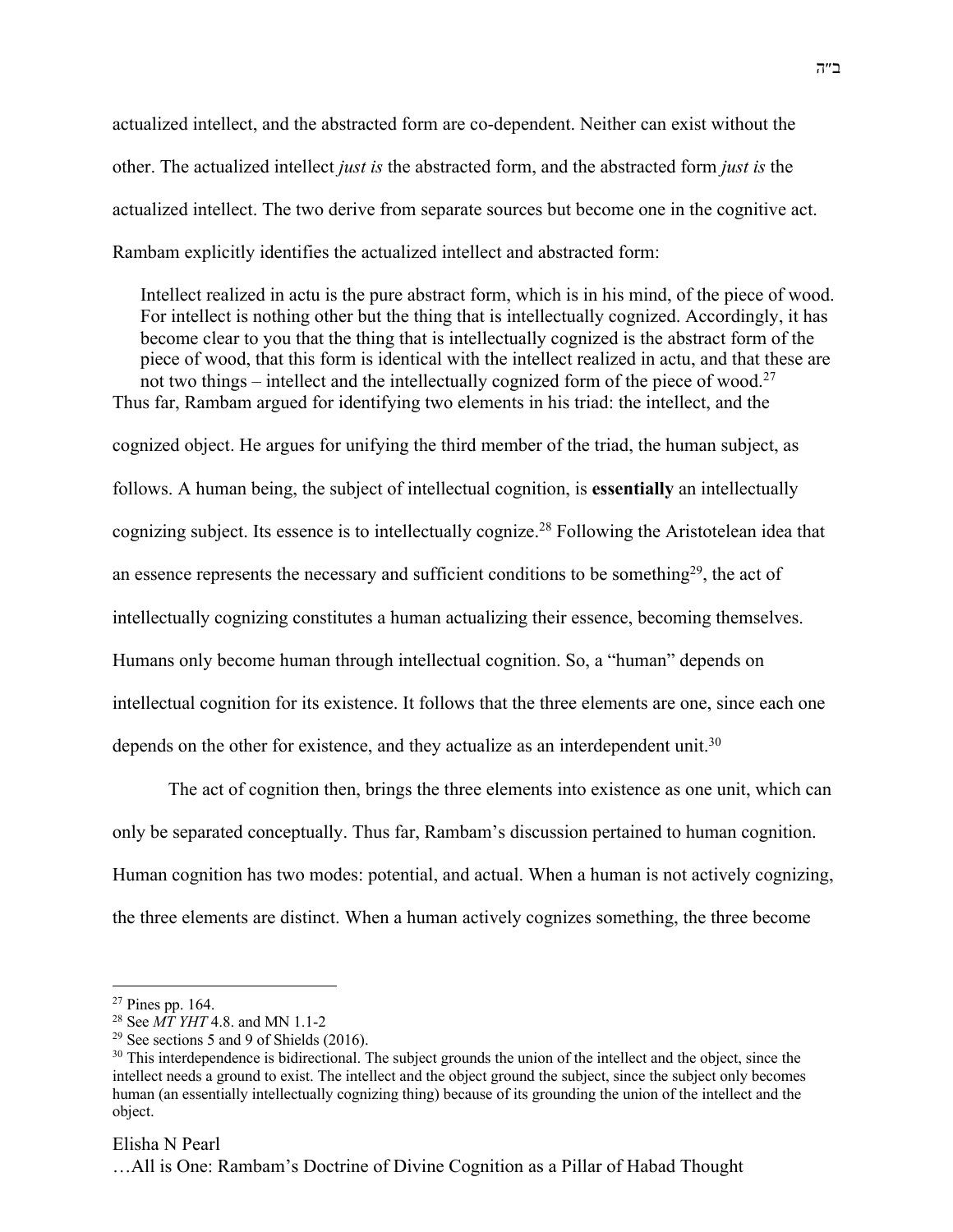one, per Rambam's explanation.<sup>31</sup> Now, Rambam has all the elements necessary to prove the unity of Divine cognition.

- (1) Whatever is actively cognizing possesses unity of subject, object, and intellect.
- (2) God is always actively cognizing.

Therefore,

(3) God always possesses unity of subject, object, and intellect.

Rambam ends the chapter by defining God's **essence** as "the intellectually cognizing subject, intellectually cognized object, and the intellect"<sup>32</sup> a point which will become important later.

Thus far, we have stated Rambam's DDC, explained it, and examined his philosophical motivation for it, allowing us to understand Rambam's view of cognition's mechanics. But, Rambam's view of Divine cognition is more complex. In 1.68, Rambam straightforwardly compared human cognition with Divine cognition following Aristotle. Rambam then argued from the nature of human cognition to Divine cognition, and to a proof about Divine cognition's constant unity. Since Rambam has stipulated that God's essence *is* intellect,<sup>33</sup> God's cognition does not create any intradivine multiplicity. However, as we observed, throughout his oeuvre, Rambam repeatedly teaches that this doctrine transcends human understanding, given Divine cognition's radical otherness.

To sharpen the contradiction, I will present the sources in detail. In context, chapter 2 of MT *Yesodei HaTorah* discusses the directive to love and fear God.34 Rambam teaches that to cultivate these emotions, one must *know* God, a project which entails studying metaphysics and

<sup>33</sup> At MN 1.68, and 1.53

<sup>31</sup> Note, Rambam never suggests that the person's *body* becomes one with the compound. Instead, he thinks that humans qua their essence as thinking things become one with the subject/ object/ intellect compound.  $32$  Pines p. 166.

See Schwartz p. 176: " איה תלכשמה, איהו תלכשומה, איהו לכשה **ותומצע** " Emphasis added.

<sup>34</sup> MT *Yesodei HaTorah* 2.1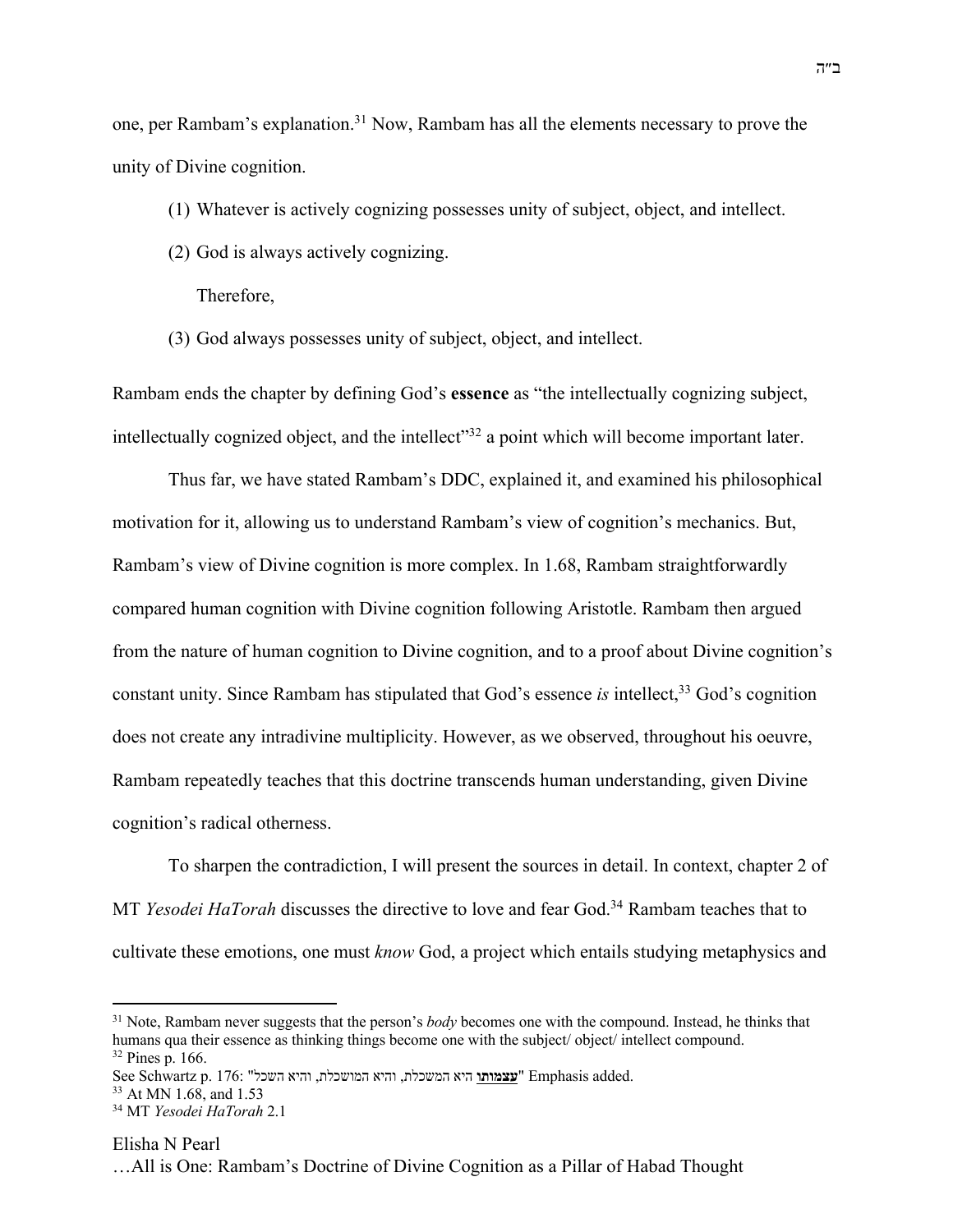physics.35 Rambam adds however, that human knowledge is intrinsically limited, and that any creature, even the disembodied intellects inhabiting Rambam's cosmology (whose intellectual abilities far transcend humans) cannot fully know God, certainly, not as God knows himself.36 It would appear to follow that humans cannot grasp Divine cognition's nature, a conclusion Rambam draws. He states DDC, but then qualifies it by saying that it is beyond human understanding.

In each of his major works<sup>37</sup>, Rambam discusses Divine cognition in connection with the apparent contradiction between freewill and Divine foreknowledge. The challenge runs: if God knows everything before it happens, how can humans be held accountable for their actions? God's foreknowledge makes their ultimate decision a determined fact before it happens. Here, Rambam uses DDC to argue for the fundamental dissimilarity between human and Divine knowledge. Rambam writes that since, unlike humans, God is constantly unified with his knowledge, the two sorts of knowledge cannot be compared.

He, the Exalted, and His name, and His knowledge are one. And no person can apprehend this matter fully. And just as no one has the ability to apprehend and find the creator's true nature… no one has the ability to apprehend and find the true nature of the creator's knowledge. This explains what the prophet meant when he said "for My thoughts are not your thoughts, and your paths are not My paths." Since the matter is thus, we lack ability to know how the Holy One Blessed be He knows all creatures and actions. But we know without a doubt that man's actions are within his control.<sup>38</sup>

This passage contains a further argument which Rambam makes explicit at PHM *Shmnonah Praqim* Ch. 8, and MN 3.20-21: everyone would agree that we cannot grasp God's essence. Similarly, says Rambam, we cannot grasp the nature of God's knowledge. This argument works by asserting that God is wholly other, so we can understand no part of Him. It may also hinge on

# Elisha N Pearl

<sup>35</sup> MT *Yesodei HaTorah* 2.2. More broadly all of chapters 2,3. For a very sharp formulation, see MT *Teshuvah* 10.6.

<sup>36</sup> MT *Yesodei HaTorah* 2.8

<sup>37</sup> PHM *Shmonah Praqim* Ch. 8. *MT Teshuvah* 5.5. *MN* 3.20-21. <sup>38</sup> MT *Teshuvah* 5.5

הוא יתעלה שמו ודעתו אחד ואין דעתו של אדם יכולה להשיג דבר זה על בוריו וכשם שאין כח באדם להשיג ולמצוא אמתת הבורא ... אין כח באדם להשיג ולמצוא דעתו של בורא, הוא שהנביא אמר כי לא מחשבותי מחשבותיכם ולא דרכיכם דרכי, וכיון שכן הוא אין בנו כח לידע היאך .<br>ידע הקדוש ברוך הוא כל הברואים והמעשים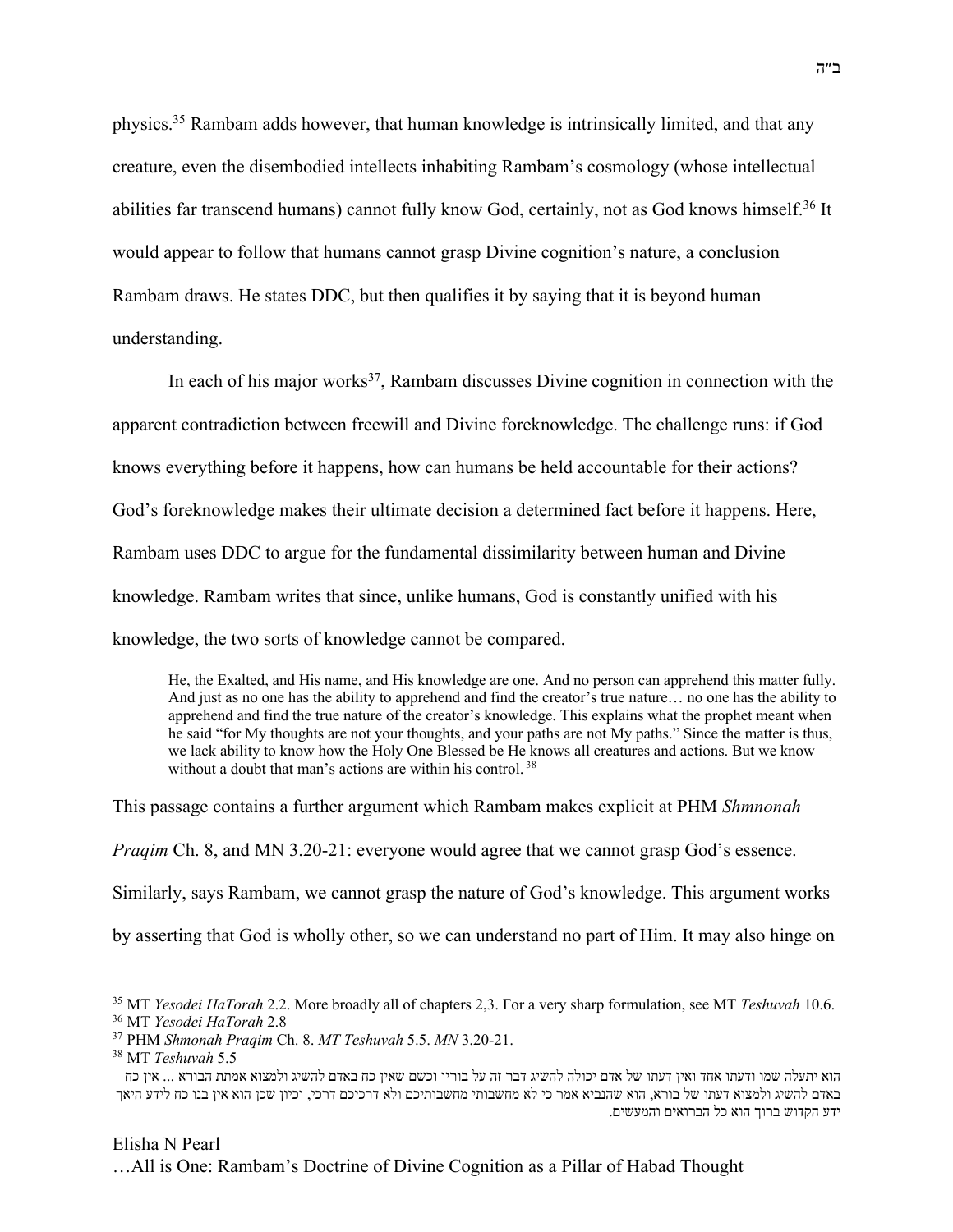the claim that God's knowledge is identical with his essence, and thus, if one cannot understand God's essence, they cannot understand God's knowledge.

Thus far, Rambam's has taught that humans have epistemic limitations which preclude

them from understanding Divine cognition. Divine cognition belongs to a metaphysical category

that is beyond human cognition.

Rambam further claims that Divine knowledge is not at all like human knowledge, and

that the term "knowledge" is merely homonymous when applied to humans and to the Divine.

Puzzles concerning Divine cognition arise because we mistakenly conflate human and Divine

knowledge.

His knowledge is His essence, and His essence His knowledge… the selfsame capacity that prevents our intellects from apprehending his essence also prevents them from apprehending his knowledge of things as they are. For this knowledge is not of the same species as ours so that we can draw an analogy with regard to it, but a totally different thing… between our knowledge and his knowledge, there is nothing in common, as there is nothing in common between our essence and His essence. With regard to this point, only the equivocality of the term "knowledge" occasions the error; for there is a community only in the terms, whereas in the true reality of things, there is a difference. It is from this that incongruities follow necessarily, as we imagine that things that obligatorily pertain to our knowledge pertain also to His knowledge… [Rambam proceeds to discuss a number of Divine cognition's unique features] … All the contradictions that may appear in the union of these assertions are due to their being considered in relation to our knowledge, which has only its name in common with His knowledge… the difference between things ascribed to Him and hose ascribed to us have been explicitly stated, as have been mentioned above, in its dictum: *Neither are your ways My ways.*<sup>39</sup>

In this formulation, Rambam proclaims a chasm between human and Divine cognition, stating the two have no commonality. This passage recalls Rambam's apophatic theology, where he says that all qualities we predicate of God are wholly dissimilar to familiar human qualia – and not given to our grasp. Rambam places the predicate "knowledge" into the apophatic bin, along with other God-predicates.

Elisha N Pearl

<sup>39</sup> MN 3.20, Pines pp. 481-484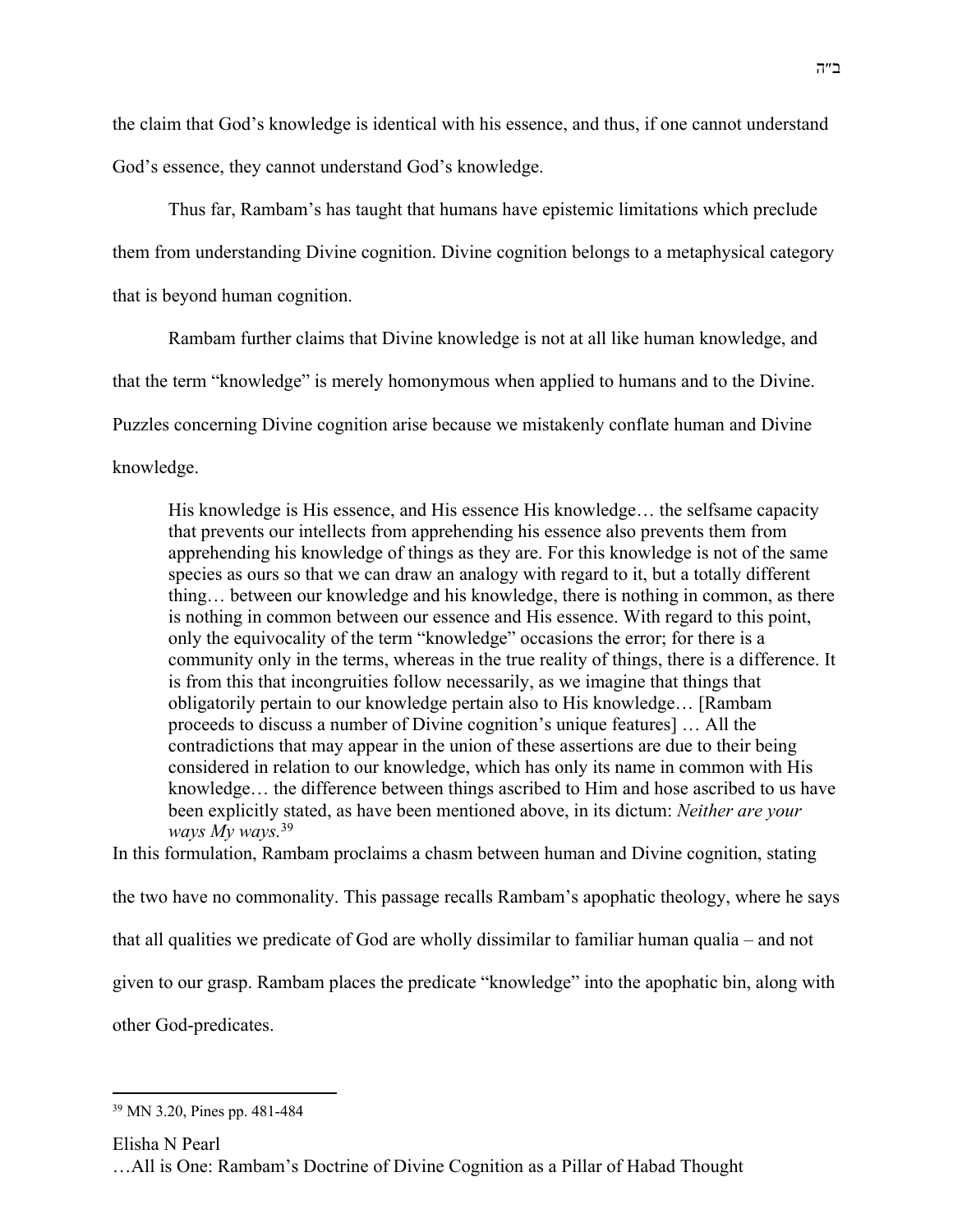We now have a contradiction in Rambam's writings. On the one hand, he describes God's essence as knowledge in MN 1.68, in terms that recall human cognition, and appeal to its mechanics. Even here in MN 3.20, Rambam defines God's essence as knowledge. At the same time, he says that God's knowledge is wholly other, so we cannot predicate "knowledge" of God in a way that meaningfully compares to our own.

a. A Contradiction between DDC and Apophasis?

Asserting that Rambam overlooked the contradiction is absurd, since, in nearly every case where Rambam defines God essence as knowledge, or predicates knowledge of God, he mentions apophatic theology in the discussion.<sup>40</sup> What underlies the apparent contradiction, and how might we resolve it? In discussing Divine cognition, Rambam has three conflicting theological desiderata. He wants to affirm:

- (1) Divine unity (including intradivine simplicity)<sup>41</sup>.
- (2) Divine perfection (including synchronic and diachronic Divine omniscience).
- (3) Freewill (Human moral responsibility).

The claim "God knows" supports (2), but challenges (1), since added qualia add complexity. To resolve this tension, Rambam offers a rational explanation, namely, DDC, with its attendant Aristotelean framework at 1.68. However, (2) also contradicts (3). Here DDC's philosophical details do not help resolve the contradiction. So, Rambam says that Divine knowledge radically differs from our own to alleviate this tension. Rambam offers philosophical resolutions, to the extent he can. But ultimately he appeals to God's radical otherness. Rambam endorses DDC, and even explains it, but believes we cannot understand its ultimate meaning.

<sup>40</sup> For example, in the quote we just saw from MN 3.20, in 1.68, 1.53. In PHM *Shmonah Praqim* Ch. 8.

<sup>&</sup>lt;sup>41</sup> For a discussion of Rambam's view of Divine Unity and different conceptions of Divine unity, see Wolfson (1965)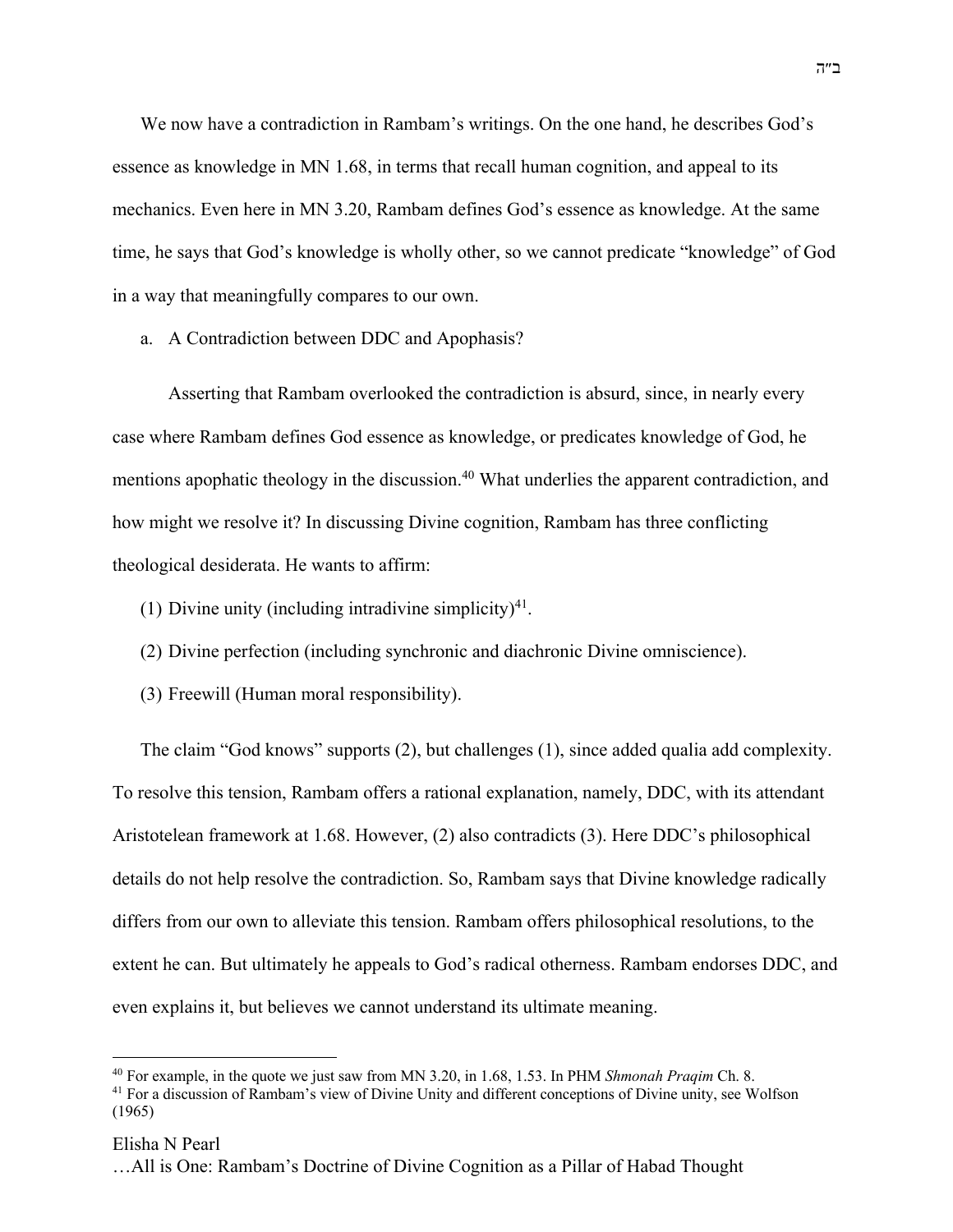It appears to me that the cumulative evidence places Divine Cognition or God's "knowledge" into the category of apophatic attributes. Divine knowledge might be a privileged attribute in the category, but it is a member nonetheless. Pace Rambam's contemporary Muslim philosophers, Rambam says that God cannot have attributes in the simple sense, because if so, God would be a composite entity, with diverse inherent qualities.42 It must be, then, says Rambam, that when the Torah ascribes attributes to God, they are meant non-literally. As Rambam summarizes his position at MT *Yesodei HaTorah* 1.12:

All (Divine Attributes) are parabolic and a figure of speech. Of all these, our sages said, the Torah spoke according to human language. Among the attributes that God does not literally possess are "Neither folly nor wisdom, like the wisdom of a human sage."<sup>43</sup>

Again, we see Rambam rejecting the claim that God can be defined as intelligence in the human sense.

In his more careful presentation at MN 1.53, Rambam writes: "Every attribute that is found in the books of the deity, may he be Exalted, is… an attribute of action and not an attribute of His essence, or is indicative of His absolute perfection."44 It appears that Divine cognition falls into either of these categories. Divine cognition might be an "action" when stated concerning God's knowledge of the world. This would mean that it appears to us that God is a rational agent given that everything in the world is purpose driven according to the Aristotelean teleology that Rambam accepts.<sup>45</sup> And Divine cognition can indicate God's absolute perfection when speaking of God's knowledge qua God. Given that God is perfect, and knowledge

Elisha N Pearl

<sup>&</sup>lt;sup>42</sup> See Schwartz's discussion of the Ashirite and Mutazilite positions in notes to MN 1.53 Rambam (5763) pp. 125-128.

<sup>43</sup> MT Yesodei HaTorah 1.11

<sup>44</sup> Rambam (1963) MN 1.53. Pines p. 121

<sup>&</sup>lt;sup>45</sup> See MN 3.25

<sup>…</sup>All is One: Rambam's Doctrine of Divine Cognition as a Pillar of Habad Thought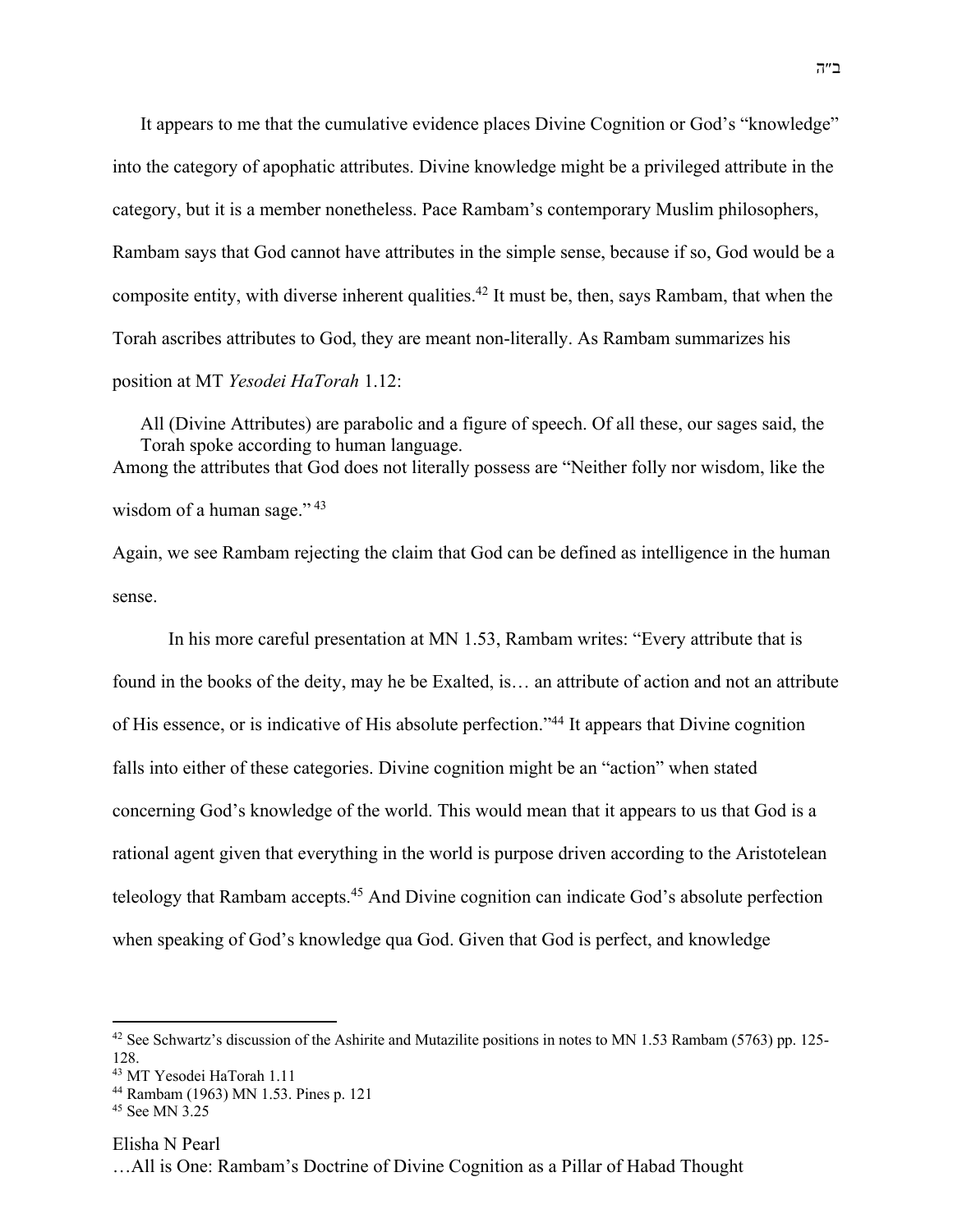describes the highest rank of human perfection in Rambam's axiology<sup>46</sup>, God must have the perfection of knowledge. This reading clarifies Rambam's repeated insistence on identifying God's knowledge with God's essence. We might read that as Rambam allegorically describing God's absolute perfection. Rambam's views here, however, are perhaps not given to complete comprehension without understanding the Neoplatonized Aristotelean philosophy current in Rambam's intellectual milieu.

Having offered a possible resolution to the contradiction, I will briefly survey the primary solutions suggested in contemporary scholarship. Pines<sup> $47$ </sup> suggests that the contradiction derives from Rambam's dual influence by Neoplatonic and Aristotelean sources. The Neoplatonic tradition endorses an apophatic position, while Aristotle explicitly defines God as intellect. Pines explains the contradiction's intellectual history, but as I have observed, Rambam usually mentions apophasis whenever discussing DDC, thus he must have been aware of the apparent contradiction.

Hannah Kasher (1994) suggests that while we can resolve the tension by saying that Rambam ultimately is apophatic, the contradiction is not troublesome. She proposes that the contradiction highlights an inherent tension in religion. Apophasis points to the religious desideratum of God's radical otherness. Resultantly, nothing meaningful can be said about the transcendent God. Defining God as an intellect fills the religious need to describe God as superlatively perfect, something we can only articulate by using adjectives from human experience. Rambam teaches both to achieve both desiderata.

<sup>46</sup> For a similar argument, see Tanya 85b where R. Shneur Zalman argues that praising God in intellectual terms just parabolically describes that God has ultimate perfection, borrowed from the lexicon of human experience. <sup>47</sup> See Rambam (1963) Pines's Translator's Introduction pp. xcvi-xcviii.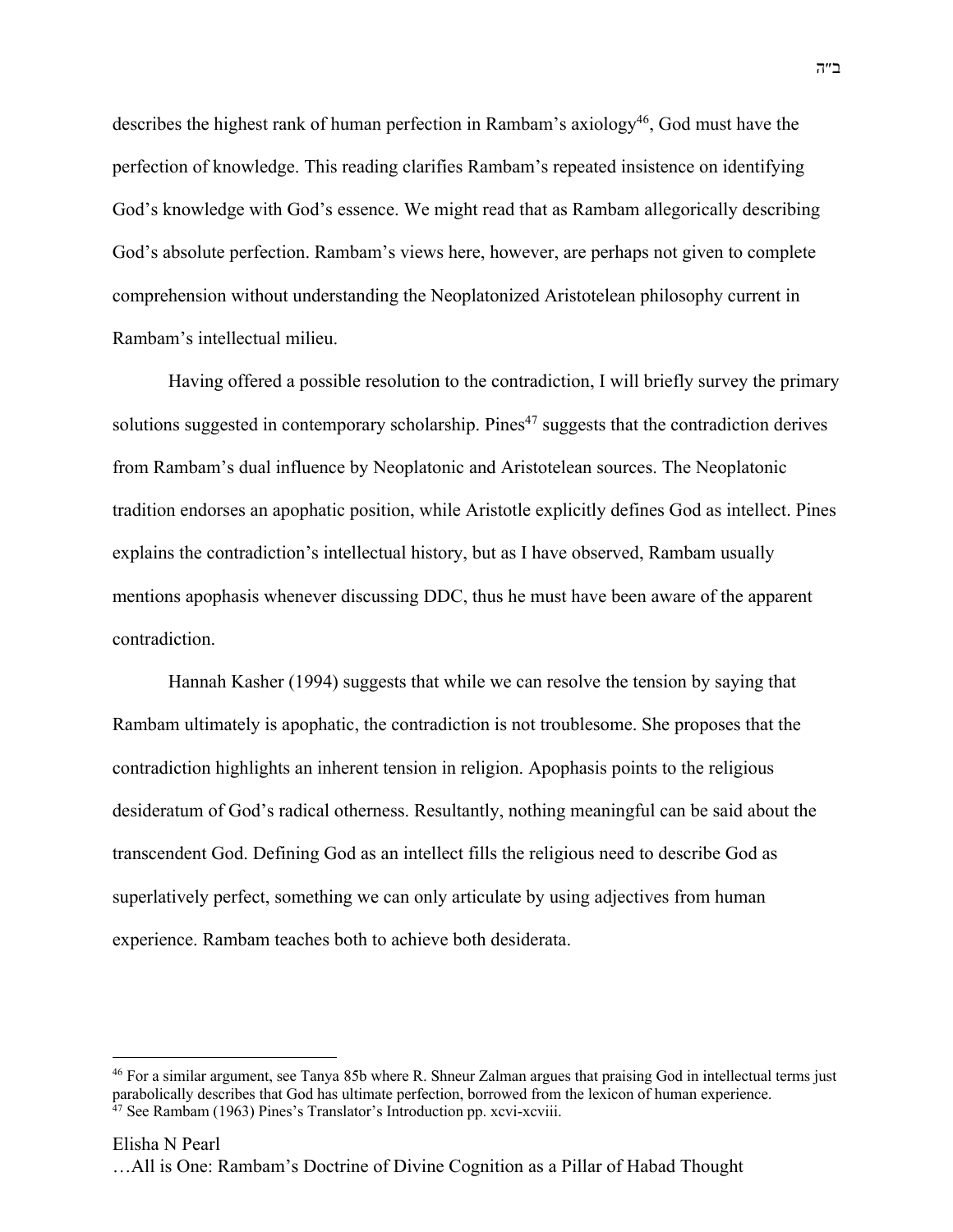Ehud Benor (1995) suggests that Rambam ultimately adopts apophatic theology and does not believe we can describe God. However, as religious people, we need a language to talk about God. So, Rambam constructs a language which allows us to do so. We refer to God symbolically as an intellect, to articulate His unity and perfection. Benor's reading nicely explains Rambam's lengthy discussion of Divine cognition at MN 1.68, since even if Rambam is ultimately apophatic, 1.68 explains how intense the union of the different parts of the intellect are, illustrating how describing God as intellect describes his inner unity. Benor's solution extends Rambam's general characterization of what Divine attributes mean to include the intellect. Despite their solutions, neither Benor nor Kasher analyze the complex details of Rambam's DDC, thus, work remains to fully address the contradiction.

### 4. R. Shneur Zalman's (re)reading of DDC

R. Shneur Zalman's written works demonstrate that he was familiar with DDC's complexity, and studied its appearances in *PHM*, *MT*, and *MN*. While in Tanya's text, he only explicitly points the reader to *MT*, his discussions of DDC often include citations, paraphrases, and explanations from *PHM* and *MN*. R. Shneur Zalman was also thoroughly familiar with Rambam's apophatic view of Divine attributes.<sup>48</sup>

R. Shneur Zalman creatively employs Rambam's DDC; at times as a standalone premise, and at others using its detailed presentation to prove or illustrate doctrines. The doctrines R. Shneur Zalman uses DDC to support typify Hasidut within academic discourse. In order of their appearance in Tanya, R. Shneur Zalman's central work, they are: (a) The Jewish soul's Divine

#### Elisha N Pearl

<sup>48</sup> See *Likkutei Torah*, *Vayikra* 6c and *Tsemah Tsedek's* expansion in *Derekh Mitsvotekha* 46b.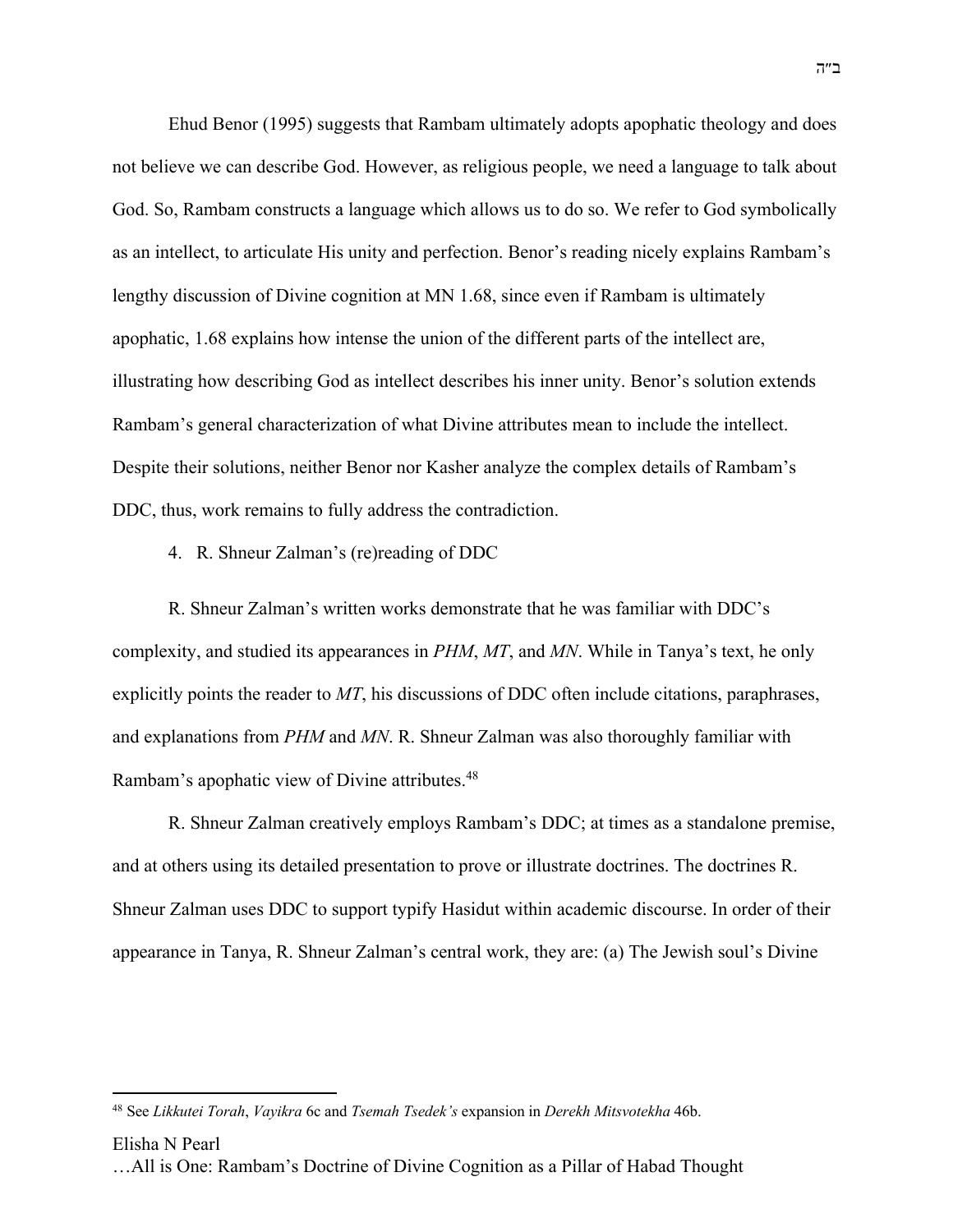nature<sup>49</sup> (b) The Tzadik's Divine Nature<sup>50</sup> (c) Torah's Divine Nature<sup>51</sup> (d) The immanence of Divine transcendence<sup>52</sup> and relatedly, (e) a non-literal reading of the Lurianic doctrine of *Tzimtzum* amounting to acosmicism.<sup>53</sup> In what follows, I explore each doctrine individually, assessing how R. Shneur Zalman used Rambam's DDC to argue for, or formulate them.

- a. The Jewish Soul
- i. DDC underwriting the Doctrine of the Divine Soul

Tanya's first major doctrine is the two-soul doctrine, according to which every Jew,54 possesses two souls. The first "derives from the shell (*Kelipah*) and the Other Side (*Sitra Ahra*)."  $55$  R. Shneur Zalman later defines this soul as the "animal soul"<sup>56</sup> an egoistic consciousness grounding base desires. The second is "Literally, a portion of the Divine from above" ( קלח הולא לעממ שממ( . This doctrine is critical within R. Shneur Zalman's thought, since the soul's Divine source allows the Jew to overcome evil and transcend egotism.<sup>57</sup>

R. Shneur Zalman proves that Jews have a Divine soul using the following argument:

(1) The Jewish people are God's child (A Biblical premise based on verses like "My

firstborn son is Israel"<sup>58</sup>)

Elisha N Pearl

<sup>49</sup> Tanya 1.2, 1.18-25.

<sup>50</sup> Tanya 1.2, 1.42.

<sup>51</sup> Tanya 1.4-5, 23, 35. More obliquely, 1.51-53

<sup>52</sup> Tanya 1.48, 2.7. See also 1.42.

<sup>53</sup> Tanya 2.7

<sup>54</sup> R. Shneur Zalman distinguishes between Jew and non-Jew. For a litany of sources discussing Kabbalah's tendency to metaphysically distinguish between the Jew and the non-Jew (on which Tanya's distinction is based) and an ethical critique, see Wolfson (2006) Ch. 1. And Balk (2013).

See also the antecedent R. Shneur Zalman's distinction in Kuzari 1.25, 27, 41, 43, 47. נפש אחת מצד הקליפה והסט"א.

In Lurianic Kabbalah, *Kelipah* and *Sitra Ahra* denote an evil, demonic element of reality. See Tishby (1965) Tanya Ch. 1 p. 5b

<sup>56</sup> The term first appears in Tanya Ch. 9, p. 13b. R. Shneur Zalman borrows this term from the *Zohar Hadash*, where it appears numerous times. See for example *Zohar Hadash* Vol. 1 (Torah) Parshat Bereishit 16a.

<sup>57</sup> See Tanya ch. 19.

<sup>58</sup> Exodus 4.22. In context, Moses is delivering a message from God, where God characterizes the Jewish people as His "firstborn son."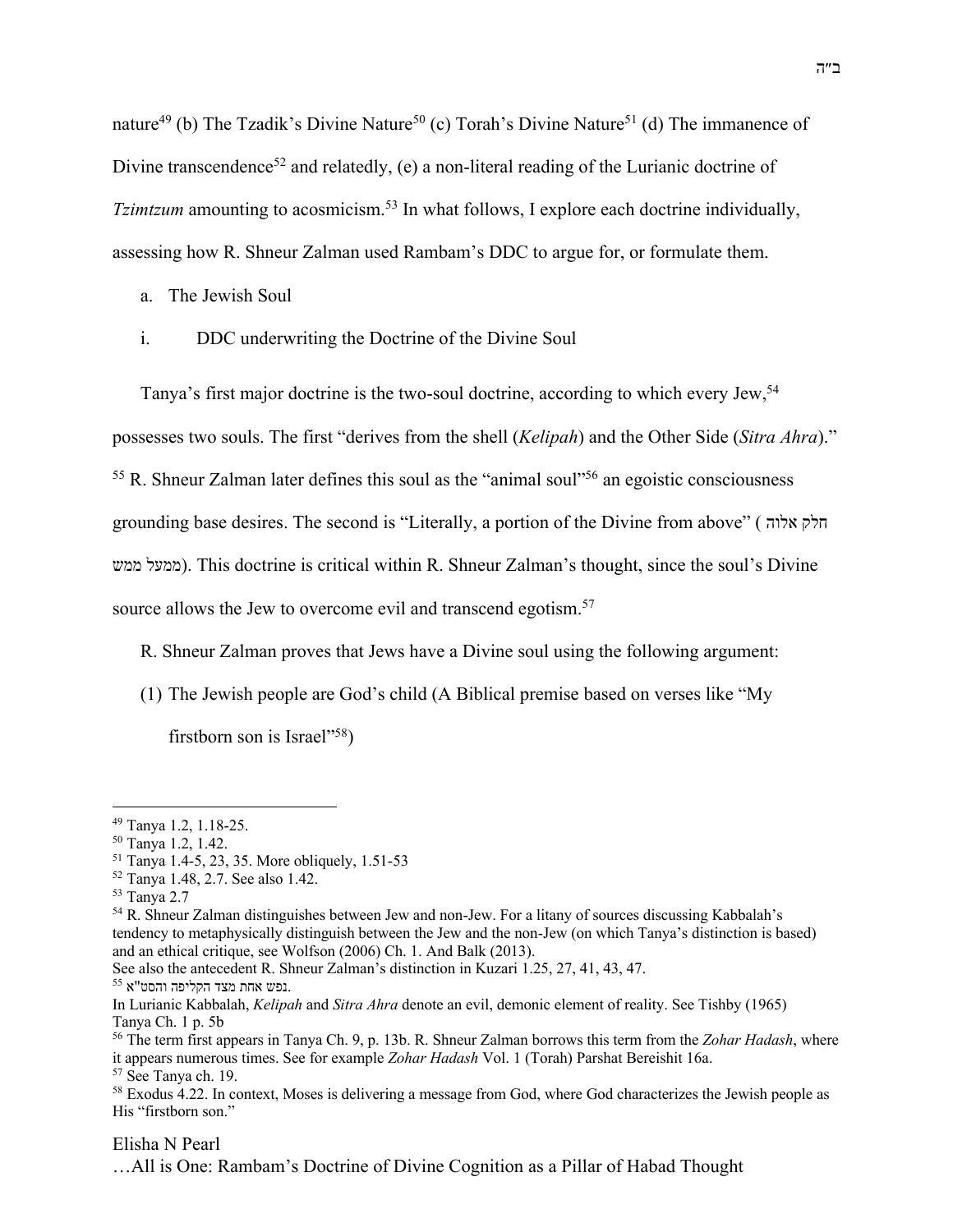- (2) Children physically derive from their father's brain (A Talmudic or scientific premise)<sup>59</sup> So,
- (3) The Jewish people derive from God's "brain"/ mind. (From 1,2)
- (4) Any element of the Divine intellect is unified with the Divine intellect. (By Rambam's

DDC).

So,

(5) The Jewish people are unified with the Divine intellect (and thus with God). (From 3,4).

To illustrate how R. Shneur Zalman uses DDC, I will quote the relevant passage:

"My firstborn son is Israel…just as a child is derived from his father's brain, so – to use an anthropomorphism – the soul of each Israelite is derived from G-d's (blessed be He) thought and wisdom. For He is wise, but not with a knowable wisdom $^{60}$ , because He and His wisdom are one; and as Rambam says, that he is the Knowledge and the Knower etc., and this is not in the power of any man to comprehend clearly, etc. as it is written – "If you investigate God, will you succeed?" And it is also written, "For my thoughts are not your thoughts"<sup>61</sup>

Here, R. Shneur Zalman uses Rambam's DDC as a premise, but takes it out of context. In

Rambam's context, DDC just meant that God is omniscient and simple, so when we predicate

"knowledge" of God, that knowledge cannot generate multiplicity. The Divine intellect is non-

composite. R. Shneur Zalman re-reads the doctrine to mean that whatever the Jewish revelatory

canon associates with God's thought is one with Him. This way, DDC can support a mythic

teaching.

R. Shneur Zalman immediately follows DDC up with three hedges, all taken from

Rambam's diverse writings on DDC. In context, the first "and this is not in the power of any man

<sup>59</sup> See BT *Niddah* 31a. It is unclear that the Talmud's statement that the father's semen is responsible for generating the child's brain underwrites this premise. The premise may derive from ancient or medieval science, perhaps mediated by Kabbalistic writings.

<sup>60</sup> As Mindel notes, this phrase comes from the Introduction to *Tikunei Zohar* 17b. Notably, R. Shneur Zalman reads *Tikunei Zohar* and Rambam as a seamless unit, using Rambam's doctrine to philosophically explain *Tikunei Zohar*'s mysterious pronouncement!

 $61$  Tanya Ch. 2 6a. Mindel trans. pp. with modifications.

Elisha N Pearl

<sup>…</sup>All is One: Rambam's Doctrine of Divine Cognition as a Pillar of Habad Thought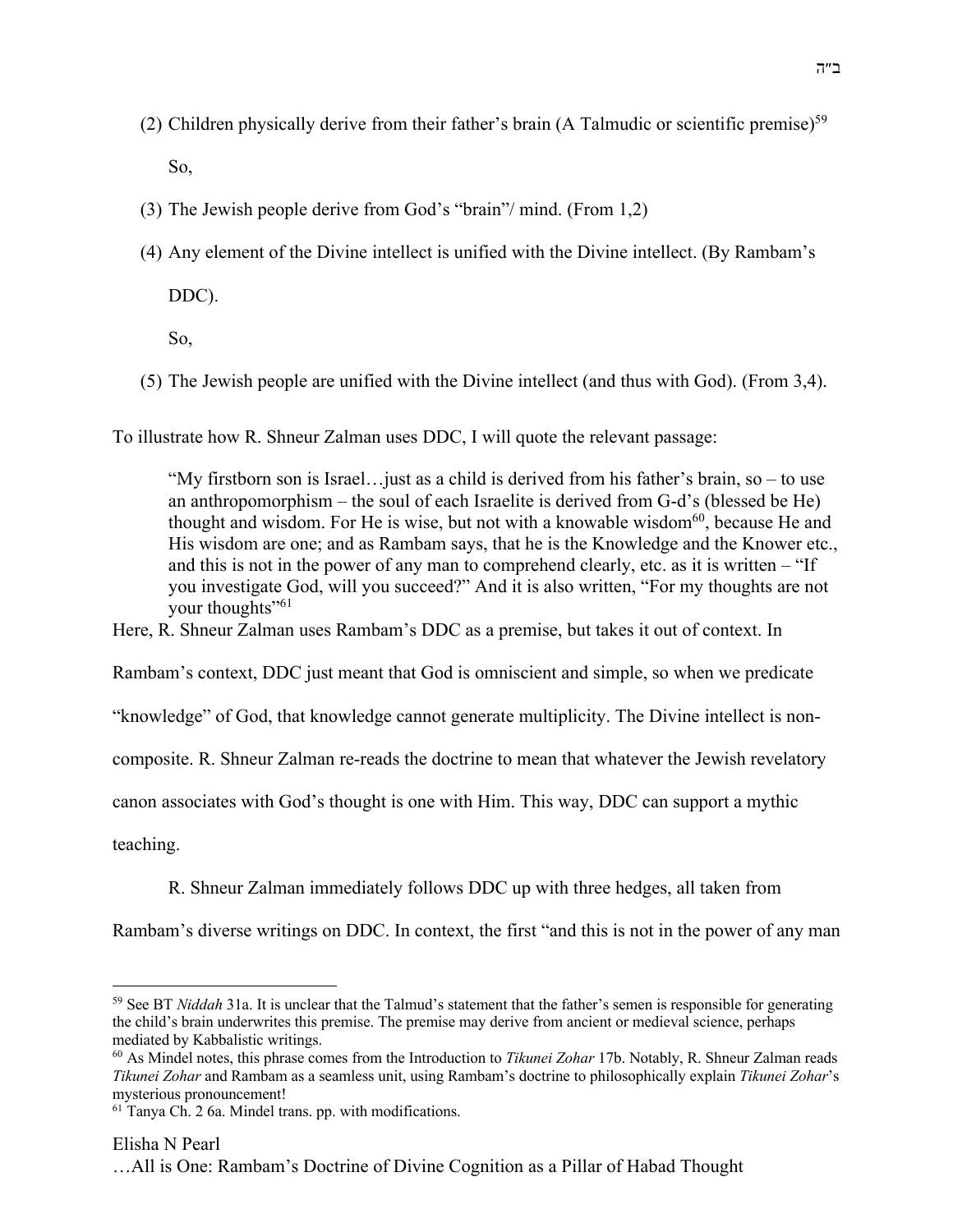to comprehend clearly" from MT *Yesodei HaTorah* 2.10 shows that we cannot understand DDC. The second and third "If you investigate God, will you succeed?" and, "For my thoughts are not your thoughts" from the discussions in *PHM Shmonah Praqim* and MN 3.20 respectively are Biblical prooftexts for Rambam's argument that comparing human cognition to Divine cognition is a category error. R. Shneur Zalman revels in the aura of incomprehensibility that Rambam shrouds DDC with. It licenses R. Shneur Zalman's creative reading. The citations also demonstrate R. Shneur Zalman's awareness of Rambam's full range of discussion on DDC, and that R. Shneur Zalman reads those diverse discussions as a holistic unit.

DDC is a decisive premise in the argument for the Divine soul as presented. However, R. Shneur Zalman likely could have derived a similar conclusion by basing himself only on Kabbalistic sources.<sup>62</sup> Why did he use DDC? First, Rambam's doctrine becomes a central hinge for many of R. Shneur Zalman's doctrines, so he may have decided to employ it as fully as possible. However, as we will see, R. Shneur Zalman does not use the doctrine uniformly. In different cases, he appeals to different details of DDC, or uses different logic to derive his conclusion.

More speculatively, R. Shneur Zalman may have used Rambam's name for political reasons. He may have wished to invoke Rambam's support when formulating controversial doctrines which would anger the *Mitnagdim*, the conservative Rabbinic faction,<sup>63</sup> and the doctrines he uses DDC to support are in fact controversial. In the opposite direction, he may have wished to appropriate Rambam for the Hasidic camp against the nascent *Haskalah* movement who used Rambam's philosophical rationalism to oppose Kabbalah and Hasidut.<sup>64</sup>

<sup>62</sup> As he does in Tanya Ch. 18.

<sup>63</sup> Gottlieb (2009) p. 30 makes a suggestion along these lines.

<sup>64</sup> R. Shneur Zalman's grandson, and third leader of Habad, *Tsemah Tsedek* actively polemicized against *Haskalah*, fighting them both on philosophical and political fronts. Gottlieb (2009) p. 13 makes this observation, see also the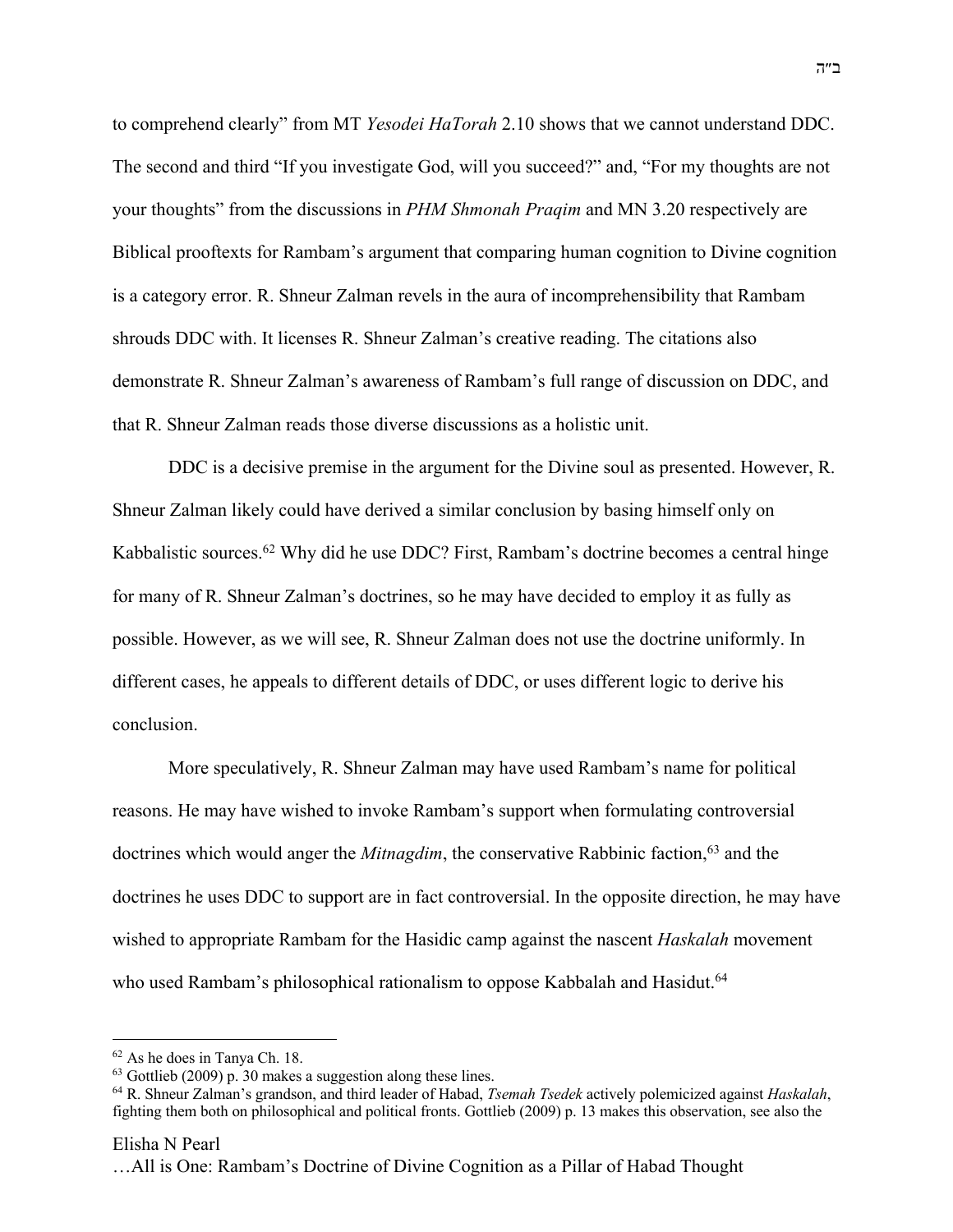In some cases, R. Shneur Zalman may have felt that he was arriving at Rambam's genuine esoteric intention or spelling out the logical conclusion of Rambam's teachings. Even though R. Shneur Zalman takes Rambam's DDC out of context, he and his successors in the Habad school considered that a legitimate hermeneutic maneuver, according to the Habad school's view of Rambam's teaching as revelation. In Habad hermeneutics, a piece of earlier revelation can be taken out of context and used to reflect new revelatory principles. This is a new revelation that which was concealed within the original revelation all along.<sup>65</sup>

ii. DDC, the Divine Soul, and Contemplative Ethics.<sup>66</sup>

R. Shneur Zalman puts the theoretical doctrine of the Divine soul to practical ethical use

later in Tanya. There, DDC grounds not only metaphysical doctrine, but also an extended

contemplative practice that R. Shneur Zalman develops to cultivate ethical behavior. Rambam's

DDC grounds what R. Shneur Zalman considers Tanya's most powerful contemplative

strategy.<sup>67</sup>

The exercise runs as follows: R. Shneur Zalman maintains that every Jewish soul

ultimately derives from God's wisdom. God's wisdom is one with God, so Jews are one with

God.<sup>68</sup> R. Shneur Zalman teaches that given a Jew's essential union with God, the Jew would

### Elisha N Pearl

sources cited in note 1.

R. Shneur Zalman can be read in discourse with Haskalah given that the movement began before his time. Solomon Maimon's (1754-1800) autobiography (2001) is evidence of at least one individual connected to both Hasidut and Haskalah. Moses Mendelsohn, forerunner of the Haskalah was a contemporary of R. Shneur Zalman's. Internal Habad tradition relates that R. Shneur Zalman engaged "Shimon HoKofer" an early Maskil who attempted to penetrate the Eastern European Jewish educational system. See Bartal (1993).

<sup>65</sup> Gottlieb (2009) pp. 16-17, 26

<sup>66</sup> On the topic of mysticism and ethics in Tanya, from an internal perspective, and a comparative religion's perspective, see Orent (2007)

 $67$  See the beginning of 1.18 in Tanya, where R. Shneur Zalman explains that the contemplative exercise he develops from 1.18-25 is "*very* achievable", for anyone, even "the most base, and transgressors of Israel" unlike the contemplative exercise outlined in chapters 1.12-17 aimed at people of greater spiritual health.

<sup>&</sup>lt;sup>68</sup> In the presentation at 1.18, which I am summarizing here, R. Shneur Zalman does not explicitly invoke Rambam's doctrine, choosing instead to build his argument entirely on Kabbalistic sources.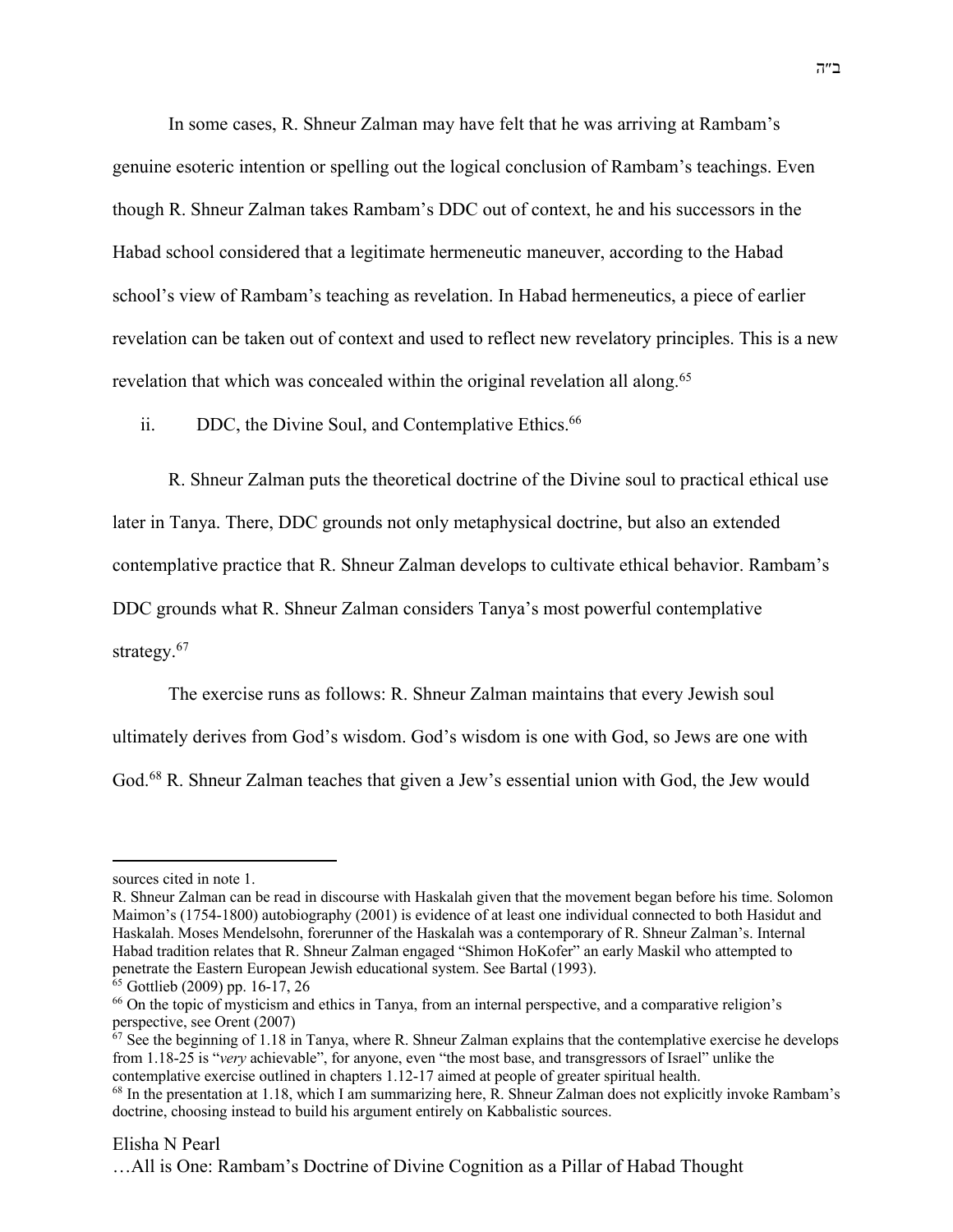rather sacrifice their life than separate from God. R. Shneur Zalman proves this assertion by appealing to the prevalent phenomenon of Jewish martyrdom, where even simple, illiterate Jews would often die as martyrs rather than practice, or profess<sup>69</sup> Christianity. R. Shneur Zalman explains that the Jewish soul's source in *Hokhmah*, Divine wisdom, causes it to have a latent mystical impulse.

So the *neshamah* (soul) of man… naturally desire… to separate itself and depart from the body in order to unite with its origin and source in God, the fountainhead of all life, blessed be he, though thereby it would become null and void, completely losing its entity therein, with nothing remaining of its former essence and being. Nevertheless, this is its will and desire by nature… this nature stems from the faculty of *Hokhmah* (Wisdom) found in the soul, wherein abides the light of the blessed *En Sof.*<sup>70</sup>

The Lurianic view of *Hokmah* as completely one with the *En Sof* – a lofty rank of the Godhead,

(perhaps the ultimate rank) superficially dovetails with Rambam's view of knowledge being

unified with God's essence. The difference is, that in the Lurianic reading, *Hokmah* is one with

the *En Sof* since it exists in a state of complete nullification to the *En Sof*, a state beyond the ego

and beyond intellectual comprehension. As R. Shneur Zalman puts it:

This is a general principle in the whole realm of holiness  $-$  it [holiness] is only that which is derived from *Hokmah* called "supreme holiness" whose existence is nullified in the light of the blessed *En Sof* which is clothed in it, so that it is not an independent entity… this stands in direct contrast to the aspects of *kelipah* and *sitra ahra*… who work for themselves alone, demanding "Give, give!" and "Feed me!"71

*Hokmah* and its attendant mystical impulse lie latent in the soul, awakened only when the Jew

perceives that she will be separated from God by denying God's unity through some idolatrous

 $71$  Ibid.

# Elisha N Pearl

<sup>69</sup> Tanya 1.19, 25b. R. Shneur Zalman does not explicitly mention Christianity. But given the Rabbinic tendency to view trinitarian doctrine as imputing multiplicity within the Godhead, R. Shneur Zalman's characterization that Jews engage in:

self-sacrifice to the extent of even refusing to do some single act that is contrary to the faith in one God, such as for example, to bow to an idol, even without acknowledging it in his heart at all, or to utter any false notion heaven forbid, regarding the unity of G-d.

can be read within a Christian context. This reading is especially plausible in Europe, but even more so in R. Shneur Zalman's time where the Russian government was slowly beginning to intensify its persecution of the Jewish people as part of a long-term plan to assimilate them into broader Russian society.

<sup>70</sup> Tanya 1.19, 24b.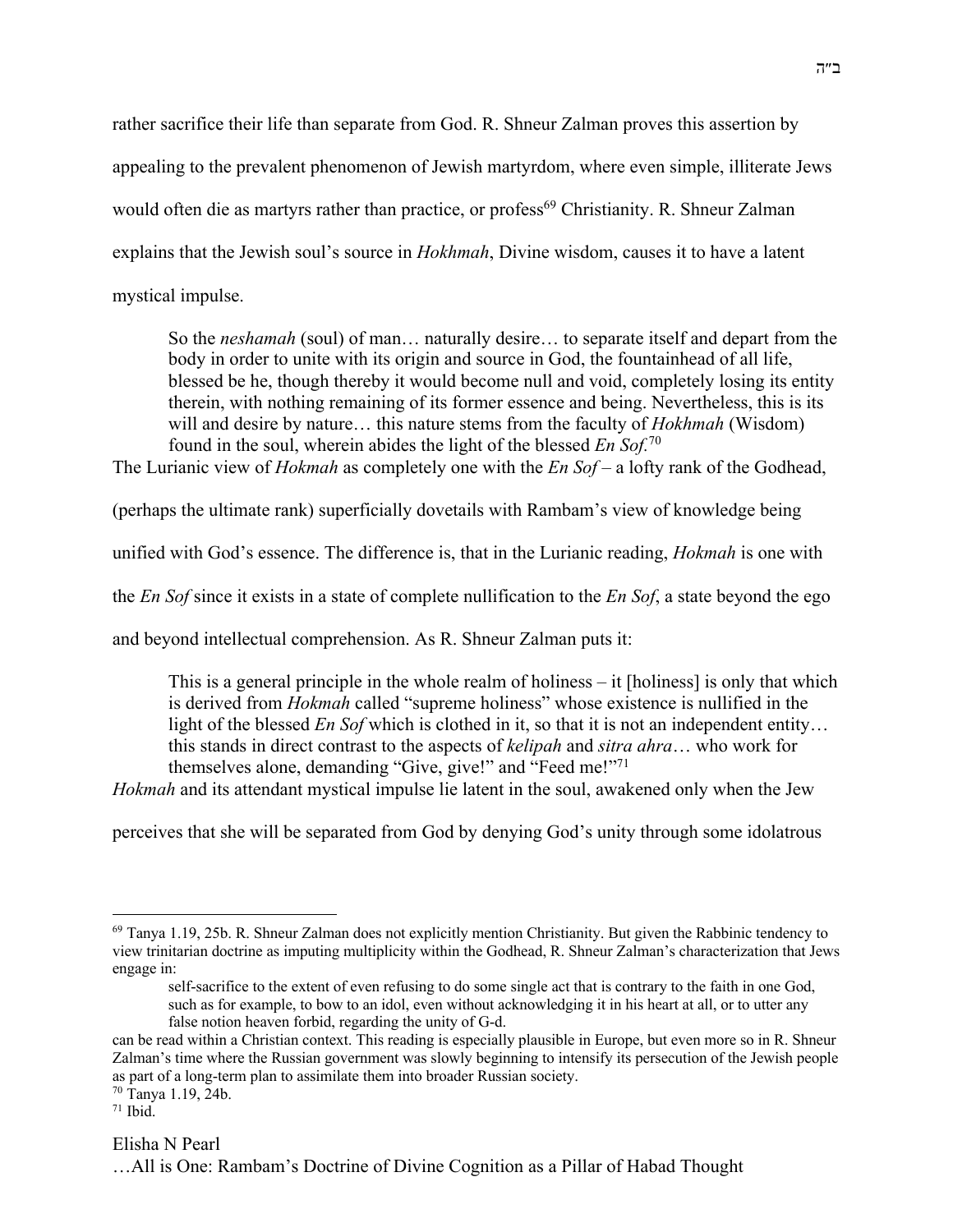act. Using a contemplative exercise, R. Shneur Zalman psychologically expands this mystical impulse harnessing it in service of ethical behavior.

The contemplative exercise runs as follows:

- (1) The doctrine of acosmicism (nothing (truly) exists except for God).
- (2) Performing Torah and Mitsvot mystically connects one with God, since through Torah and Mitsvot, one expresses their nullification to God's will. Performing Torah and Mitsvot thus affirms acosmicism.
- (3) Egotism, and transgressing the Torah, are identical to idolatry, since egotistic actions and transgressing the Torah negate (1), Divine unity's true meaning.
- (4) Empirically, Jews willingly sacrifice their lives rather than engage in idolatry/ reject Divine unity. Therefore, given the new more sophisticated concept of idolatry, Jews should resist sin and egotistic action by awakening the same visceral, self-sacrificial impulses they use to resist idolatry.

In this section, we have seen DDC conceptually ground a contemplative ethical exercise. Next, we will explore the Doctrine of the Divine soul's theological implications.

iii. The Soul as Divine Incarnation?

What theological implications does unifying the Divine soul with God's have? The term "Literally, a portion of the Divine from above" calls to mind incarnation.<sup>72</sup> However, nothing indicates that R. Shneur Zalman endorses anything like a Christian theory of incarnation with an identity between God and the Jewish soul. Nor does R. Shneur Zalman view the Divine soul as an object of worship or ascribe to it the ability to exercise control over the world. R. Shneur

Elisha N Pearl

<sup>72</sup> Wolfson (2000), Magid (2014)

<sup>…</sup>All is One: Rambam's Doctrine of Divine Cognition as a Pillar of Habad Thought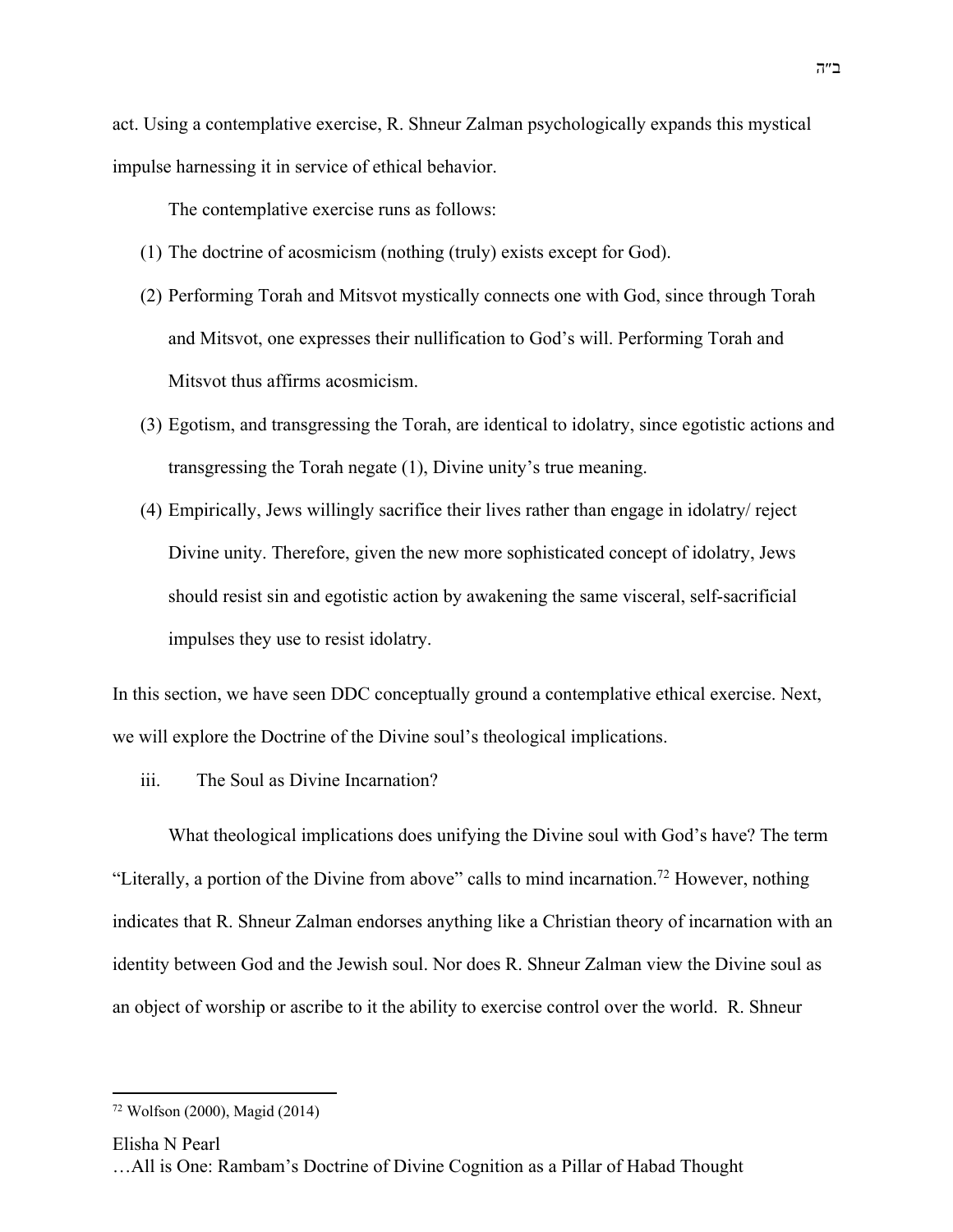Zalman limits the doctrine by writing "the root and the source of all Jewish souls is in the

Supreme Wisdom, and He and His Wisdom are one and the same." <sup>73</sup> This means the soul is not

an occurrent Divine incarnation, instead, it is *ultimately* sourced in Divinity. This explains

imperfection and sin. Another important point to recall is that given R. Shneur Zalman's

monism, everything on some level, even evil, contains the Divine presence.<sup>74</sup> So, the Divine

soul's "Divinity" lies in its being a locus of intense Divine revelation and connection to God.

The following passage also limits the Divine soul's divinity. R. Shneur Zalman counsels

the spiritual seeker to contemplate:

"Truly… I am far removed from God… Yet… that is the … vivifying [animal] soul. Yet, there is within me, a literal part of God, which is found even in the most base, namely the divine soul, with a spark of Divinity… clothed in it… except that it is… in exile… therefore I shall make my whole aim and desire to extricate her [(the soul)] from exile… [so that she] be absorbed and united with Him… if I set my entire goal to Torah and *mitsvot*. 75

This passage limits the Divine soul by saying that "a spark of Divinity [is] clothed in it"

implying that the Divine soul itself is not a *completely* Divine entity. Furthermore, in most

people the Divine soul is "in exile" not fully revealed or active.

The final source I will cite on the Divine soul decisively shows that the doctrine of the

Divine soul does not make a Jew a literal Divine incarnation:

The *Shekhinah* does not rest on a man's body which is likened to a wick, except through good deeds alone, and it is not sufficient that his soul which is a portion of the Divine from above [serve as a conduit for the *Shekhinah* revelation] for the soul of person, even if he be perfectly virtuous, serving God with fear and "love of delights"76 nonetheless, does not become nullified out of existence, to be literally nullified and encompassed in the Divine light, to become one and unified in absolute unity, rather he is a separate entity, who fears God, and loves Him.<sup>77</sup>

# Elisha N Pearl

<sup>73</sup> Tanya 1. 24, 31a. Mindel trans. p.105. 74 See for example Tanya 1.6, 11a.

<sup>75</sup> Tanya 1.31, 40a.

<sup>76</sup> R. Shneur Zalman (and the Habad school in general) operate with a complex taxonomy of religious emotions. "Love of delights" refers to a love of God reserved for the righteous, who as a result of their intense religious service, merit spontaneous ecstatic love of God.

<sup>77</sup> Tanya 1.35, 44a-b.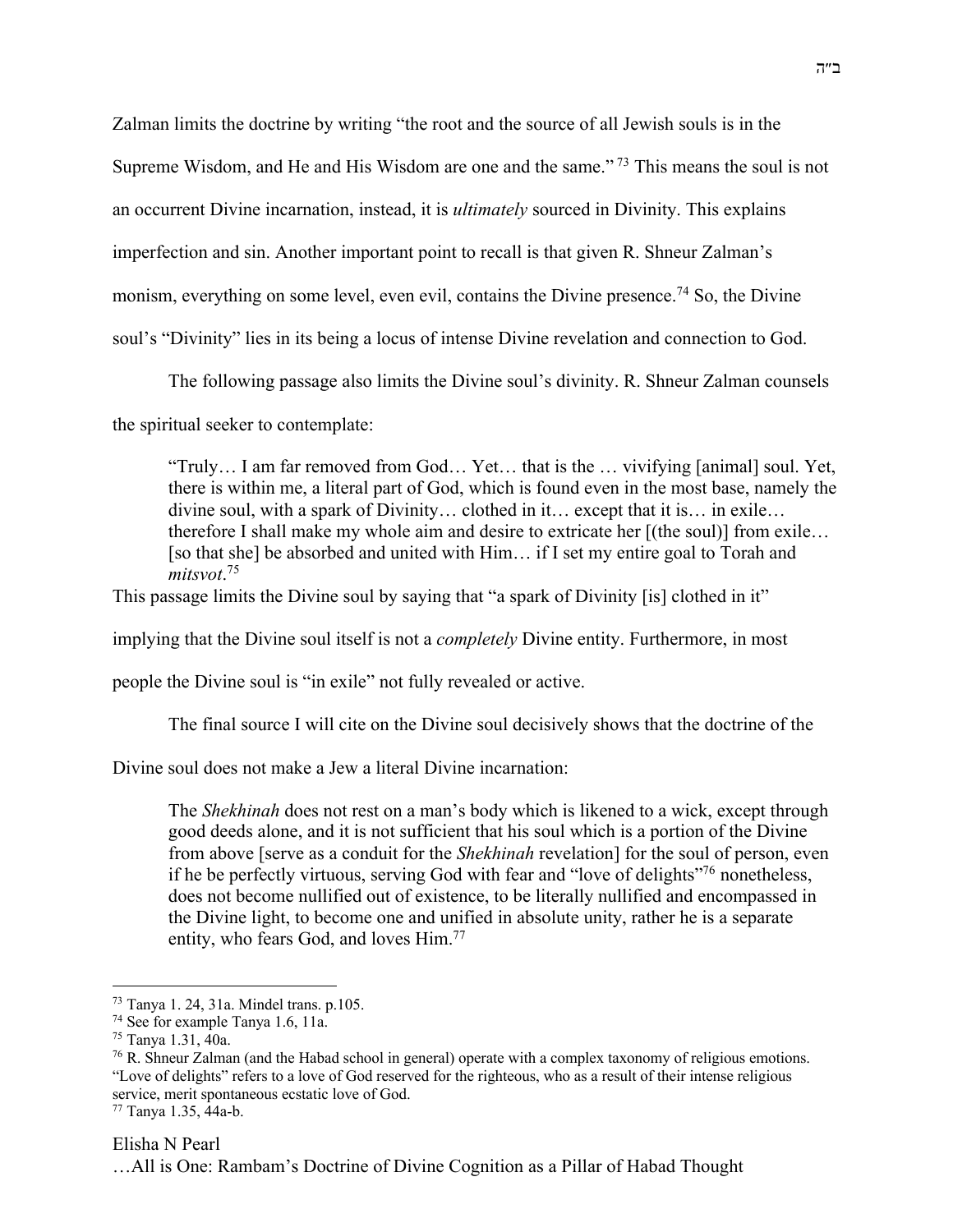This passage shows that while the Divine soul may grant the Jew a relationship with God, it by itself does not cause a Jew to become identical with God, or a Divine incarnation. Nor can it independently allow a Jew to achieve mystical union. We thus see that while R. Shneur Zalman uses DDC to argue for a radical theological doctrine that suggests incarnation, closer reading shows him softening the doctrine. As we move forward, however, we will see DDC used to support more radical conceptions of unity with the Divine.

## b. The *Tzadik*

The doctrine of the Divine soul is egalitarian. The Divine soul rests in every Jew, even in "the most base, and sinners of Israel."78 Hasidut however teaches another, non-egalitarian doctrine: that of the *Tzadik*. R. Shneur Zalman explains and grounds this doctrine using DDC as well. Following Lurianic Kabbalah, R. Shneur Zalman compares the Jewish people to a body. In this metaphor, the head symbolizes the righteous, specifically Moses. The heels, and nails<sup>79</sup> symbolize "The horde and the ignorant" (ההמון ועמי הארץ) and "the most base" (קל שבקלים).

R. Shneur Zalman uses the Lurianic body metaphor to two ends.<sup>80</sup> First, he reads it in an egalitarian mode. Just as the entire human body (including the lowliest elements like the toenails) emerges from the seminal drop which is ultimately sourced in the father's brain, even the lowly ultimately derive from God's thought. Thus, following DDC, even the lowly are unified with God, using the logic we discussed at length in the previous section.

Next, R. Shneur Zalman uses the brain metaphor hierarchically:

Even now, in the son, the nails receive their nourishment and life from the brain that is in the head… The souls of the ignorant and lowly… are still bound and united with a wonderful and essential unity with their original essence and entity, namely, the extension of Supernal Wisdom, inasmuch as the nurture of the souls of the ignorant

#### Elisha N Pearl

<sup>78</sup> Tanya 1.2, 6b. 1.18, 23b-24a.

 $79$  As in, fingernails and toenails. Presumably the intention here is toenails, given their proximity to the heel. <sup>80</sup> Tanya 1.2, 6b.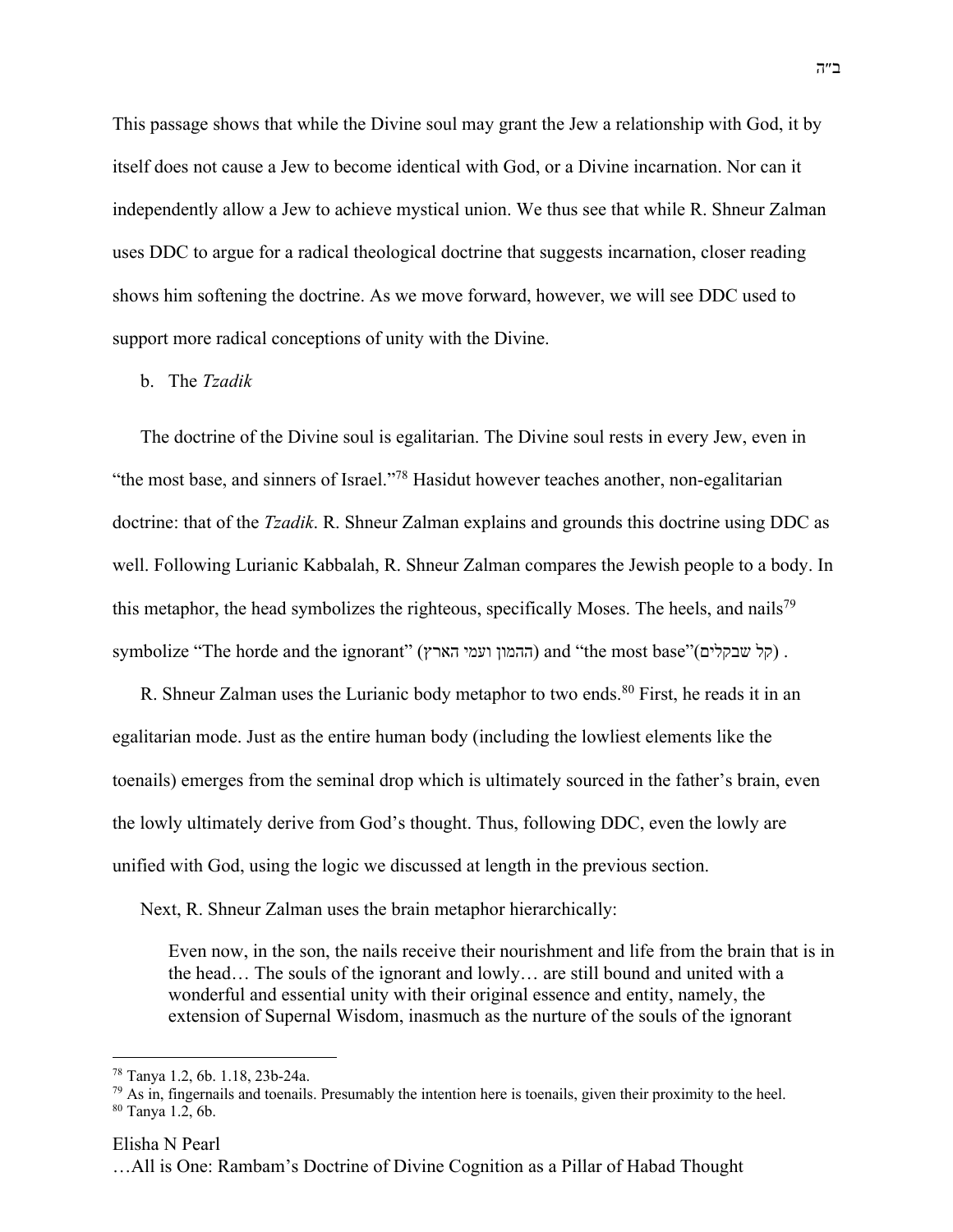derives from souls of the virtuous and wise men, the heads of the Jewish people in their generation. This explains the comment of our sages on the verse "and to cleave to Him" – he who cleaves unto a scholar is deemed by the Torah as if he had literally cleaved to the *Shekhinah*. For, through attachment to scholars, the souls of the ignorant are bound up and united with their original essence and their root in the Supernal Wisdom, He and His wisdom being one, and "He is the Knowledge" etc.<sup>81</sup>

The logic here is: every part of the body only continues to live and grow as a result of its association with the brain. Were part of the body separated from the brain, it would die (the fingernails, for example, would stop growing). Similarly, says R. Shneur Zalman, the entire Jewish people derive both their physical and spiritual life from the *Tzadik*. The *Tzadik* (or *Tzadikim*) is the "brain" to the body that is the Jewish people. The *Tzadik* acts as a conduit for the Divine, connecting God and the Jewish people. To prove this doctrine, R. Shneur Zalman invokes DDC. He reasons that the *Tzadik* is described as the "brain." The brain is the intellect's source, and following from Rambam's DDC, which teaches that God is completely unified with his intellect, the brain is one with God, so, the *Tzadik* is one with God. Here like in the case of the Divine soul, R. Shneur Zalman employs DDC as a standalone phrase, using it for his own ends, taking out of Rambam's philosophical context, and importing it into a Kabbalistic one. The following principle appears to me to underwrite R. Shneur Zalman's use of DDC here:

Anything that the Jewish tradition (Hebrew Bible, Rabbinic Literature, Medieval Jewish Philosophy, Kabbalah etc.) associates with God's mind is one with God, given Rambam's DDC which states that all elements of God's mind are one with God. R. Shneur Zalman expresses no concern over the fact that Rambam would have rejected this use of DDC.

R. Shneur Zalman expands the *Tzadik's* role in common-folk's spiritual life.82 He focuses on the *Tzadik*'s role in providing deeper religious understanding and helping cultivate religious emotion. This characterization gives the *Tzadik* a particularly Habad slant. While the first

<sup>81</sup> Tanya 1.2, 6b-7a.

<sup>&</sup>lt;sup>82</sup> The forthcoming discussion deals with Tanya 1.42.

Elisha N Pearl

<sup>…</sup>All is One: Rambam's Doctrine of Divine Cognition as a Pillar of Habad Thought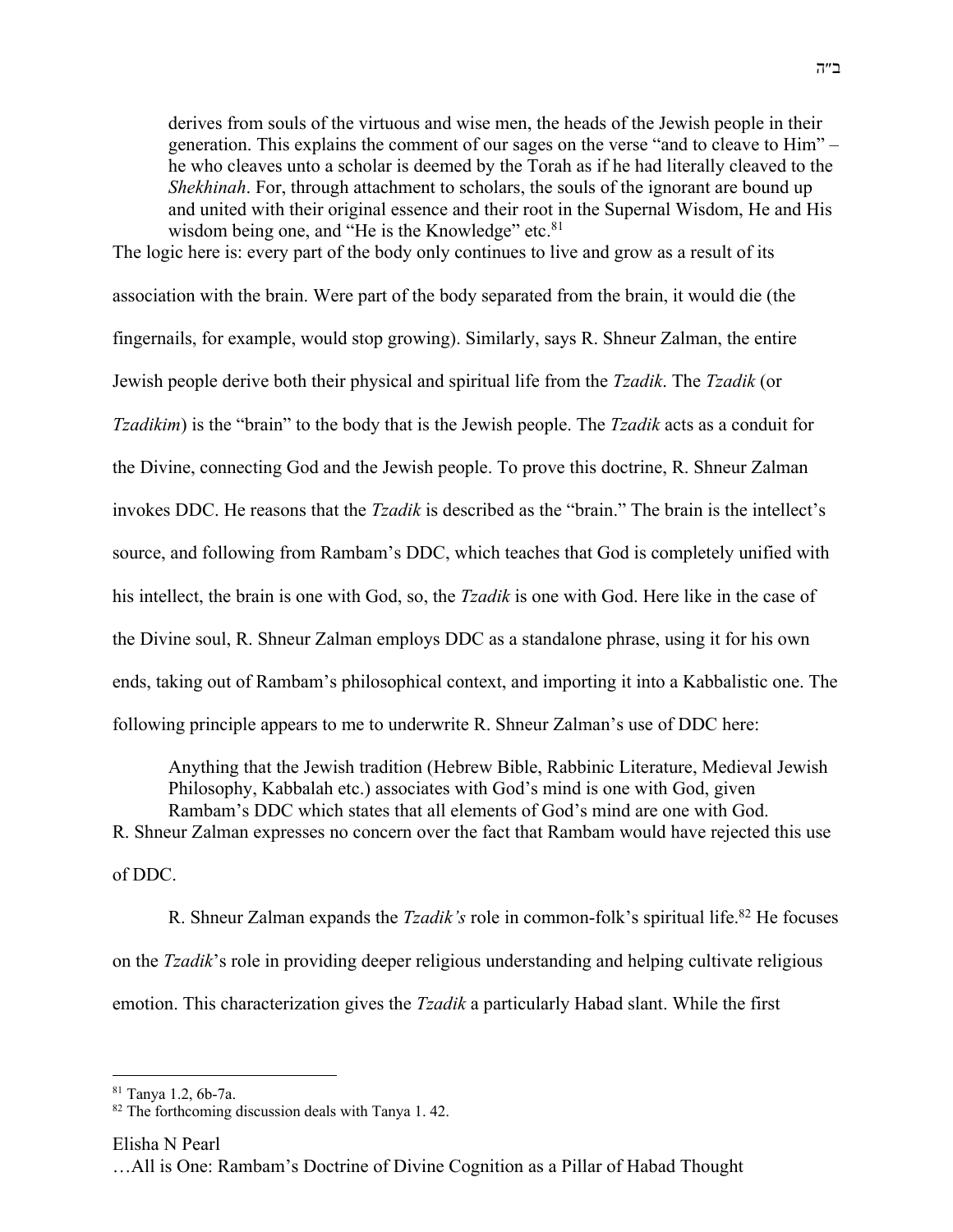characterization we saw is common to Hasidic groups, Habad limits the *Tzadik*'s overwhelming religious influence, placing responsibility on the individual.<sup>83</sup>

R. Shneur Zalman teaches that the *Tzadik* provides *Da'at* (literally, knowledge) to the people. *Da'at* in Habad means taking a predicate one knows and has contemplated deeply. One works with this predicate, trying to make it become "real" to themselves, so that it will generate an emotional reaction.84 Unlike *Tzadikim* in other Hasidic movements, the Habad *Tzadik* provides *Da'at* for his constituency by providing complex theology for a devotee to contemplate upon. Using this contemplative material, the devotee achieves religious knowledge and emotion.

The *Tzadik* derives power to provide *Da'at* through his union with God as the Jewish people's "brain", and because the faculty he provides, *Da'at*, is intellectual. This power follows from DDC in R. Shneur Zalman's reading. R. Shneur Zalman develops the *Tzadik*'s religious power by discussing Moses, the paradigmatic *Tzadik* in Habad literature, and invokes DDC to explain it:

Our teacher Moses… is called the totality of them all [meaning, of the Jewish people], and he is called "the faithful shepherd." This means that he brings down the quality of *da'at* (knowledge) to the community of Israel that they may know the Lord each according to the capacity of his soul and its root above, and its nurture from the root of the soul of our teacher Moses… which is rooted in the *Da'at Elyon* (supernal knowledge) of the Ten *Sefirot* of *Atzilut* which are united with their blessed Emanator, for He and His Knowledge are One, and He is the Knowledge…85

In this paragraph, we see a few new points. R. Shneur Zalman focuses the spiritual element of the *Tzadik*'s sustenance, offering a fundamentally rational explanation: the *Tzadik* provides "knowledge" to the people. Second, he introduces the faculty of *Da'at*, which he had not used in

<sup>83</sup> Lederberg (5774) offers a comparative analysis of R. Shneur Zalman's more egalitarian doctrine of the *Tzadik* in contrast to the R. Elimelech of Lizhensk's doctrine of the *Tsadik* which accords the *Tsadik* a far more central role. Green (1977) offers insight into the Tzadik's role as a locus of Divine revelation.

<sup>84</sup> See Tanya 1.3, 7b. *Derekh Mitsvotekha* 46a.

<sup>85</sup> Tanya 1.42, 59b. Mindel p. 217.

<sup>…</sup>All is One: Rambam's Doctrine of Divine Cognition as a Pillar of Habad Thought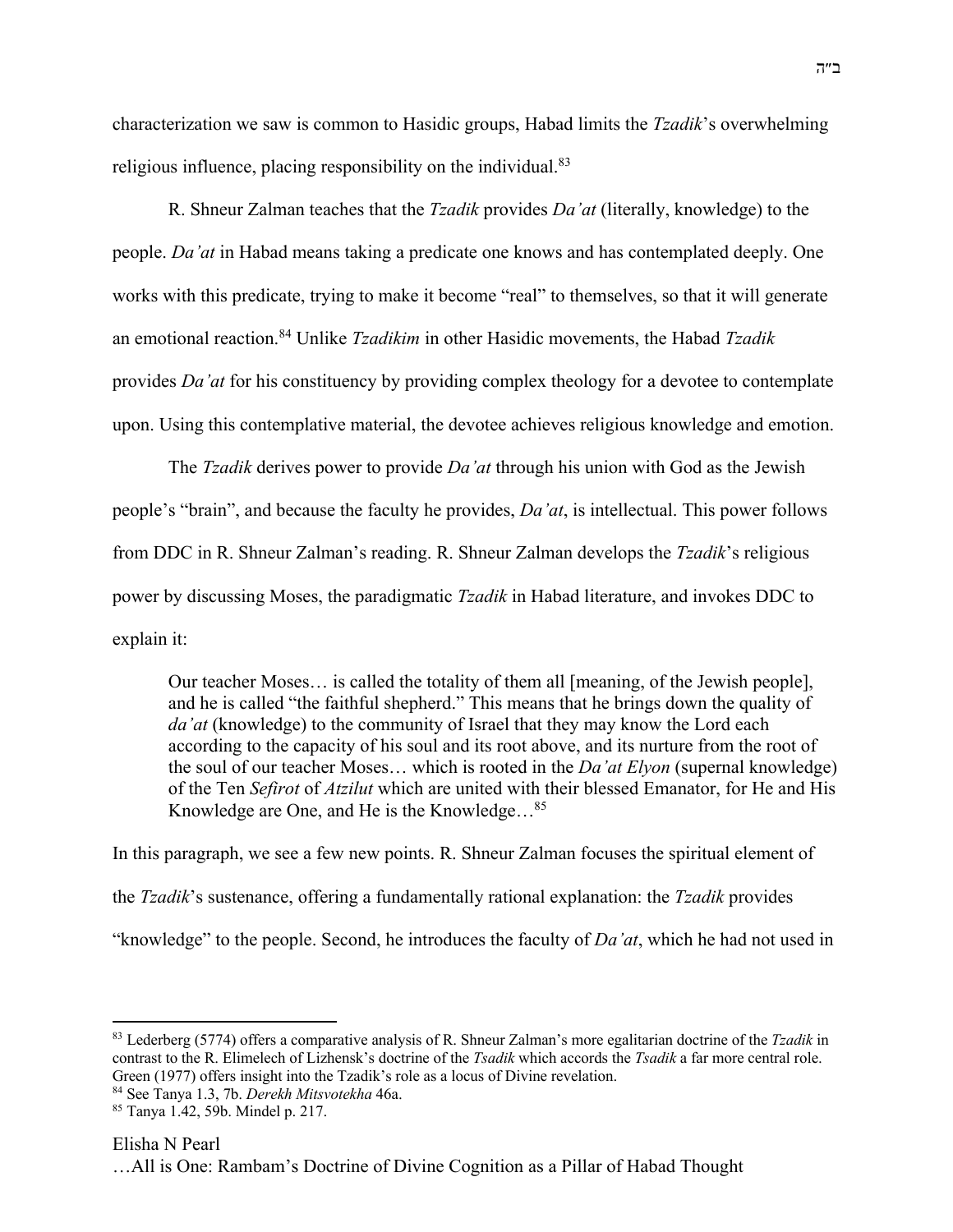connection with DDC before. Once again, R. Shneur Zalman understands DDC to mean: anything associated with the Divine intellect is one with God. *Da'at* is associated with the Divine intellect. Therefore, it is one with God.

R. Shneur Zalman makes matters slightly more egalitarian by saying:

Each and every soul of the house of Israel contains within it something of the quality of our teacher Moses… the essence of knowledge is not… knowing… the greatness of God from authors and books; but the essential thing is to immerse one's mind deeply into the greatness of God and fix one's thought on God with all the strength of the heart and mind, until his thought shall be bound to God with a strong and mighty bond, as it is bound to a material thing that he sees with his physical eyes and concentrates his thought on it. For it known that *da'at* connotes union as in the phrase "And Adam knew Eve…" This capacity and this quality of attaching one's knowledge to God is present in every soul of the House of Israel by virtue of its nurture from the soul of our teacher Moses.<sup>86</sup>

This passage teaches that while Moses (and similarly the "sparks from the soul of our teacher

Moses" in every generation) had a qualitatively superior connection with God, every Jew

connects with God through their connection with Moses and must exert their own religious

effort. Thereby, they can also achieve intellectual communion/ union with God.

We have explored the doctrine of the *Tzadik* and seen how DDC grounds it. R. Shneur Zalman reads DDC to mean that the *Tzadik* is one with God. Does this oneness connote incarnation? The *Tzadik* has greater powers than an ordinary Jew, given his role as provider of physical and spiritual sustenance, and conduit for connecting to the Divine.87 However, the *Tzadik* is not a Divine incarnation but rather a locus of intense Divine revelation. He occupies an elevated rank within the cosmological hierarchy of Divine *shefa* (effulgence) but is not the *source of* that *shefa*. <sup>88</sup> The *Tzadik*'s complete unification with, or nullification to, God makes the

## Elisha N Pearl

<sup>86</sup> Ibid.

<sup>87</sup> R. Shneur Zalman limits the awesome powers ascribed to the *Tzadik* by Hasidic thinkers like R. Elimelekh of Lizhensk. He stresses the *Tzadik*'s role as a source of spiritual guidance and discourages viewing the *Tzadik* as a miracle worker or source of worldly advice. See Tanya 4.22, p. 134a.

<sup>88</sup> On the concept of cosmological agency in distributing Divine *shefa* and the risk of this concept leading to idolatry, see *Derekh Mitsvotekha* 4b-8b.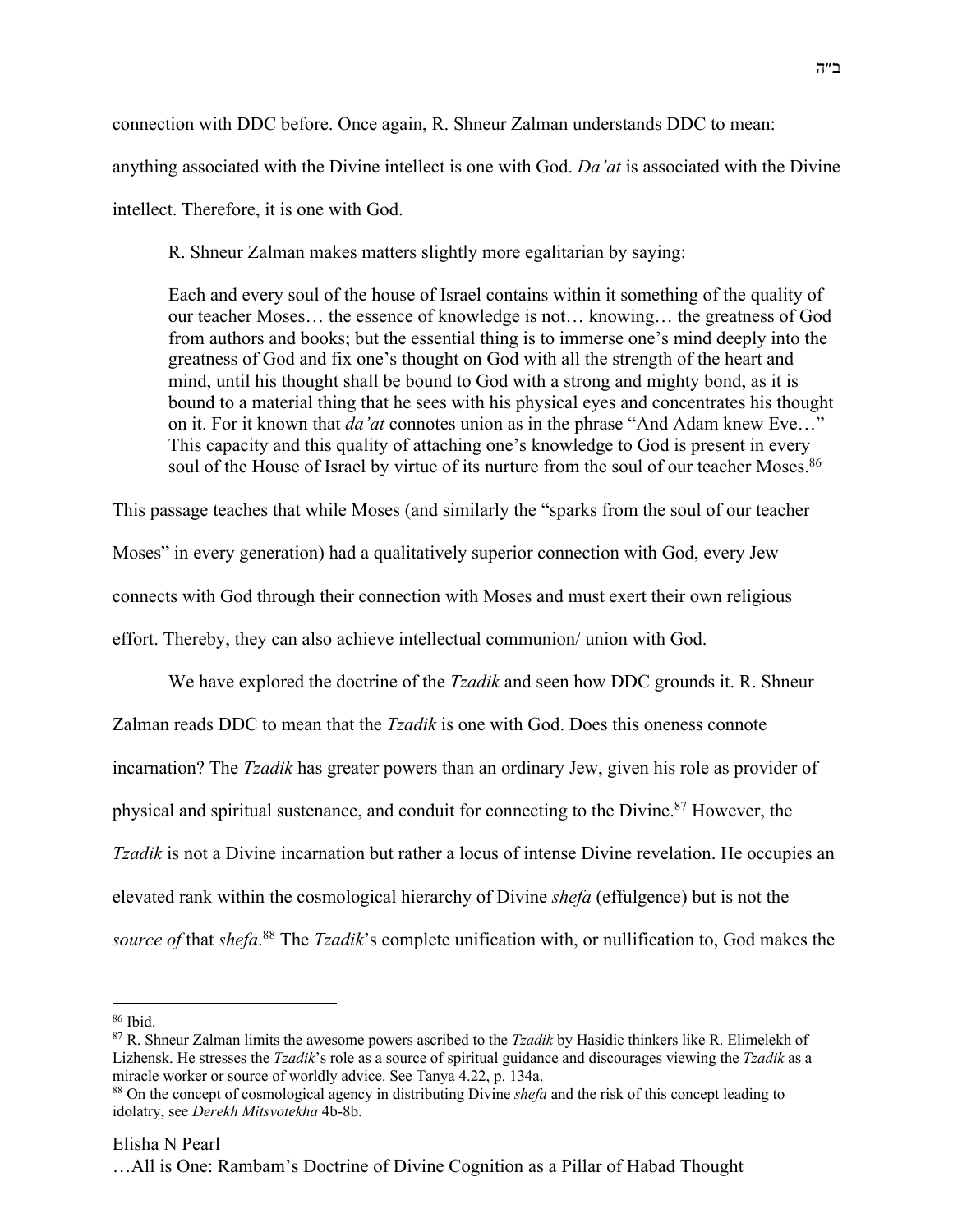*Tzadik* a vehicle for God's revelation, it does not turn the *Tzadik* into God. R. Shneur Zalman explicitly characterizes the *Tzadik* as a vehicle for Divine revelation writing that God is revealed in the world "through *Tzadikim*, and the miracles of the Torah"89

R. Shneur Zalman's association of the *Tzadik* with the brain recalls another passage in Tanya which decisively proves that the correct way to read the *Tzadik* is as a locus of Divine revelation. In Tanya 1.51, R. Shneur Zalman describes his theory of the brain's relation to the body in order to illustrate the meaning of "Indwelling of the Divine presence" ( תארשה הניכשה ( in the Holy of Holies, and in general. The soul, says R. Shneur Zalman, is a simple entity, which permeates each element of the body equally. However, the soul is:

- a) Most revealed in the brain.
- b) Its life-force spreads from the brain to the entire body.

R. Shneur Zalman's comparison of the *Tzadik* to the brain mirrors this conception. The *Tzadik* is not the "soul" the simple entity that permeates the world's "body" and gives it life. The soul corresponds to God.<sup>90</sup> The *Tzadik*<sup>91</sup>, corresponds to the brain, the locus of Divine revelation, and serves the point from which the Divine life-force spreads. The *Tzadik* then is functionally analogous to the temple, he is a human temple, an *axis mundi*. 92

c. Torah

R. Shneur Zalman views Torah as a unique avenue for mystical union with God. He uses DDC to articulate Torah's ability to allow for mystical union. Previously, we saw R. Shneur Zalman's rationale in employing DDC as:

<sup>89</sup> Tanya 2.5, 79b-80a.

 $90$  As R. Shneur Zalman makes explicit in Chapter 51's continuation, and in the metaphor which extends to chapter 53. He describes God as the world's soul in Tanya 1.42, 60a-b and 2.7, 83b. 91 Among other things like the Holy of Holies, and the Torah (as we will soon see).

 $92$ See Green (1977)

<sup>…</sup>All is One: Rambam's Doctrine of Divine Cognition as a Pillar of Habad Thought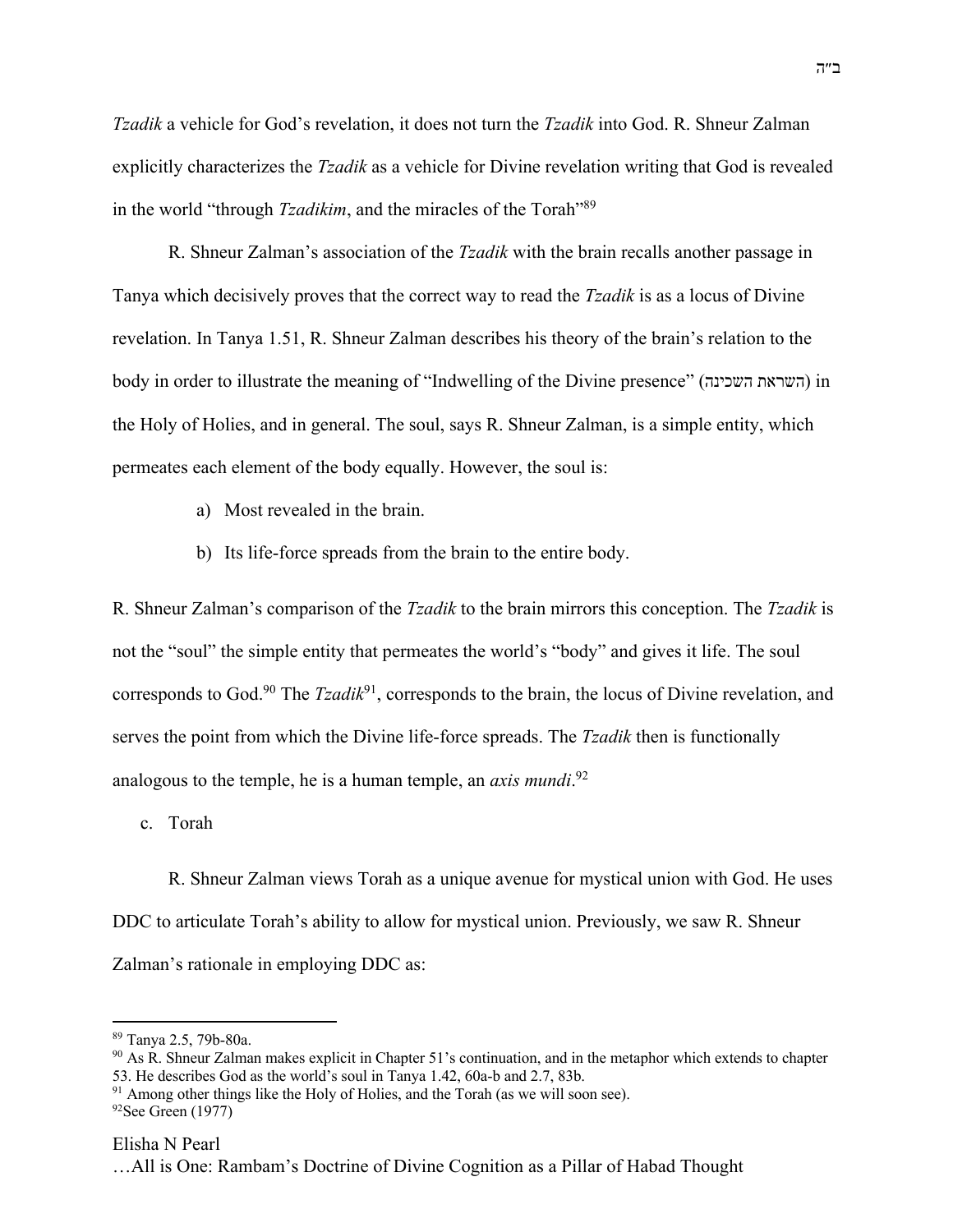(1) The Jewish tradition associates x with God's mind.

(2) Rambam's DDC posits the union of all elements in God's mind.

(3) Therefore, x, is one with God.

In the case of Torah, R. Shneur Zalman employs similar reasoning. He begins by Rambam's

DDC to explain a Zoharic passage:

As the Zohar writes, "The Torah and the Holy One Blessed be He are all One." Meaning, the Torah is Holy One Blessed be He's Will and Wisdom, and the Holy One Blessed be He is all One, for he is the Subject of Knowledge, and the Intellective power etc. as was written above in Rambam's name.93

The Zohar teaches "God and the Torah are One." R. Shneur Zalman interprets this in light of

Rambam's DDC, using the rationale I just illustrated. R. Shneur Zalman continues to develop his

doctrine of Torah by appealing to Rambam's disanalogy between human and Divine wisdom:

the Holy One Blessed be He is called *En Sof*, and "it is impossible to understand his greatness," and "no thought grasps Him at all" and so it is concerning his will and wisdom, as it is written: "it is impossible to understand his understanding" and it is written "If you investigate God, will you succeed?" And it is also written, "For my thoughts are not your thoughts",94

Given the inscrutability of God's wisdom, R. Shneur Zalman asks why the Torah as God's

wisdom does not transcend human perception. He answers by invoking the doctrine of *Tsimtsum*

which, on his reading, means full ontological Divine presence with mere epistemological

occlusion.95 Despite this occlusion, R. Shneur Zalman teaches that Torah is the only path toward

cognitive union with God.

The Holy One Blessed be He, in his Holiness and Substance: no thought grasps Him at all, except when it apprehends and is clothed in, the *Torah* and its *Mitsvot*; only then does it truly apprehend and is clothed in the Holy One Blessed be He, inasmuch as the Torah and the Holy One, blessed be He, are one and the same.<sup>96</sup>

Elisha N Pearl

<sup>93</sup> Tanya 1.4 p. 8a. Mindel Trans. pp. 13-14.

<sup>94</sup> Ibid.

<sup>95</sup> Elior (1993) formulates R. Shneur Zalman's doctrine of *Tsimtsum* this way.

<sup>96</sup> Tanya 1.4, 9a. Mindel p. 17

<sup>…</sup>All is One: Rambam's Doctrine of Divine Cognition as a Pillar of Habad Thought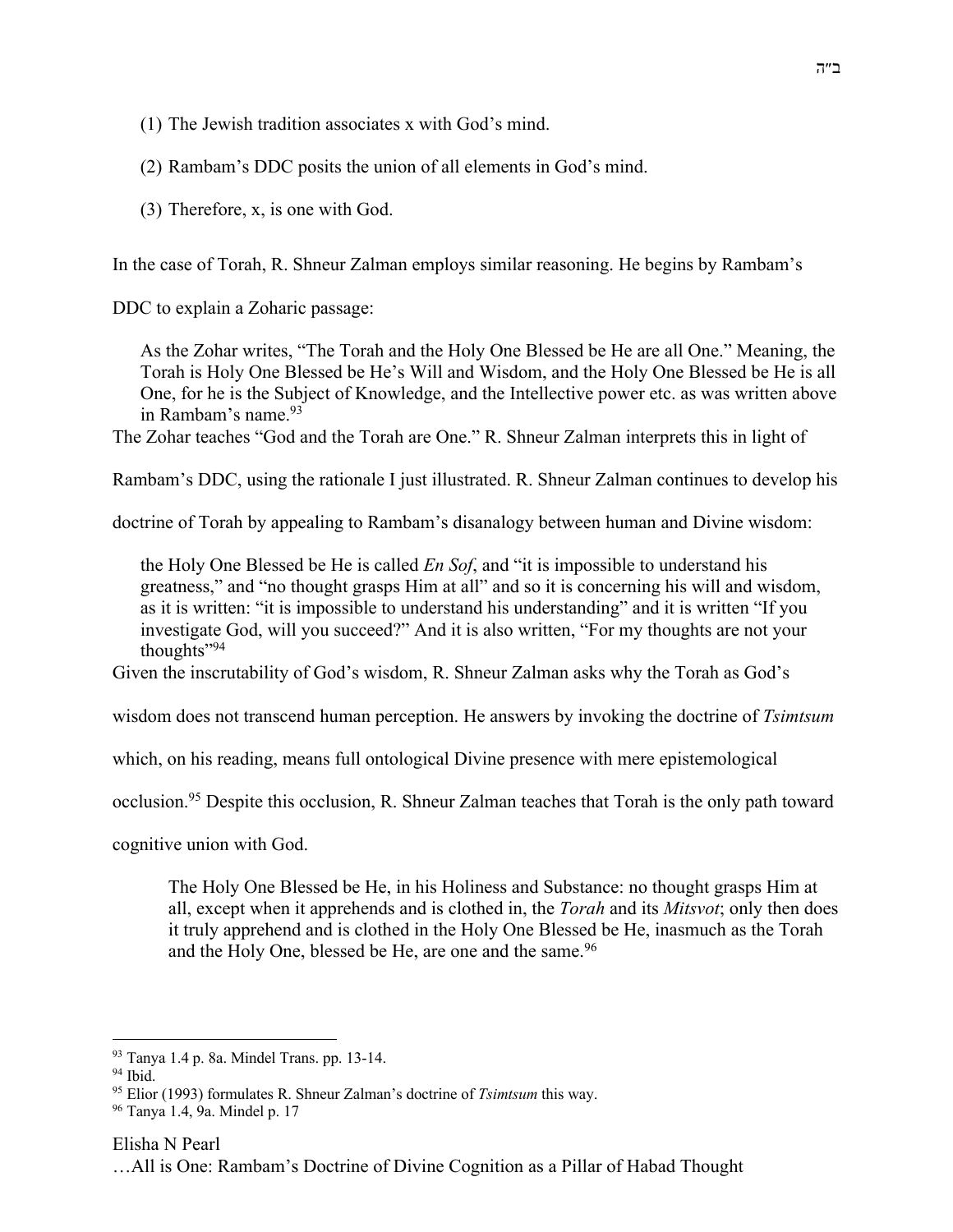Torah allows one to transcend the limits of human cognition and apprehend God, (although one might not be *consciously* aware of what they are apprehending.<sup>97</sup>) Through Torah study, one achieves the paradoxical Messianic revelation of Divinity that transcends revelation.<sup>98</sup>

Thus far, Rambam would disagree with this use of DDC, since Rambam never uses DDC in the logical schema that R. Shneur Zalman does. However, R. Shneur Zalman's doctrine of Divine conjunction through Torah shows that he deeply understood Rambam's presentation of DDC and relates to it as more than a stock phrase. He uses Rambam's detailed explanation of DDC from MN 1.68 to illustrate the precise mechanics of unifying with God through Torah study. Rambam agrees with R. Shneur Zalman's claim that through Torah study, one's mind unites/ conjoins with the Torah. Rambam would disagree with the further claim that conjunction with the Torah equals conjunction with God.

R. Shneur Zalman presents a philosophical account of cognitive union with Torah as

follows:

To further explain… the expression *tefisa* (apprehension) [lit: grasping] in the words of Elijah "No thought can apprehend you"99

When an intellect conceives and comprehends a concept with its intellectual faculties, this intellect grasps the concept and encompasses it. This concept is in turn, grasped, enveloped, and enclothed within that intellect that conceived and comprehended it. The mind… is also clothed in the concept at the time it comprehends and grasps it with the intellect.

For example… when a person knows and comprehends in his intellect a verdict in accordance with the law as it is set out in the *Mishnah*, *Gemara*, or *Posekim* (codes), he has thus comprehended, grasped and encompassed with his intellect the will and wisdom of the Holy one Blessed be He, Whom no thought can grasp, nor His will and wisdom, except when they are clothed in the laws that have been set out for us. Simultaneously, the intellect is also clothed in them [the Divine will and wisdom]. This is a wonderful

<sup>97</sup> See the discussion at Tanya 1.23, 29a

<sup>98</sup> In Habad literature, this paradoxical revelation is called *Gilui HaSovev* ( יוליג בבוסה( . R. Shneur Zalman invokes it with respect to Torah study at Tanya 23, 29a*.*

התורה למעלה מכולם, והיא היא רצונו ית' הנקרא סובב כל עלמין שהיא בח' מה שאינו יכול להתלבש בתוך עלמין... והיא היא המתלבשת בנפש ולבושיה בבח' גילוי ממש כשעוסקים בד"ת.

The Messianic connotations of *Gilui HaSovev* are pervasive in Habad literature. See for example *Derekh Mitsvotekha* 2b, and 16b read in conjunction with Tanya 36.

<sup>99</sup> Citing the passage in *Tikkunei Zohar* 17a which presents a lecture attributed to Elijah.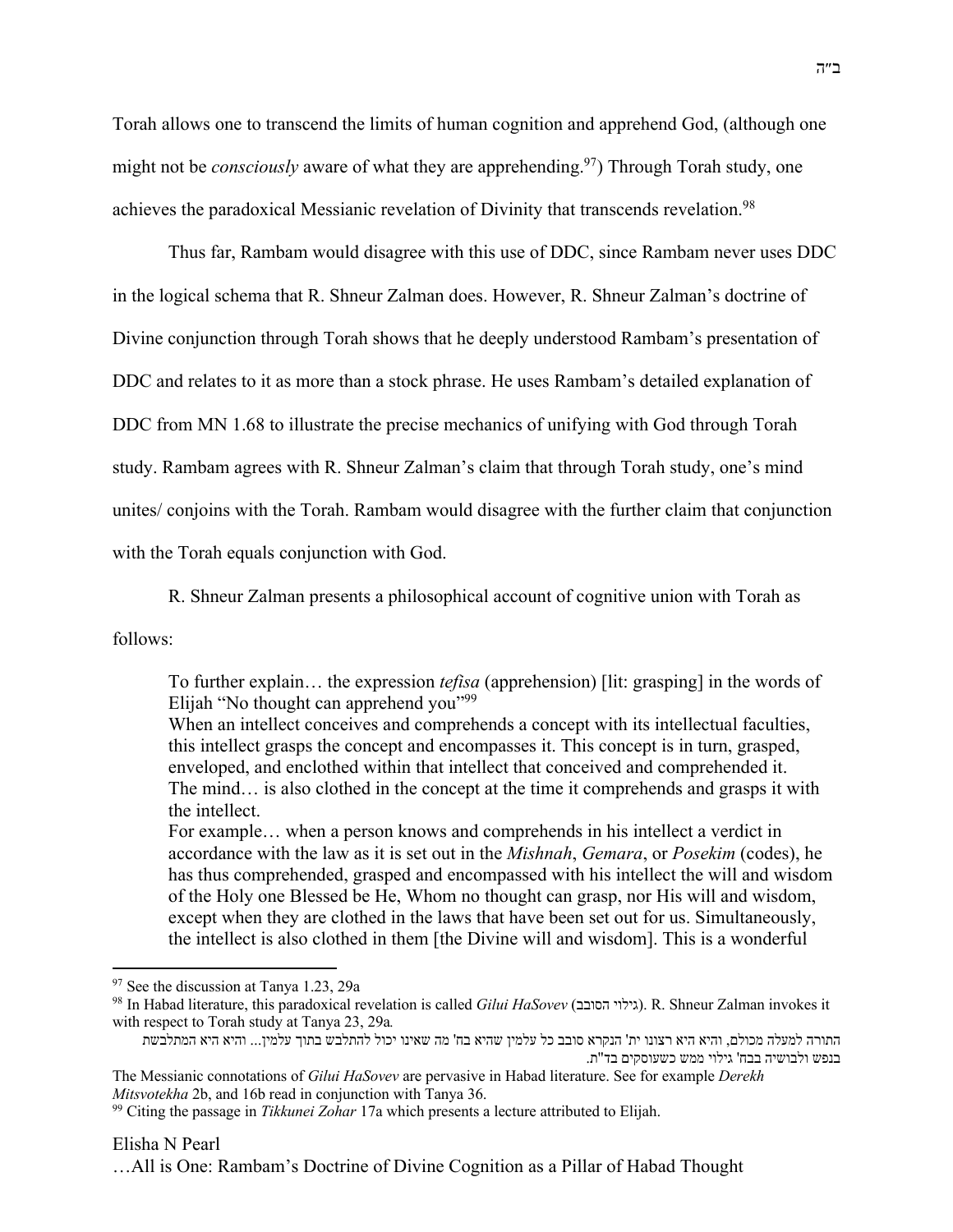union, which has no parallel in the material world, whereby complete oneness and unity from every side and angle could be attained.<sup>100</sup> In these paragraphs, R. Shneur Zalman offers an abstract cognitive theory, applying it to Torah study, explaining how Torah study unites one with God's will and wisdom, and by extension, God. Cursory reading suggests that R. Shneur Zalman's theory differs from Rambam's at MN 1.68, as R. Shneur Zalman implicitly employs a container metaphor, comparing the mind to a container which grasps intellectual objects. This reading suggests that the mind and the intellectual objects remain two separate things, pace Rambam's theory of unity between the elements of cognition.

Closer reading, however, implies that R. Shneur Zalman's presentation here is just a more basic version of Rambam's cognitive theory. R. Shneur Zalman stresses the bi-directional relationship of the intellect and object of intellection. The intellect does not only "grasp" the object of intellection, it is also grasped *by* the object of intellection. This bi-directionality undermines the container metaphor, since each element is "contained" within the other and suggests that R. Shneur Zalman used it so as not to overcomplicate his discussion with the difficult Aristotelean material from MN. The bi-directionality recalls Rambam's argument at MN 1.68, where he explains that the intellect and object of intellection depend on one another for existence, and are effectively identical, though they derive from different sources. Bi-directional encompassment may be a parabolic illustration of union. If A encompasses B, and B encompasses A, neither one is a primary "container" which absorbs the other. Instead, the two are on equal footing, encompassing one another, implying unification.

A further clue that R. Shneur Zalman adopts Rambam's cognitive theory comes from the paragraph's last line where R. Shneur Zalman writes: "This is a wonderful union, which has no

Elisha N Pearl

<sup>100</sup> Tanya 1.5, 9a-b. Mindel trans. p. 17-19.

<sup>…</sup>All is One: Rambam's Doctrine of Divine Cognition as a Pillar of Habad Thought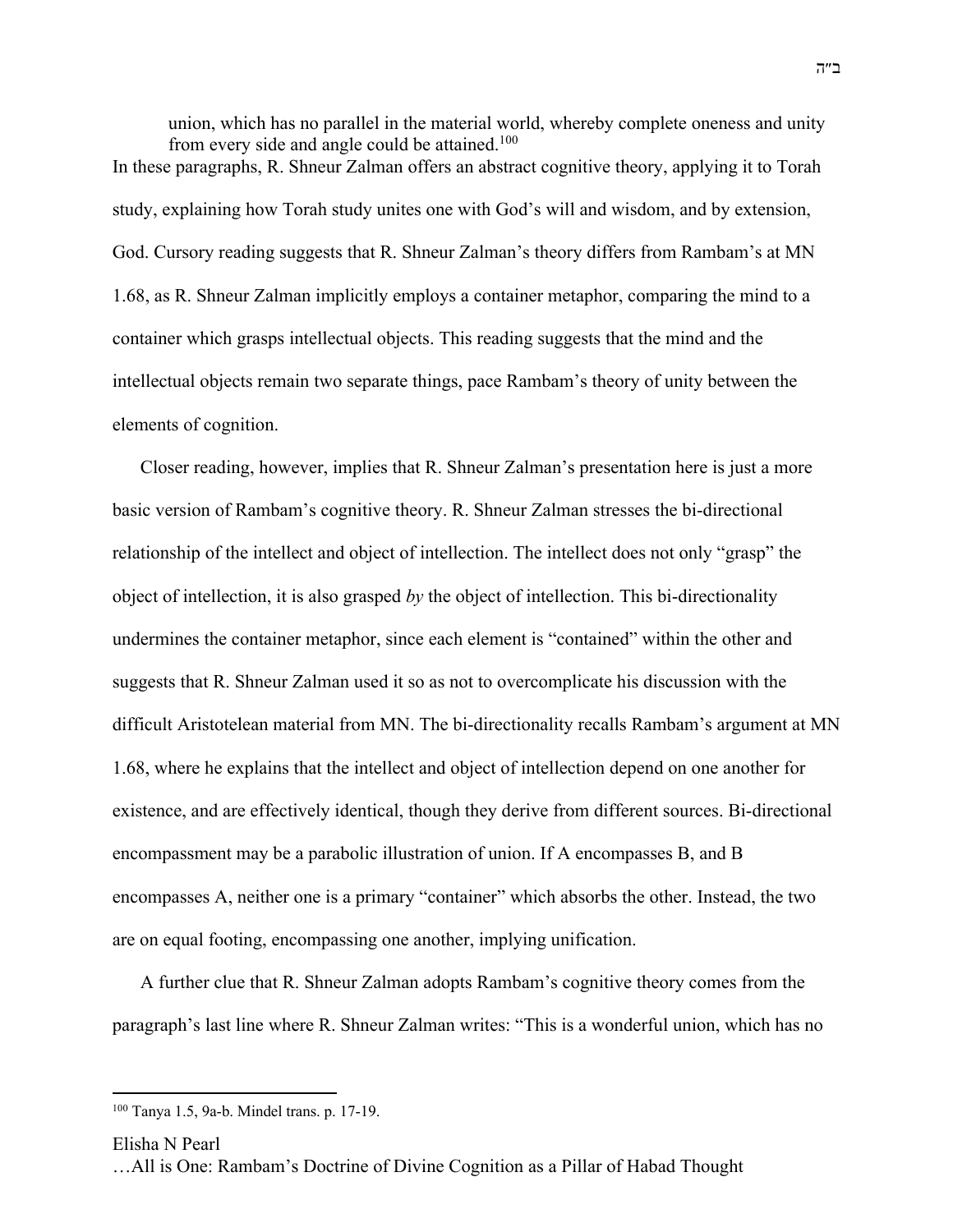parallel in the material world, whereby complete oneness and unity from every side and angle could be attained." This sentence directly paraphrases MT *YHT* 2.10, where Rambam describes Divine cognition. Notably our citation demonstrates that R. Shneur Zalman, follows Rambam (and Aristotle) in ascribing identical formal structure to *both* human and Divine cognition.

Despite his deep use of Rambam's DDC in connection with Torah, R. Shneur Zalman diverges from it in an important detail. Rambam limits DDC to *cognition*, and at 1.68, does not extend it to any other attributes. Elsewhere, however, at MT *YHT* 2.10 and MN 1.53, Rambam explains that God's quality of *life* is also unified with his essence, although he does not offer any extended philosophical explanation. In MN 1.53, Rambam raises the possibility, following currents in his contemporary Muslim philosophy, that God's *will* (רצון) and *ability* (יכולת) might also be one with God's essence. But, Rambam rejects this possibility, instead demoting Divine *will* and *ability* to the category of "attributes of action" meaning attributes that merely describe human perception of God, but do not meaningfully describe God. While in *PHM*, Rambam tells us that *all* of God's attributes are one with God<sup>101</sup>, he rejects this view in later works. R. Shneur Zalman ignores this distinction, smuggling Divine will into his discussion of Divine cognition, teaching that the Torah is one with *both* God's will and wisdom as a consequence of DDC. R. Shneur Zalman's logic for this extension is likely his belief that although Divine Cognition has a privileged status of union with God, all other Divine attributes are also "unified with God."<sup>102</sup>

Thus far, we have seen three entities unified with God by virtue of DDC: the Soul, the *Tzadik* and the Torah. As we saw when comparing the soul and the *Tzadik*, there appears to be a hierarchy of union, where some entities enjoy more intense Divine union. Although the Jewish soul is unified with God, most Jewish souls must connect to the *Tzadik* to manifest their union

Elisha N Pearl

<sup>101</sup> Rambam (5744) p. 266.

<sup>102</sup> Tanya 2.8. For greater expansion of this point, see *Derekh Mitsvotekha* 47b-51a.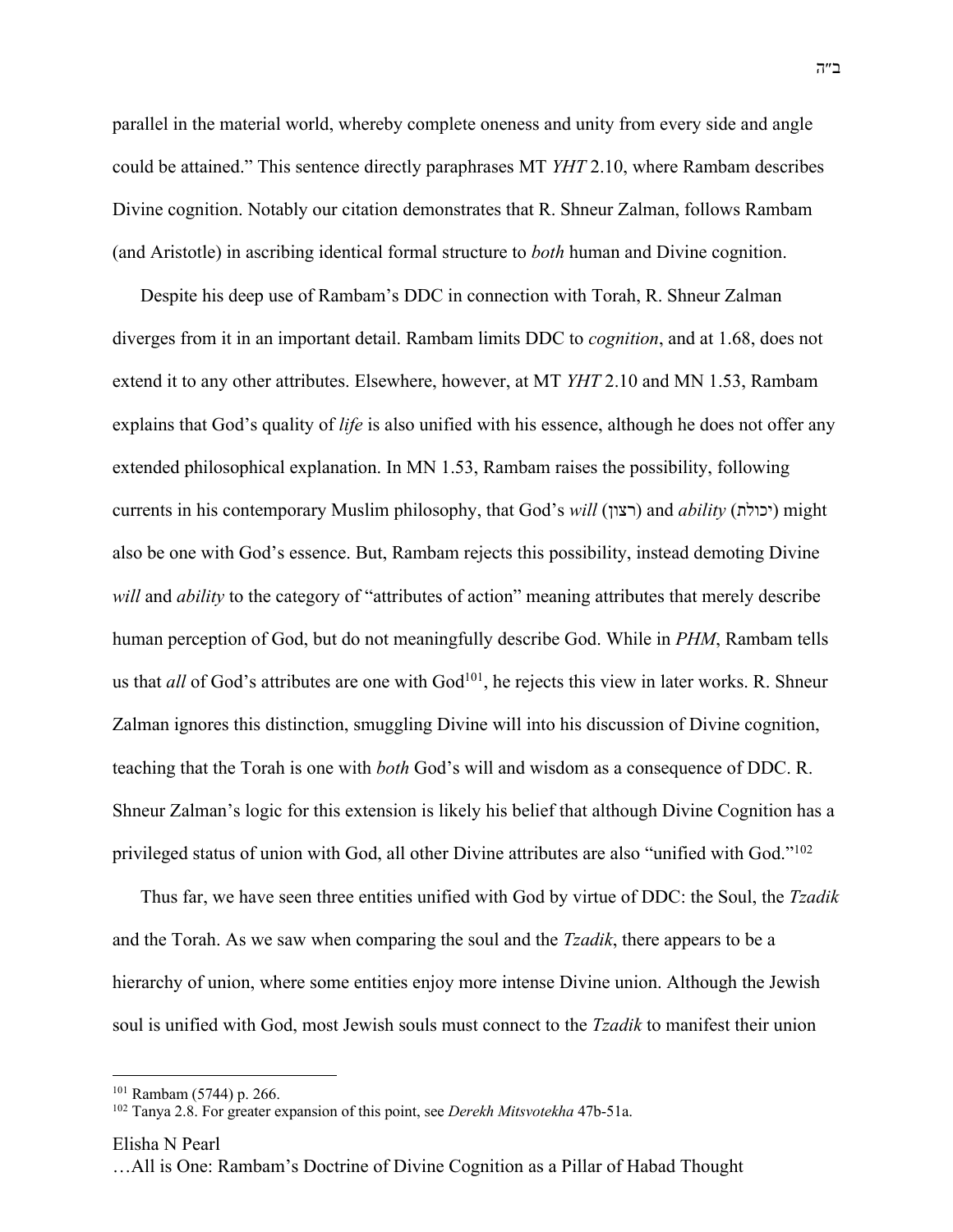with God. We also probed the question of incarnation in connection with the various doctrines of union. Torah is hierarchically higher than the Jewish soul in terms of its degree of union with God, and likely "higher" than the *Tzadik* as well. But still, Torah doesn't count as a Divine incarnation if we define incarnation as a physical object taking on Divine qualities, such as volitional power and becoming an object of worship.

In discussing the Jewish soul (p. 19), we examined a passage in Tanya which taught that the Divine soul's inherent union with God is not sufficiently intense to generate mystical union, defined as "nullification" or "encompassment in the Divine light." Emotional ecstasy and contemplation using the Divine soul cannot generate this union either. However, Torah study can generate this union:

The meaning of the "indwelling" of the *Shekhinah* is the revelation of His blessed Divinity and of the light of the blessed *En Sof* in any thing… such a thing merges into the light of God, and its reality is completely dissolved in Him. Only then does the One God abide and manifest Himself in it. But any thing whose reality is not completely nullified in Him, the light of God does not abide nor manifest itself therein, even if one be a perfect *Tzadik* who cleaves to Him with abundant love, since no thought can truly apprehend Him at all. For the truth of "The Lord is the true God" is his unity and Oneness – that he is One Alone, and there is no reality whatsoever apart from Him. Hence, the person who loves God and [*ipso facto*] exists apart and is not null and void – cannot by his thought apprehend Him at all; and the light of God cannot abide and reveal itself in him, except through the fulfillment of the commandments which constitute in reality His blessed will and wisdom without any concealment of countenance. Therefore, when a person occupies himself in the Torah… his Divine soul, with her two innermost garments only, namely, the power of speech and thought are absorbed in the Divine light of the blessed *En Sof*, and are united with it in perfect union. This constitutes the resting of the *Shekhinah* on his divine soul.<sup>103</sup>

The theory here is that God is present everywhere, but only becomes revealed when

reality is nullified with respect to Him. When a person loves God, she, as an independent

entity loves God. Resultantly, she is a separate being. The Torah however is completely

nullified with respect to God, since the Torah is just an occluded version of God's will and

Elisha N Pearl

<sup>103</sup> Tanya 1.35, 44b-45a.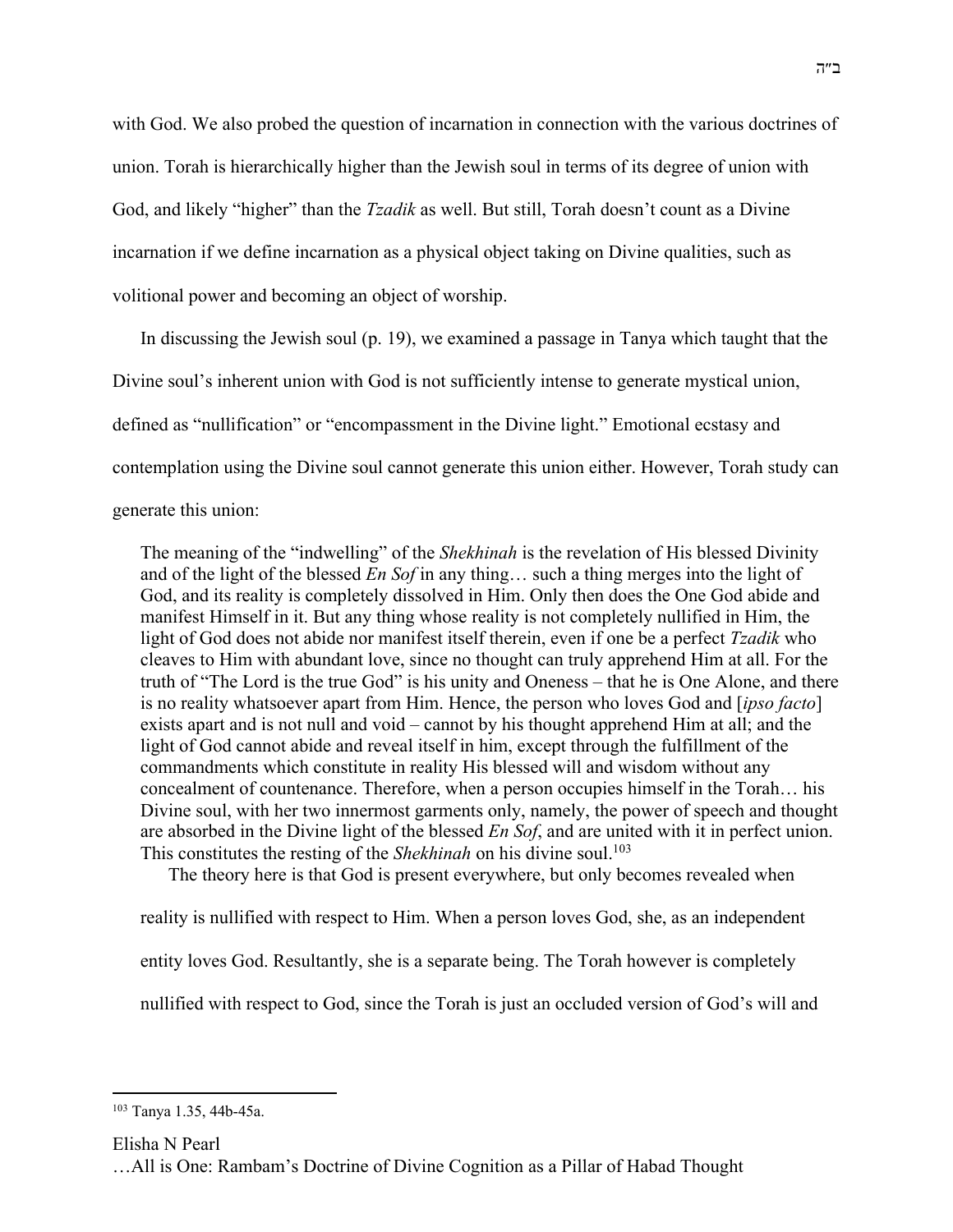wisdom. So, when a person studies Torah, they achieve "perfect union" with God. Torah then, is in a higher state of union with God than the Jewish soul.

The passage we just examined teaches that even a perfect *Tzadik* is not in an actualized state of union with God, and must study Torah in order to achieve that union. Hence, Torah appears to be more deeply unified with God than the *Tzadik.* Another passage in Tanya also implies that the Torah is more deeply unified with God than are *Tzaddikim*. That passage discusses the patriarchs and interprets the Rabbinic "the patriarchs are truly the *Merkavah* ("chariot")" as meaning: "all their organs were completely holy and detached from mundane matters, serving as a vehicle solely for Supreme Will alone throughout their lives."104 In contrast, the Torah is:

completely merged in perfect unity with the Supernal Will, and are not merely a vehicle. For the Supreme Will is identical with the very subject of the *Halakhah* wherein one thinks and speaks, inasmuch as all the laws are particular streams flowing from the inner Supreme Will itself, since His blessed Will willed it that a particular act be permissible… so are the letters of the Torah… a promulgation of His will and wisdom which are united with the Blessed *En Sof* in perfect unity, since he is the Knower and the Knowledge, and so forth. This then is the meaning of "The Torah and the Holy One, blessed be He, are altogether One. The Torah enjoys "perfect unity" in contrast to *Tzaddikim* who consummately fulfill God's will

and wisdom but are not *identical* with God's will and wisdom.

Identifying the Torah with God's will and wisdom shows that the Torah is not a Divine incarnation. It is not *God*, it is God's will and wisdom. Thus, it is a locus of absolute nullification to the Divine, or Divine revelation. This shows that the Torah's unity with God has a further aspect. In R. Shneur Zalman's system, Torah is not only one with God by virtue of DDC, it is also one with God using a Hasidic doctrine. According to R. Shneur Zalman's master, Rabbi Dov Baer of Mezritch, the *En Sof,* God's unified essence only manifests in the aspect of

<sup>104</sup> Tanya 1.23, 28b.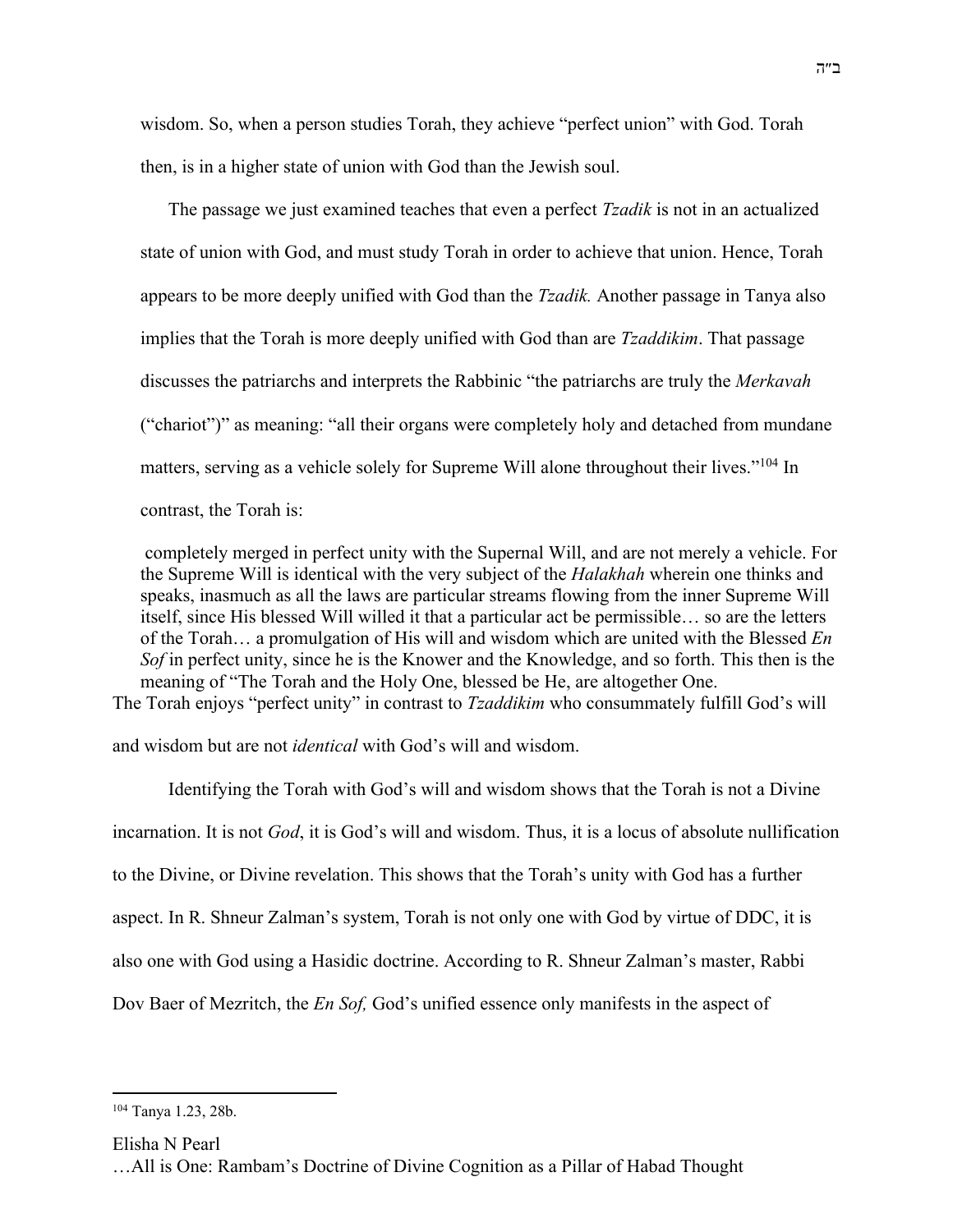*Hokmah*105(wisdom) given that *Hokmah* represents an awareness of reality's total nullification with respect to God. To recall an earlier quotation:

This is a general principle in the whole realm of holiness – it [holiness] is only that which is derived from *Hokmah* called "supreme holiness" whose existence is nullified in the light of the blessed *En Sof* which is clothed in it, so that it is not an independent entity. Therefore, it (הכמה) is called the power of abnegation (ד $^{106}$ 

Given that Torah manifests God's will and wisdom, it reaches the highest degree of union with God that anything not wholly identical with God could have. DDC entails union with God, but the *Maggid's* doctrine of *Hokhmah* introduces a higher standard of union which Torah satisfies, while the Jewish soul and *Tzadik* do not.

d. Immanent Divine Transcendence

Throughout his works, R. Shneur Zalman distinguishes between two sorts of Divine illumination. *Or HaMemaleh Kol Almin* ("light that fills/ is immanent in all worlds" henceforth *Memaleh*) and *Or HaSovev Kol Almin* ("light that surrounds/ transcends all worlds" henceforth *Sovev*).

*Memaleh* is a limited Divine illumination, calculated to fit every existent's precise limitations.<sup>107</sup> On R. Shneur Zalman's metaphysic, every object, every watch, glass, book, tree, or turtle for example, requires constant Divine illumination to continue existing. *Memaleh* is tailored to each creature's needs. It is Divine immanence. Through it, the Divine is present in, and enlivens, everything. R. Shneur Zalman's grandson, *Tsemah Tsedek*, wrote that one need not have faith in the immanent God that *Memaleh* describes given how empirically obvious

Elisha N Pearl

<sup>105</sup> See the note at Tanya 1.35, 44b-45a.

<sup>106</sup> Tanya 1.19, 24b.

<sup>107</sup> Tanya 2.7, 84a.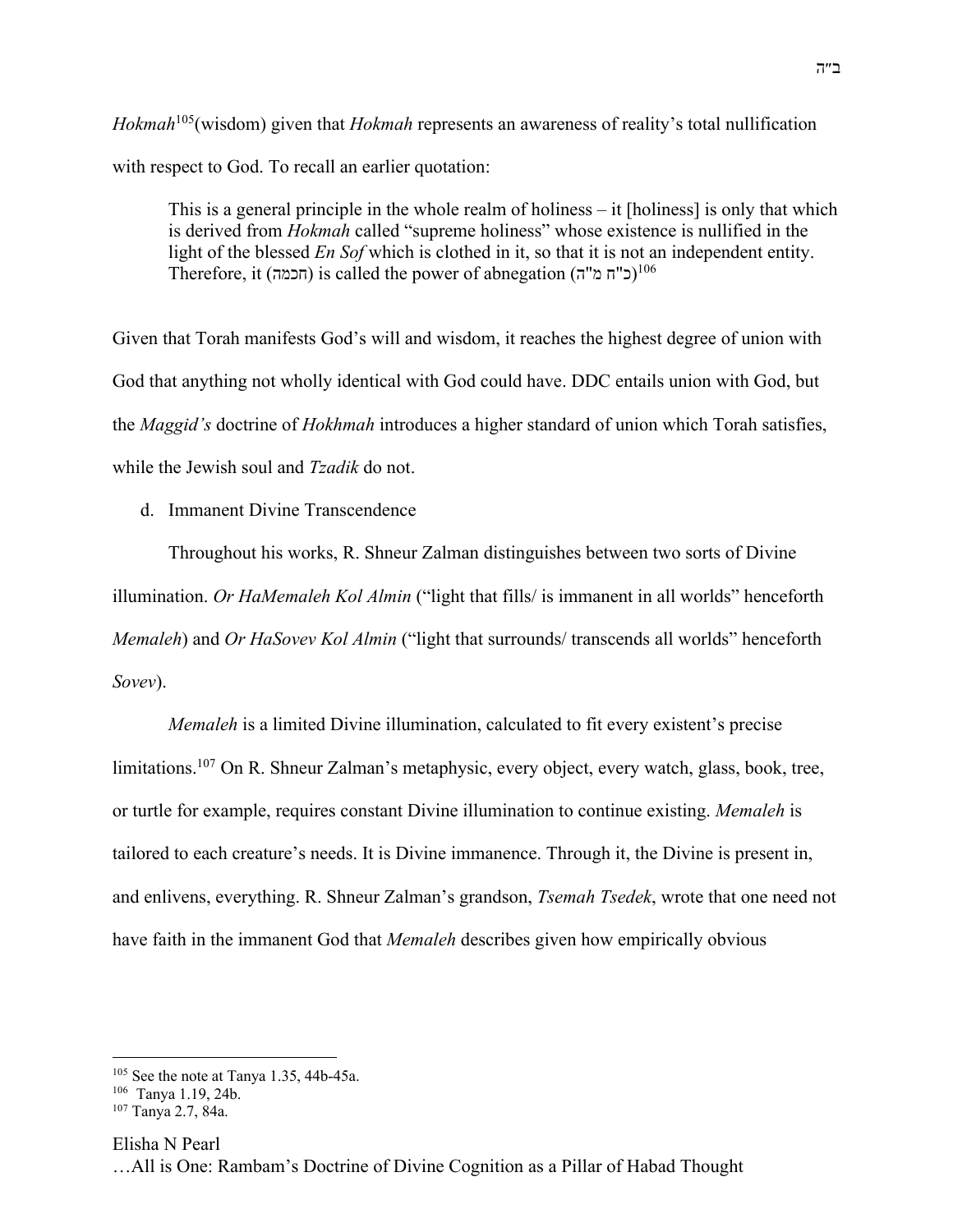*Memaleh*'s existence is.<sup>108</sup> While philosophically controversial, this claim illustrates *Memaleh* as a pantheistic thesis.

While R. Shneur Zalman's concept of *Memaleh* does generate a pantheism,<sup>109</sup> his concept of "*Sovev*" (surrounds) speaks of a God who is wholly transcendent and other. However, R. Shneur Zalman qualifies this characterization by teaching that *Sovev* is only *epistemologically* transcendent, not *ontologically* transcendent.110 Meaning, *Sovev* is fully physically/ metaphysically present in *every* aspect of reality, we merely lack the ability to perceive it. As R.

Shneur Zalman writes:

The meaning of *Sovev* is not that it encircles and encompasses from above spatially, God forbid, for in spiritual matters the category of space is in no way applicable. But the meaning is that it "Encircles and encompasses from above" insofar as the so-called "revealed" influence is concerned, for influence which is in the category of "revelation" in the worlds is referred to as "investiture," being "clothed" within the worlds, for the influence that they receive is clothed and comprehended by them; whereas the influence which does not come within the category of "revelation" but remains in the occultation and concealment and is not apprehended by the worlds is not described as being "invested" but as "encircling and encompassing".<sup>111</sup>

This passage illustrates that the term *Sovev* (surrounding or transcending) is used parabolically to

express Divinity which is beyond comprehension, but which is completely present. For R.

Shneur Zalman, this means that God's most rarefied transcendent ranksm the *Ein Sof* and even

the very Substance and Essence of Divinity (*Atsmut U'Mehut*), are fully ontologically present in

the physical world.112 This doctrine collapses the distinction between Divine immanence and

# Elisha N Pearl

<sup>108</sup> *Derekh Mitsvotekha* 45a.

<sup>&</sup>lt;sup>109</sup> *Memaleh* itself is not *only* a pantheistic worldview. It goes beyond pantheism in recognizing a transcendent dimension of Divinity. It shares with pantheism the thesis that God is present in everything. So, *Memaleh* itself presents a view of Divinity closer to panentheism.

For a discussion of how R. Shneur Zalman's thesis differs from Spinozism, see Teitelbaum (1913) Ch. 4. <sup>110</sup> I take this neat philosophical characterization of R. Shneur Zalman's view from Elior (1993). Careful reading of Tanya 1.48 and 2.7 shows that Elior precisely captures R. Shneur Zalman's intent here.

<sup>111</sup> Tanya I.48, 67b-68a. Mindel p. 253-4.

<sup>112</sup> See Tanya 4.20 for a radical presentation of a similar doctrine where R. Shneur Zalman argues that God's "substance and essence" is *most* present within the physical world. This position does not reduce to pantheism, for while God is fully present in nature, God is not *identifiable* with the sum total of nature, its laws, or history.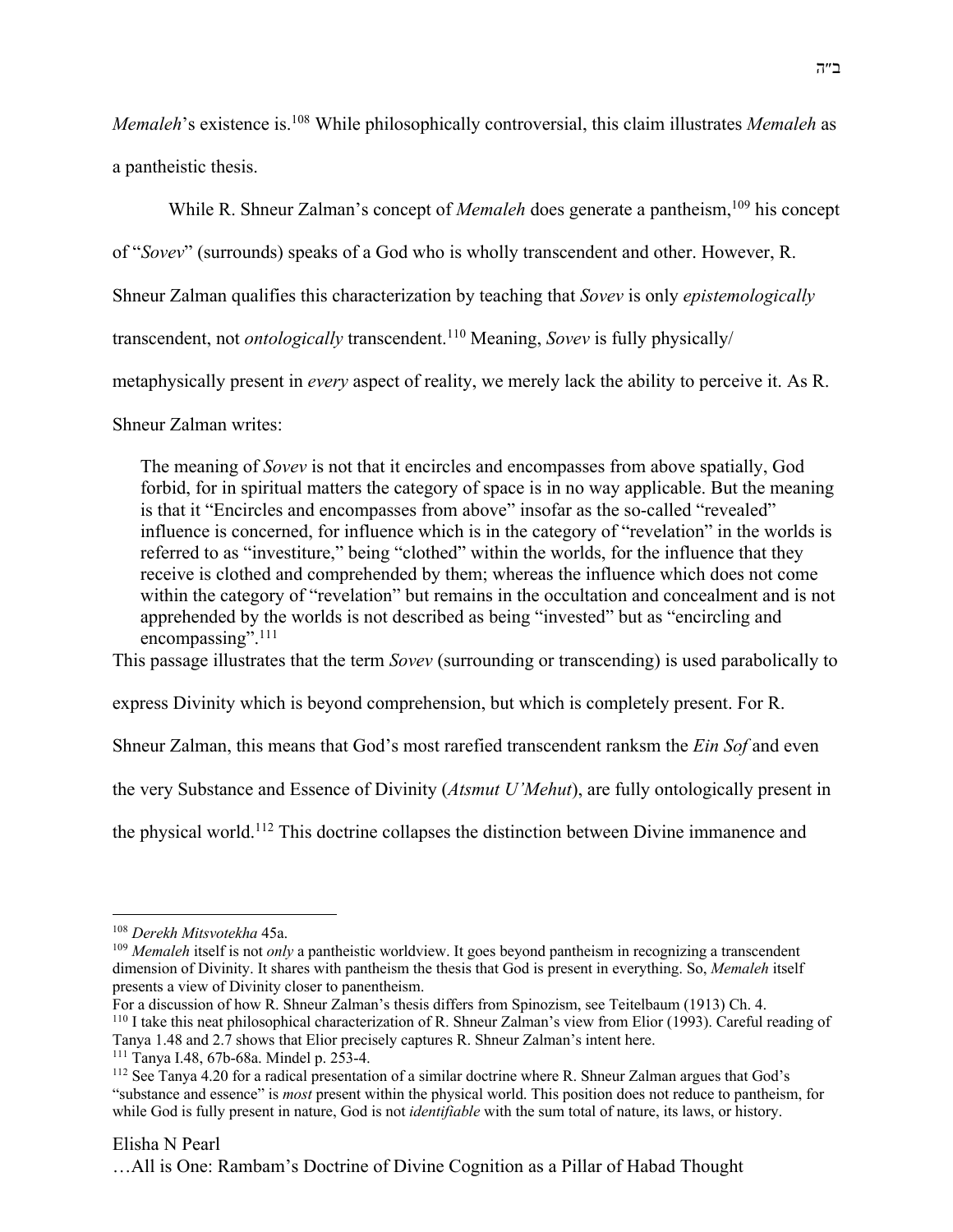transcendence. It limits the gulf many theologians imagine between God and the world

According to R. Shneur Zalman, God's transcendent aspect is immanent as well.

R. Shneur Zalman's doctrine thus does not neatly fit into the category "pantheism" since

it recognizes a God beyond history and the laws of nature. However, it does not precisely fit

panentheism<sup>113</sup> either, since even God's transcendent aspect is fully present in the world.<sup>114</sup>

To illustrate *Sovev*'s full presence in the world, R. Shneur Zalman appeals to the

cognitive metaphor he used in the context of Torah, drawing upon Rambam's development of

DDC at MN 1.68:

Let us make this more intelligible by means of an example. When a man forms an image in his mind of something that he has seen or sees, - although the entire body and essence of that thing, both its exterior and interior and its very core are completely mirrored in his mind and thought, for he has seen it or is seeing it in its entirety – this is expressed by saying that his mind encompasses that object completely, and that thing is enveloped by his mind and thought. But it is not encompassed in actual fact, only in the imagination of the man's thought and mind.<sup>115</sup>

In this passage, R. Shneur Zalman implicitly appeals to Rambam's DDC at MN 1.68, where

Rambam illustrates the union of the intellect and object of intellection. R. Shneur Zalman

observes that when a human cognizes something, they only grasp its form, not the physical

object itself. Rambam would agree to this point, and to the extent that he believes Divine

cognition can be characterized, would probably say the same of Divine cognition.<sup>116</sup>

R. Shneur Zalman however maintains that although human and Divine cognition operate

using the same formal model (stated at MN 1.68) they radically differ in how the model operates.

In human cognition, the human mind only grasps the object's *form*. In Divine cognition, the

Divine mind also grasps the matter, the *physical object*.

<sup>113</sup> On Panentheism, see Culp (2017)

<sup>114</sup> Although, God's transcendent aspect is not *limited* to presence in the world.

<sup>115</sup> Tanya Ch.48, 68a-b. Mindel p. 253

<sup>116</sup> Pines (Rambam (1963)) ] reads Rambam this way in his Translator's Introduction p. xcvi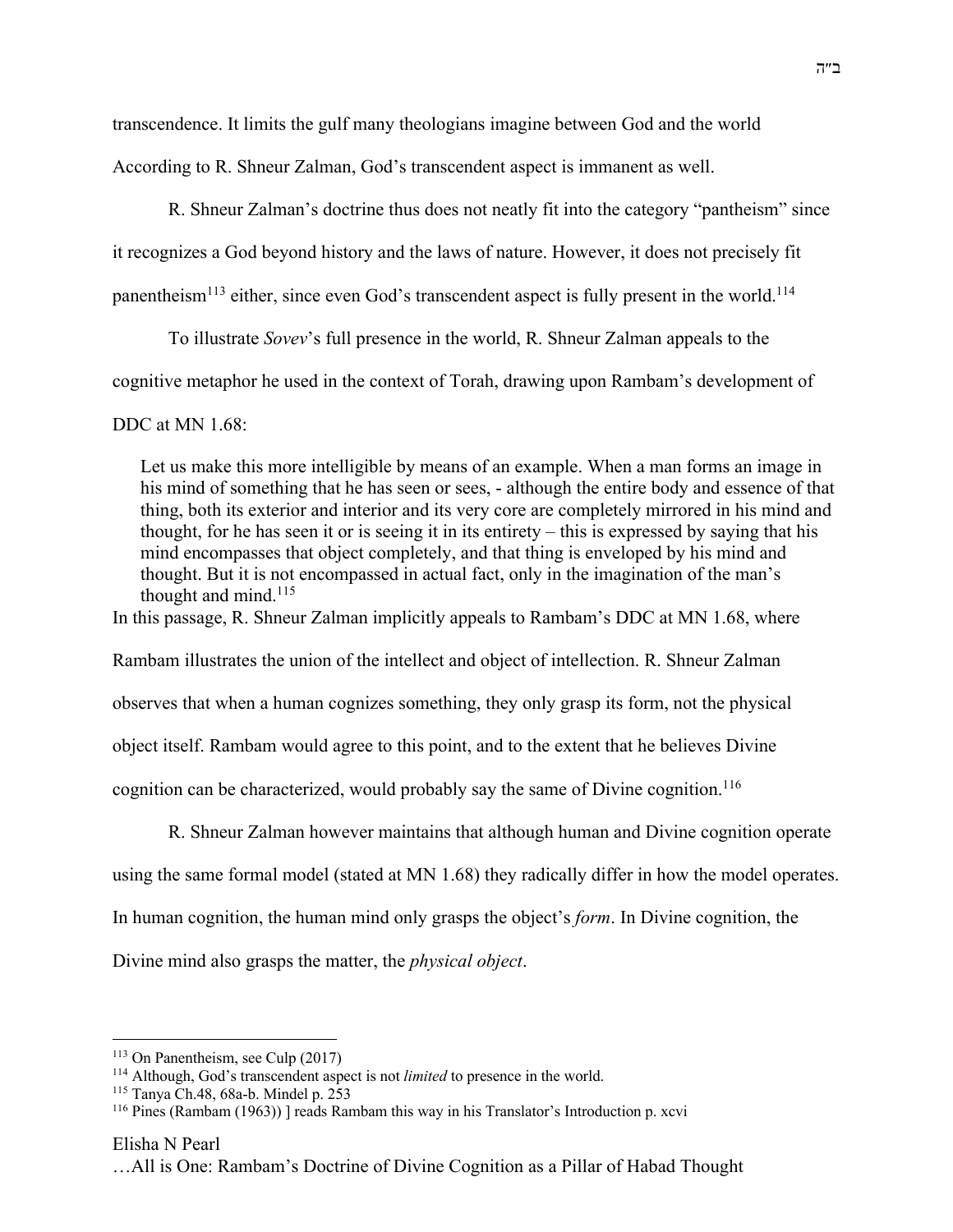The Holy One, blessed be He, however, of Whom it is written: "For my thoughts are not your thoughts…" surely His thought and Mind knowing all created things, encompass each and every created being from its beginning to its end and its inside and very core, all in actual reality.  $117$ 

Using Rambam's consistent refrain to distinguish between human and Divine cognition, R.

Shneur Zalman teaches that God's mind *physically* encompasses every object. Thus, God is

physically present in every element of the world.118 As R. Shneur Zalman continues:

To illustrate: in the case of the orb of this earth, His blessed knowledge encompasses the entire diameter of the globe of the earth, together with all that is in it and its deepest interior to its lowest depths, all in actual reality.

Then R. Shneur Zalman adds a critical line:

For this knowledge constitutes the vitality of the whole spherical thickness of the earth and its creation *ex nihilo*.

Meaning, God's knowledge must be present within physical creatures, since physical creatures

depend on God's knowledge in order to exist. R. Shneur Zalman reads this claim within

Rambam's overall doctrine. At *MT YHT* 2.10, Rambam identifies God's knowledge with God's

life. R. Shneur Zalman may have derived the conclusion that God gives everything life by virtue

of His knowledge through combining the following Maimonidean premises:

- (1) God's Knowledge = God's life (*MT YHT* 2.10)
- (2) All existent things depend on God in order to exist. (ibid.)
- (3) God knows all existent things. (ibid.)

So,

(4) By virtue of knowing all existent things, God gives life to all existent things. (This is R. Shneur Zalman's claim – Rambam does not explicitly make the connection between knowledge and giving life).

This leads R. Shneur to the acosmic conclusion that nothing exists independently of God, and

that God is present in all things, since everything that God knows is unified with God.

Although this reading may strike the reader as unfaithful to Rambam's thought, Shlomo

Pines thought a similar reading accurately reflected Rambam's intent. According to Pines,

<sup>117</sup> Tanya Ch.48, 68a-b. Mindel p. 253-4

<sup>&</sup>lt;sup>118</sup> This may not violate the Jewish Philosophical dogma of Divine incorporeality given that the doctrine does not *limit* God to being a body, or *define* him as a body. Instead, it says that God is *present within*, and *encompasses* all bodies.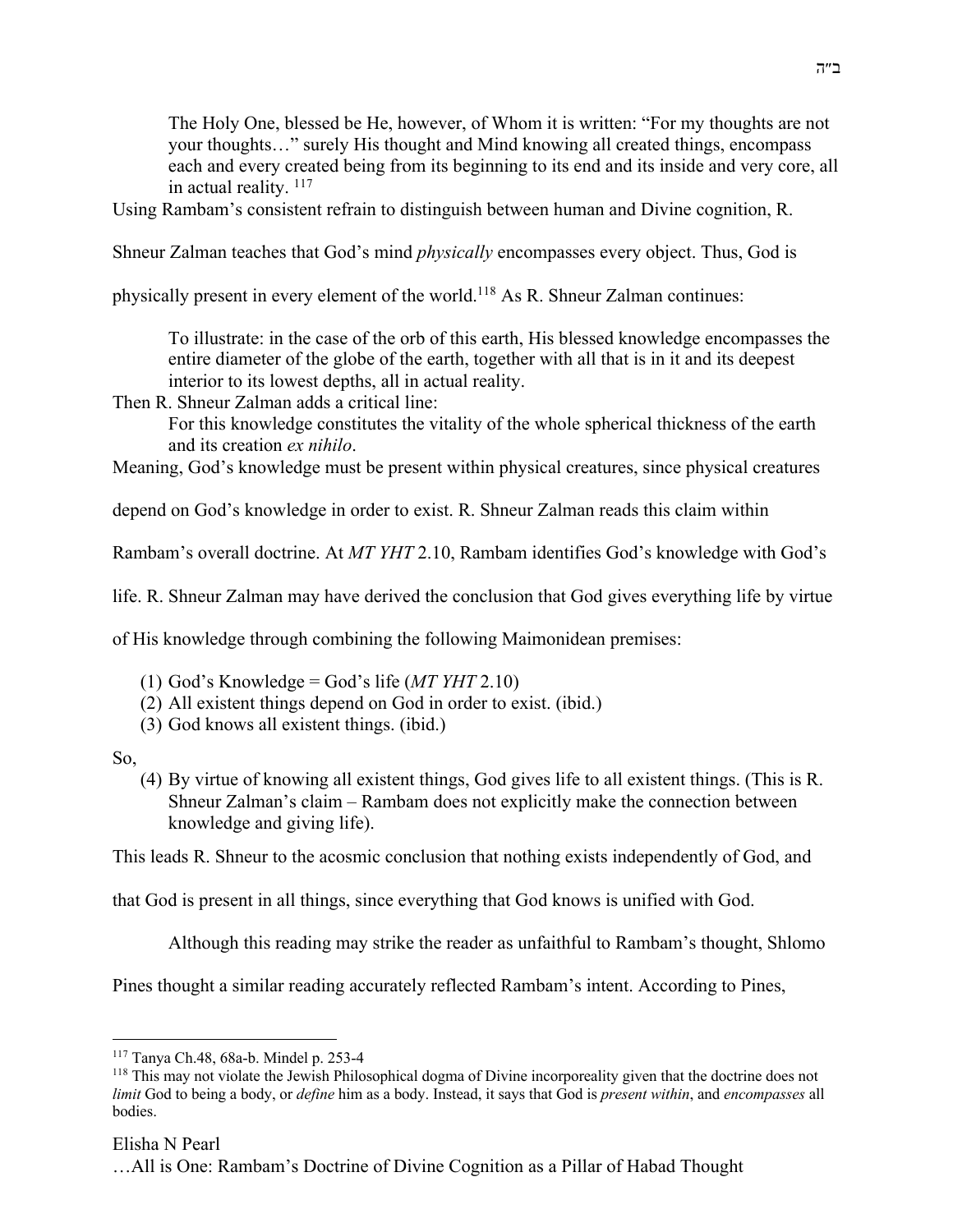pantheism is a logical consequence of Rambam's DDC, since all the forms are in God's mind, and are one with God.119 Since all of nature derives from the forms, Pines views God's mind as a unified collection of the forms, and hence God just is the unified collection of the ground of nature. R. Shneur Zalman takes a different approach but accords with Pines' basic insight that unity of Divine cognition identifies nature with God.

A final point on Rambam's DDC and immanent Divine transcendence: R. Shneur Zalman functionally identifies "God's knowledge" with the concept of *Or Hasovev*. <sup>120</sup> Since God's knowledge is ever present, it follows that *Or* HaSovev is present everywhere as well. This identification illuminates the concepts of the Jewish soul, the Tzadik, and Torah. By virtue of being one with God's knowledge, they are one with modes of revealing *Or HaSovev.* Thus, they are loci of revealing Divine transcendence in a world that occludes the Divine presence.<sup>121</sup>

e. Acosmicism

The previous section discussed how R. Shneur Zalman used Rambam's DDC to underwrite the claim that God's transcendent aspect is immanent in the world. R. Shneur Zalman's doctrine of acosmicism follows from this claim. In the present section, I will develop how R. Shneur Zalman uses DDC to prove acosmicism.

In the second section of Tanya, *Shaar HaYichud V'Haemunah*, R. Shneur Zalman develops a monistic acosmicism arguing for two central theses:

(1) Divine unity means that God is the only thing that exists. Nothing (truly) exists outside of God despite appearances to the contrary.

 $119$  Pines (Rambam (1963)) p. xcviii.

<sup>120</sup> Tanya 1.48 and 2.7.

<sup>121</sup> See above note 96. For an articulation of this occlusion, see *Derekh Mitsvotekha* 5a-8b.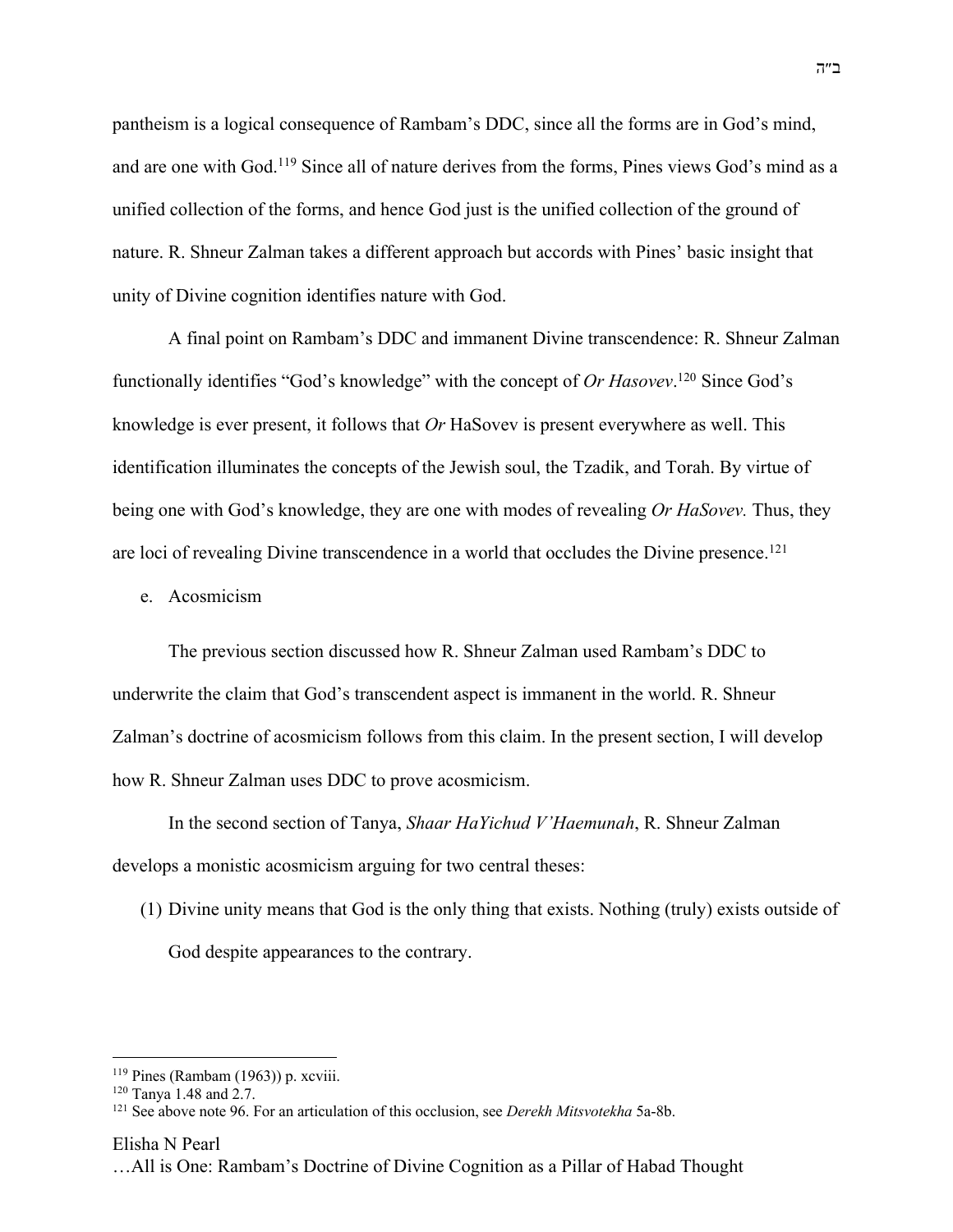- (2) God is internally<sup>122</sup> unified, as one simple substance. The Kabbalistic descriptions of apparent intradivine multiplicity do not in fact mean that God has any multiplicity.
- R. Shneur Zalman uses Rambam's DDC to prove both claims.

Lurianic Kabbala teaches<sup>123</sup> that in order for the world to come into existence, God engaged in an act called *Tsimtsum*, or contraction. *Tsimtsum* allowed for creatures to exist independently of God, since, so long as God was manifestly present everywhere, nothing could exist without being annihilated within God. The ensuing Kabbalistic tradition hotly debated two understandings of *Tsimtsum.* The first *Tsimtsum K'Peshuto* (*tsimtsum* taken literally) understood *Tsimtsum* ontologically, meaning that some physical or analogically physical event took place. The second *Tsimstum lav K'Peshuto* (*tsimtsum* taken non-literally) taught that *Tsimtsum* is merely epistemological. No ontological facts changed in the *Tsimtsum* process, God is physically or analogically physically present in the world. He merely occluded himself so that independent consciousness could exist.

R. Shneur Zalman argues for the epistemological view of *Tsimstum*. In *Shaar HaYichud*, he presents two arguments for this view. The first appeals to the (Maimonidean) doctrine of Divine incorporeality. Given that God is incorporeal, R. Shneur Zalman reasons that it would be absurd to say that God actually contracted himself, since this imputes some physical or analogically physical event to God.124

<sup>&</sup>lt;sup>122</sup> Following H.A. Wolfson's (1965) characterization of internal unity which means that the Godhead itself is a noncomplex entity.

 $123$  For basic descriptions of Lurianic cosmology and cosmogony, see Fine (2003) Chapter 4 pp. 124-149. and Scholem (1946) pp. 244-286.

For articulations of the Habad view on *Tsimtsum*, see *Likkutei Torah* s.v. *L'Havin Mah Shekatuv B'Otsrot Hayyim*  51b-53a. *Derekh Mitsvotekha: Shoresh Mitsvah HaTfilah* 133a-138b. <sup>124</sup> Tanya 2.7 83a-b.

Elisha N Pearl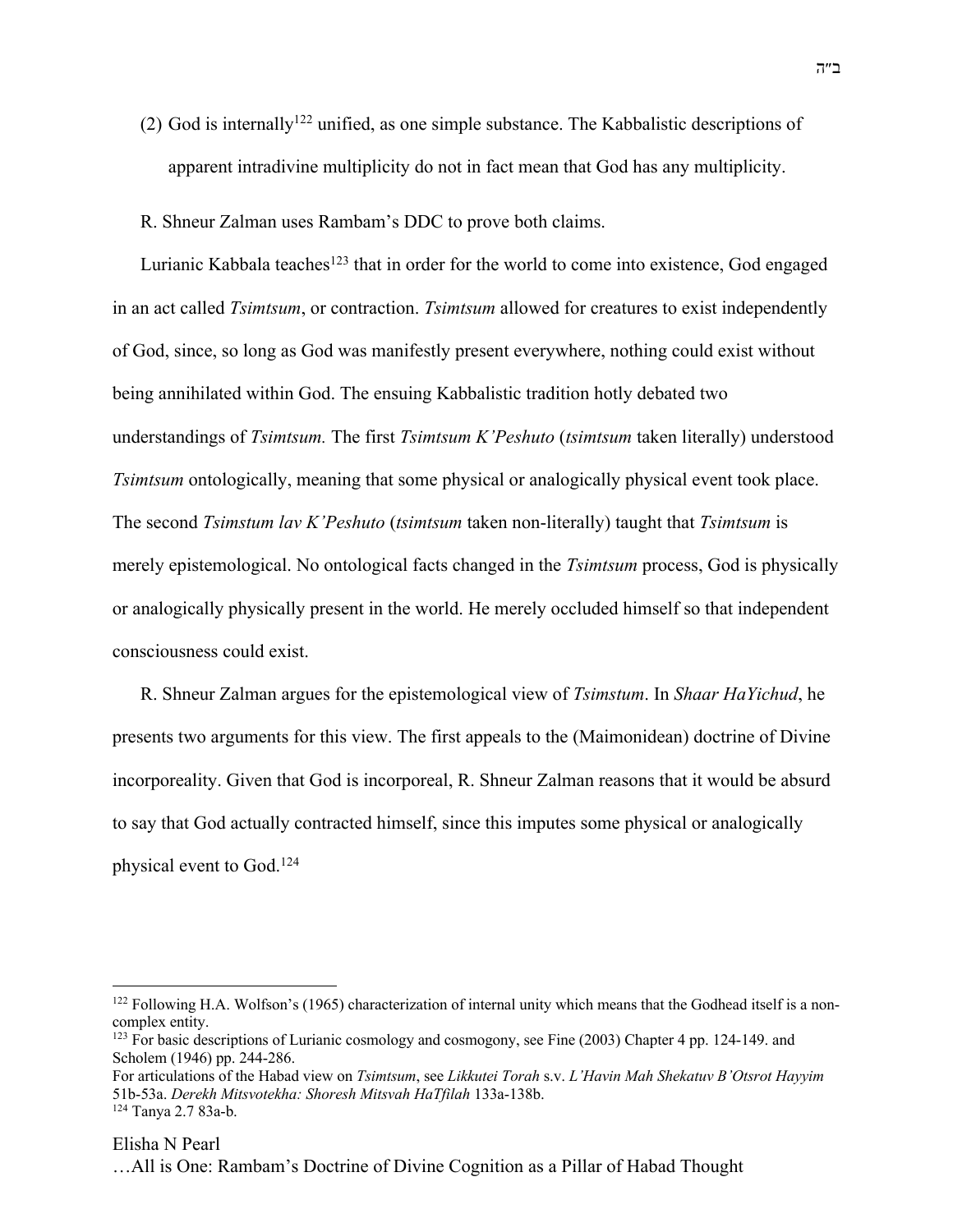The second argument for the epistemological view of *Tsimtsum* proceeds from the doctrines

of Divine omniscience and Divine providence coupled with Rambam's DDC. R. Shneur Zalman

reasons that proponents of ontological *Tsimtsum* are:

Believers the sons of believers that the Holy One, Blessed be He, knows all the created beings in this lower world and exercises providence over them, and perforce His knowledge of them does not add plurality and innovation to Him, **for He knows all by knowing Himself. Thus, as it were, His Essence and Being and Knowledge are all one**. 125

The argument here is:

- (1) God literally knows all particulars.
- (2) If particulars existed independently of God, then God's knowledge of them would imply multiplicity in God, since the cognitive act would be complex.
- (3) It is not the case that there is multiplicity in God.
- (4) So, particulars do not exist independently of God.
- (5) If *Tsimtsum* were understood literally, then God would know things outside of himself.
- (6) It is not the case that God knows things outside of himself, (since, by the previous argument, particulars do not exist independently of God).
- (7) So, *Tsimtsum* is not to be understood literally.

Here R. Shneur Zalman explicitly employs DDC to explain how Divine knowledge accords with

Divine unity. Given that God knowing independent objects would disturb his unity, and that

DDC teaches that all elements of God's cognition are unified with God, DDC allows for all

existence to be unified with God. If God cognizes all elements of reality, then they occupy the

role of "the object of intellection" and, according to DDC, the object of intellection is one with

God. On R. Shneur Zalman's reading, this means that means that everything is one with God,

and thus Rambam's formulation "All is one"<sup>126</sup> written in the context of the Divine intellect

takes on new meaning: for R. Shneur Zalman "All is **One**" – acosmicism follows from DDC.

5. God's Knowledge: Apophasis in R. Shneur Zalman's Cosmology

Elisha N Pearl

<sup>125</sup> Tanya, 2.7, 83b. Mangel p. 315.

<sup>&</sup>lt;sup>126</sup> MT, YHT 2.10.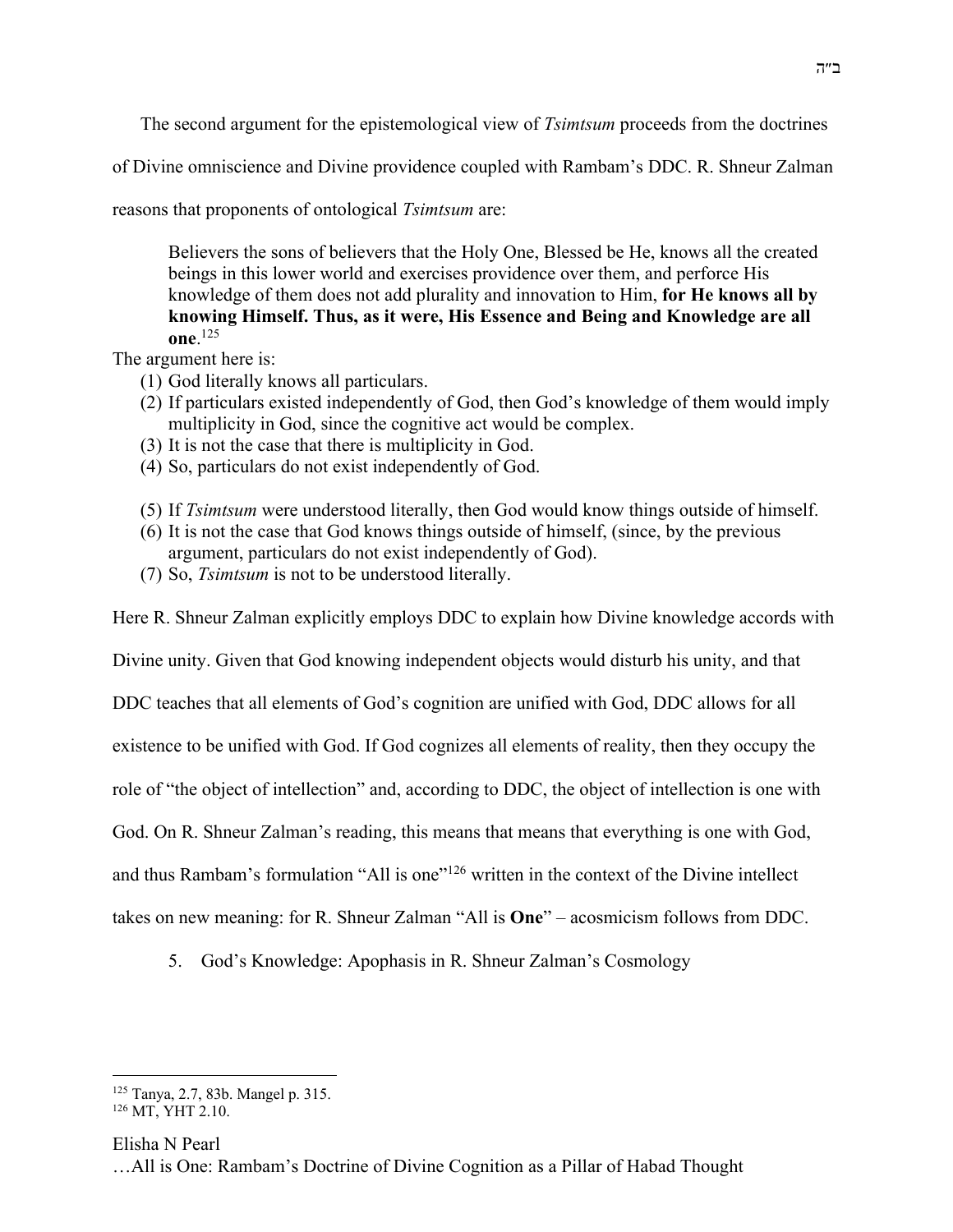The second half of *Sha'ar HaYichud V'Haemunah*, chapters 8-12 argue for the claim that

the Godhead is internally unified, despite the apparent complexity that Kabbalistic metaphysics

attributes to it, with its descriptions of ten *Sfirot*. Here again, R. Shneur Zalman invokes

Rambam to support his view.

Now, what Maimonides… has said that the Holy One, blessed be He, His Essence and Being, and His Knowledge are completely one, a perfect unity and not composite at all, applies equally to all the attributes of the Holy One, blessed be He… such as Gracious, Merciful… and the like… His Will and His Wisdom and His Kindness do not add plurality and composition to his Essence and Being, but his Essence and Being, and His Will and Wisdom… and His attribute of Kindness and His Might… and likewise His other Holy attributes are all an absolutely perfect unity, which is His very Essence and Being.

And as Maimonides… has stated: "This is beyond the power of speech to express, beyond the capacity of the ear to hear, and of heart of man to apprehend clearly"<sup>127</sup>

In *MN* 1.53, Rambam identifies God's wisdom and life with God's Essence, however, he rejects

the claim that God can be described as possessing "Will" and "Potential" at all, or as essential

attributes.

R. Shneur Zalman employs DDC, and then extends it to *all* Divine attributes, even those

which Rambam explicitly teaches cannot be said to be unified with the Divine essence. So,

although R. Shneur Zalman invokes DDC, here he doesn't respect its mechanics.

Further examination shows that R. Shneur Zalman's position is closer to Rambam's view

of Divine attributes as attributes of action, as R. Shneur Zalman writes:

As for the Holy One, blessed be He, being called "Wise" in Scripture… the reason is that he is the source of wisdom… and likewise, [is he is called] Merciful and Kind because he is the source of mercy and kindness; and likewise the other attributes, for they all proceeded and emanated from him.

So, all attributes are unified with God in that they ultimately proceed from God. This places R.

Shneur Zalman closer to Rambam in that while these attributes are unified with God's essence in

not generating any multiplicity, they do not characterize God's essence. However, this

Elisha N Pearl

<sup>127</sup> Tanya 2.8, p. 85a Mangel p. 374.

<sup>…</sup>All is One: Rambam's Doctrine of Divine Cognition as a Pillar of Habad Thought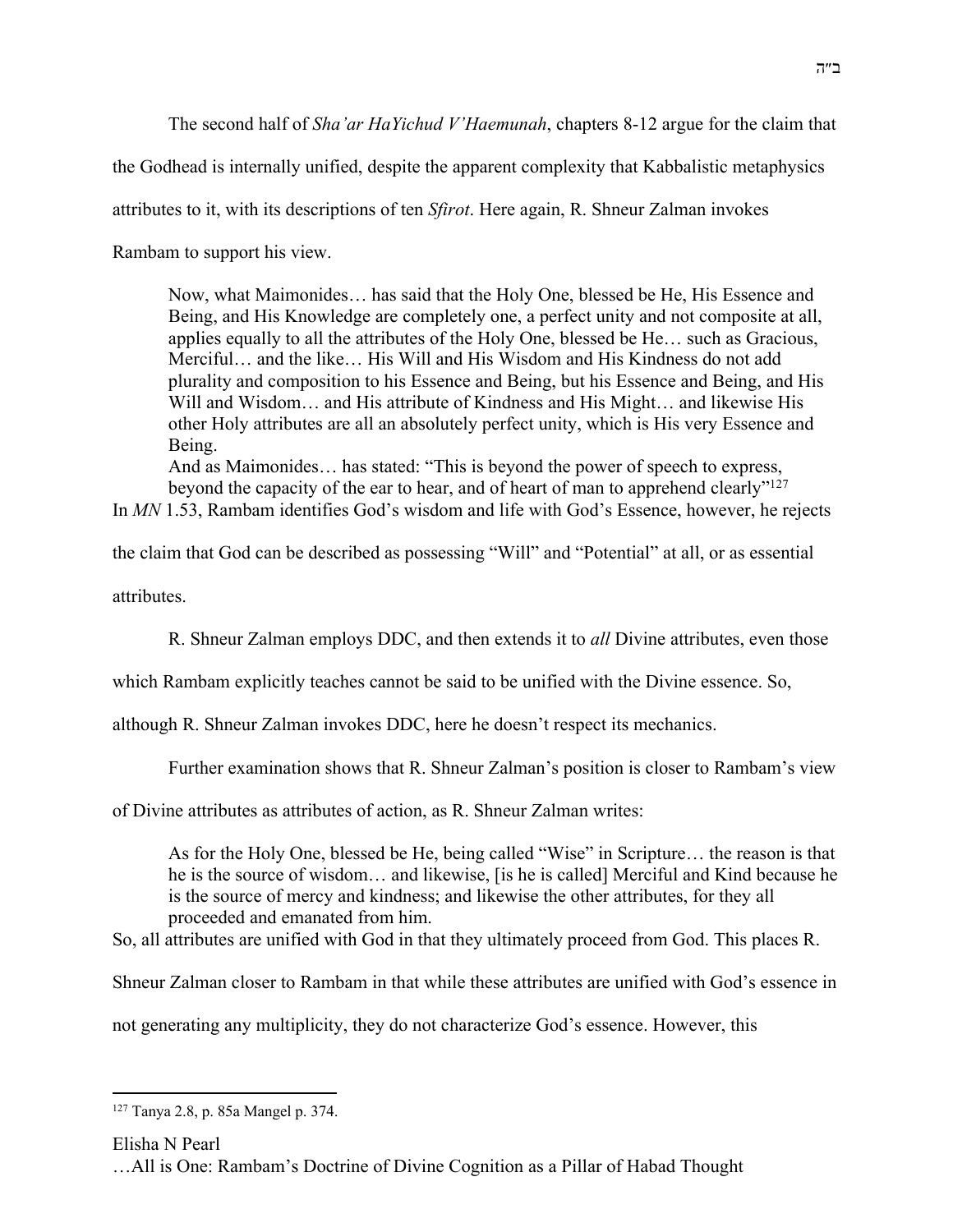clarification still drives a wedge between Rambam and R. Shneur Zalman. Rambam appears to explicitly identify God's essence with knowledge, and that identification plays a role in DDC. R. Shneur Zalman however develops the following principle throughout his writings: $128$ 

It is only after the light of the *En Sof* was clothed within the vessels of ChaBaD [the intellective *sfirot*] that it can be stated what Maimonides said: "He is the Knowledge, and He is the Known, and by knowing himself… Without the aforesaid *Tsimtsum* and investiture, however, it is not at all proper to say that "He is the Knower and He is the Knowledge…" for he is not within the realm and limitation of knowing and knowledge at all God forbid, but infinitely elevated above the even the quality and limitation of wisdom.<sup>129</sup>

This principle relativizes DDC saying that DDC does not describe God in ultimate terms, but

only describes Divine manifestation. Ultimately speaking, God's essence cannot be characterized

in intellectual terms at all. This relieves the tension of extending DDC to other Divine attributes,

since it emerges that R. Shneur Zalman is not claiming that the other Divine attributes

characterize God's essence. It does however show, that in contrast to clear formulations in

Rambam's writings where Rambam does appear to characterize God's essence in intellectual

terms,<sup>130</sup> R. Shneur Zalman does not accept any characterization of God. Hence, his apophasis is

even more pronounced than Rambam's. But then, as we showed in discussing the internal

contradiction between Rambam's apophasis and his characterization of God as intellect, R.

Shneur Zalman may accurately reflect Rambam's true position. Rambam's apophasis likely

means that he ultimately does not define God as intellect.

6. Conclusion

<sup>128</sup> This principle is expressed at Tanya I.2, p 6a. I.48, p. 68b. and *Derekh Mitsvotekha* p. 46b-51a

<sup>129</sup> Tanya 2.9, p. 87a. p. 330 Mangel trans.

<sup>130</sup> Consider MT YHT 2.8-10 and MN 1.58, particularly the striking formulation in Rambam (5763) p. 128 אך מה שאתה יודע הוא שעניין הידיעה בו יתעלה הוא עניין החיים. שכל המשיג את עצמותו [הוא] חי ויודע במשמעות אחת... [כאשר מדובר באל,] העצמות המושגת הוא בלי ספק עצמות המשגת, שכן אין הוא לדעתנו מורכב משתי עניינים, דבר המשיג ודבר אחר שאינו משיג, כאדם .<br>המורכב מנפש המשיגה ומגוף שאינו משיג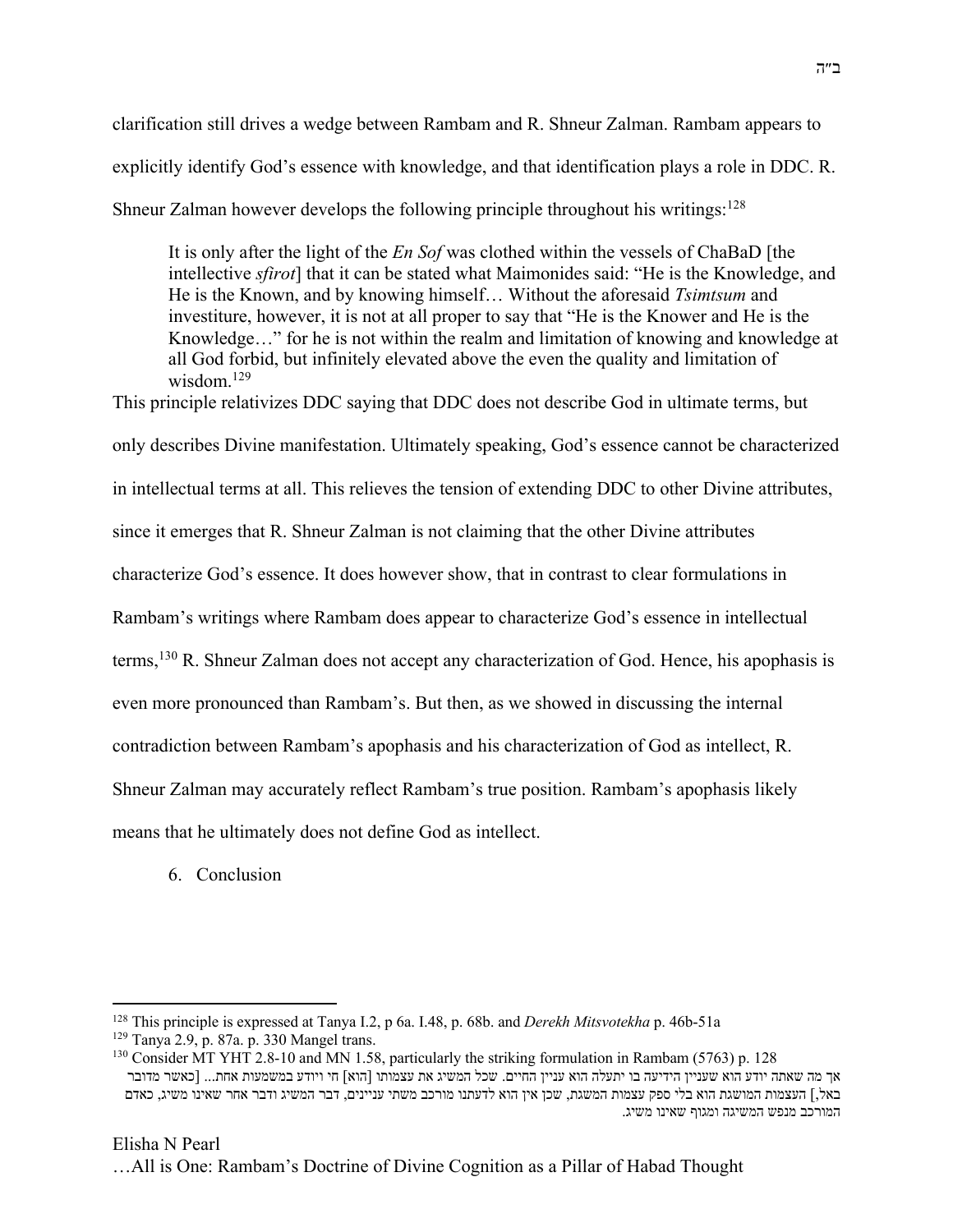Rambam and R. Shneur Zalman operate with divergent metaphysics and hermeneutics. Given R. Shneur Zalman's primary commitment to Lurianic language and metaphysics, as well as to the Zohar and R. Moses Cordovero, this is expected. Yet, R. Shneur Zalman used Rambam's DDC as a piece of Divine revelation which he could employ within his own metaphysical and hermeneutic system. In this essay, I examined how R. Shneur Zalman used DDC to underwrite his doctrine of the Jewish soul, the Tzadik and the Torah, positing a unification of these sacred objects with God. Perhaps more strikingly, R. Shneur Zalman ultimately uses DDC which in its original form states that the seemingly disparate acts of the Divine cognitive act are one, to claim that all elements of reality are one with God, an acosmic conclusion, given that all elements of reality are objects of God's knowledge.

While Rambam would almost certainly not accept most of R. Shneur Zalman's conclusions (though an esoteric reading of Rambam's DDC might support a pantheism in the conceptual neighborhood of R. Shneur Zalman's acosmicism) I have shown how R. Shneur Zalman employed DDC, most often out of context, but with a deep understanding of its full complexity within Rambam's oeuvre. He used DDC as a creative tool to ground, articulate, and perhaps legitimate the Chabad school's most central doctrines.

## **Bibliography**

Primary Sources:

- Rambam (1963) *The Guide of the Perplexed*. Shlomo Pines trans. Chicago: University of Chicago Press
- Rambam (5763) *Moreh Nevukhim L'Rabbenu Moshe Ben Maimon*. Michael Schwartz trans. Tel Aviv: Tel Aviv University Press.
- Rambam (2001) *Sefer HaMada*. S. Frankel (Ed.) Bnei Brak: Hotzaat Shabse Frankel Ltd.
- Rambam (5744) *Mishna im Perush HaMishnayot L'Rambam: Seder Nezikin.* Y. Kafih trans. Jerusalem: Mossad HaRav Kook.

*Mefarshei HaYad HaHazakah* (5766) *Mishneh Torah Mefarshei Yad HaHazakah* v2. *Hakdamat HaRambam, Minyan HaMitsvot, Mada* 1. Friedberg Edition. Jerusalem: Oz Vehadar

Schneerson, R. Menahem Mendel (*Tsemah Tsedek*) (1991) *Derekh Mitzvotekha.* Brooklyn: Kehot.

Elisha N Pearl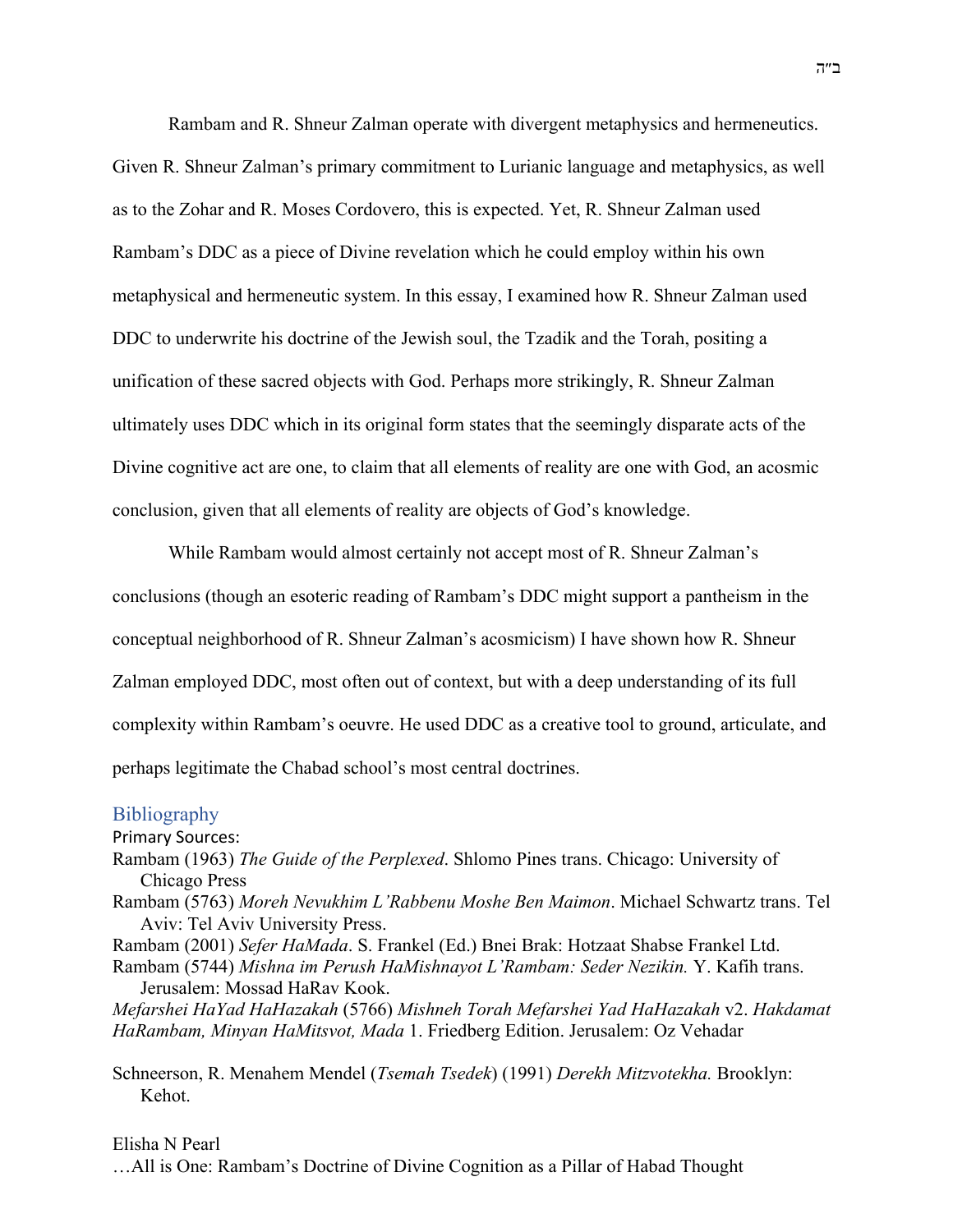Schneerson, R. R. Menahem Mendel (*Tsemah Tsedek*) (2003). *Sefer HaHakirah*. Brooklyn: Kehot.

- R. Shneur Zalman of Liadi*.* (1984) *Liqquṭei Amarim: Tanya.* Brooklyn: Kehot.
- R. Shneur Zalman of Liadi*.* (1998) *Liqquṭei Amarim: Tanya* Bi-Lingual Edition (Revised Edition). Nissan Mindel, Nisen Mangel. trans. London: Kehot.
- R. Shneur Zalman of Liadi*.* (2002) *Liqquṭei Torah.* Brooklyn: Kehot*.*
- R. Shneur Zalman of Liadi*.* (1991) *Torah Or.* Brooklyn: Kehot.

Secondary Sources:

Aristotle (1995) *Aristotle: Selections*. Irwin, T. and Fine, G. trans. Indianapolis: Hackett.

- Balk, H. (2013) "The Soul of a Jew and the Soul of a Non-Jew: An Inconvenient Truth and the Search for an Alternative" in *Ḥakirah, the Flatbush Journal of Jewish Law and Thought.*  Vol. 16 pp. 47-76.
- Bartal, I. (1993) "Shimon HaKofer: A Chapter in Orthodox Historiography in" *Ke-minhag Ashkenaz vePolin.* I Bartal, H. Turnianski, and E. Mendelssohn eds. pp. 243-268. Jerusalem.
- Benor, E. (1995) "Meaning and Reference in Maimonides' Negative Theology" in *The Harvard Theological Review*, Vol. 88, No. 3, pp. 339-360
- Culp, John, (2017). "Panentheism", The Stanford Encyclopedia of Philosophy (Summer 2017 Edition), Edward N. Zalta (ed.), URL =

<https://plato.stanford.edu/archives/sum2017/entries/panentheism/>.

- Dienstag, Jacob (1990), (1991) "Maimonides and the Kabbalists: Bibliography," *Daat* 25: 54- 94; 26: 61-96.
- Elior, Rachel. (1993) *The Paradoxical Ascent to God: The Kabbalistic Theosophy of Habad Hasidism* Albany: SUNY.
- Fine, Lawrence. (2003) *Physician of the Soul, Healer of the Cosmos: Isaac Luria and His Kabbalistic Fellowship*. Stanford: University Press Stanford.
- Green, A. (1977) "The Ẓaddiq as Axis Mundi in Later Judaism" Journal of the American Academy of Religion, Vol. 45, No. 3, pp. 327-347
- Gotlieb, Y. (2009) *Śekhaltanut bi-levush Hasidi: demuto shel ha-Rambam ba-Hasidut Habad*. Ramat-Gan: Bar Ilan University Press [Hebrew]
- Hallamish, M. (1976) "The Theoretical System of Rabbi Shneur Zalman of Liadi (Its Sources in Kabbalah and Hasidism)" PhD Diss. at Hebrew University of Jerusalem. (Hebrew).
- Horodetzky, S.A. (5695/1945) "*HaRambam BaKabbalah UVaHasidut.*" *Moznaim* 3. pp. 441- 435.
- Idel, M. (1988) *Kabbalah: New Perspectives*. New Haven: Yale University Press.
- Idel, M. (1991) "Maimonides and Kabbalah," in *Studies in Maimonides*, ed. Isadore Twersky, 31-81.

Elisha N Pearl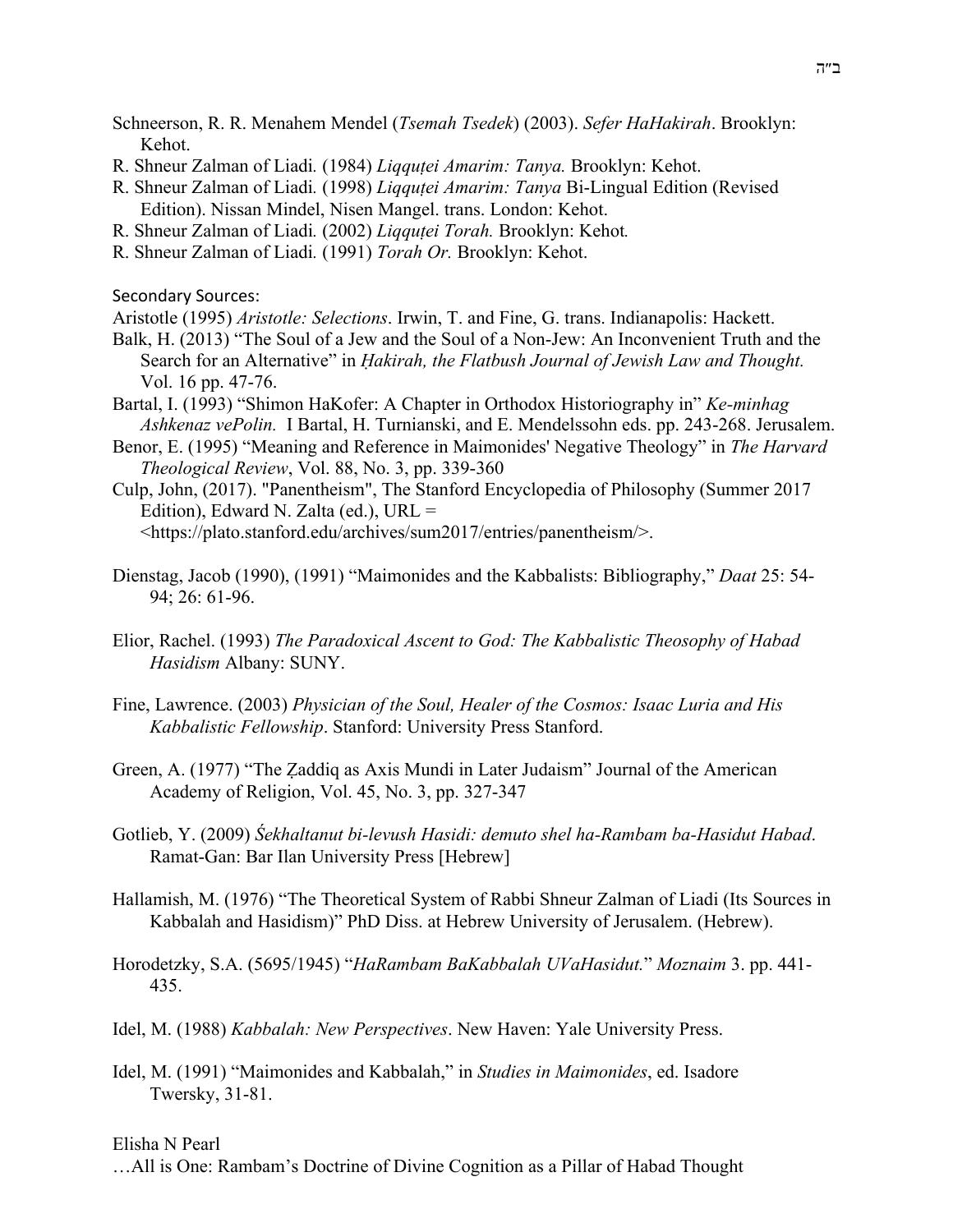- Jacobs, Louis (1990) "Attitudes of the Kabbalists and Hasidim towards Maimonides," in *The Solomon Goldman Lectures* V 45-55.
- Kasher, H. (1994) "Self-Cognizing Intellect and Negative Attributes in Maimonides' Theology." *The Harvard Theological Review, Vol. 87, No. 4.* pp. 461-472
- Kellner, M. (2006) *Maimonides' Confrontation with Mysticism*, Ch. 1 pp. 1-31. Portland: The Littman Library of Jewish Civilization
- Lederberg, N. (5774) in *Maayanotecha* vol. 39 pp. 16-21 Shilat, M. Bronfman, M. and Kirshenbaum E. Eds. *Torat Habad Libnei Yeshivot.*
- Lowenthal, N. (1990) *Communicating the Infinite*. Chicago: Chicago University Press.
- Lurie, I. (2006) *Edah u-medinah: Hasidut habad ba-'imperia ha-Rusit 5588-5643*. Jerusalem: Magnes. (Hebrew)
- Magid, S. (2014) Hasidism Incarnate: Hasidism and the Construction of Modern Judaism. Stanford: Stanford University Press.

Maimon, Solomon (2001) *Solomon Maimon: An Autobiography*. trans. J. Clark Murray. Urbana

Norman, R. (1969) "Aristotle's Philosopher-God" *Phronesis*. Vol. 14.1 pp. 63-74.

Orent, L. (2007) *Ratzo V'Shov* [Hebrew]

Pessin, Sarah. (2016) "The Influence of Islamic Thought on Maimonides", *The Stanford Encyclopedia of Philosophy* (Spring 2016 Edition), Edward N. Zalta (ed.), URL = <https://plato.stanford.edu/archives/spr2016/entries/maimonides-islamic/>.

Scholem, G. (1946) *Major Trends in Jewish Mysticism*. New York: Schocken Books.

Scholem, G. (1949-50) "*Dvekut*, or Communion with God." *Review of Religion* 14. pp. 115-139

- Scholem, G. (5695/ 1946) "From Philosopher to Cabbalist (a Legend of the Cabbalists on Maimonides)" *Tarbiz* Nissan 5735. pp. 334-342.
- Schwartz, Dov. (1990) "Human Knowledge and Divine Knowledge in Medieval Philosophy" in *Iyyun: The Jerusalem Philosophical Quarterly* pp. 211-222.
- Schwartz, Dov. (2010). *Mahashevet Habad me-Re'shit ve-ad Aharit*. Ramat-Gan: Bar-Ilan University Press. (Hebrew)
- Septimus, B. (1982) Hispano-Jewish Culture in Transition: The Career and Controversies of Ramah, 75-115.
- Shmidman, Michael. (1985) "On Maimonides' 'Conversion' to Kabbalah," in Studies in Medieval Jewish History and Literature, Vol. II, ed. I. Twersky, 375-386.

Elisha N Pearl